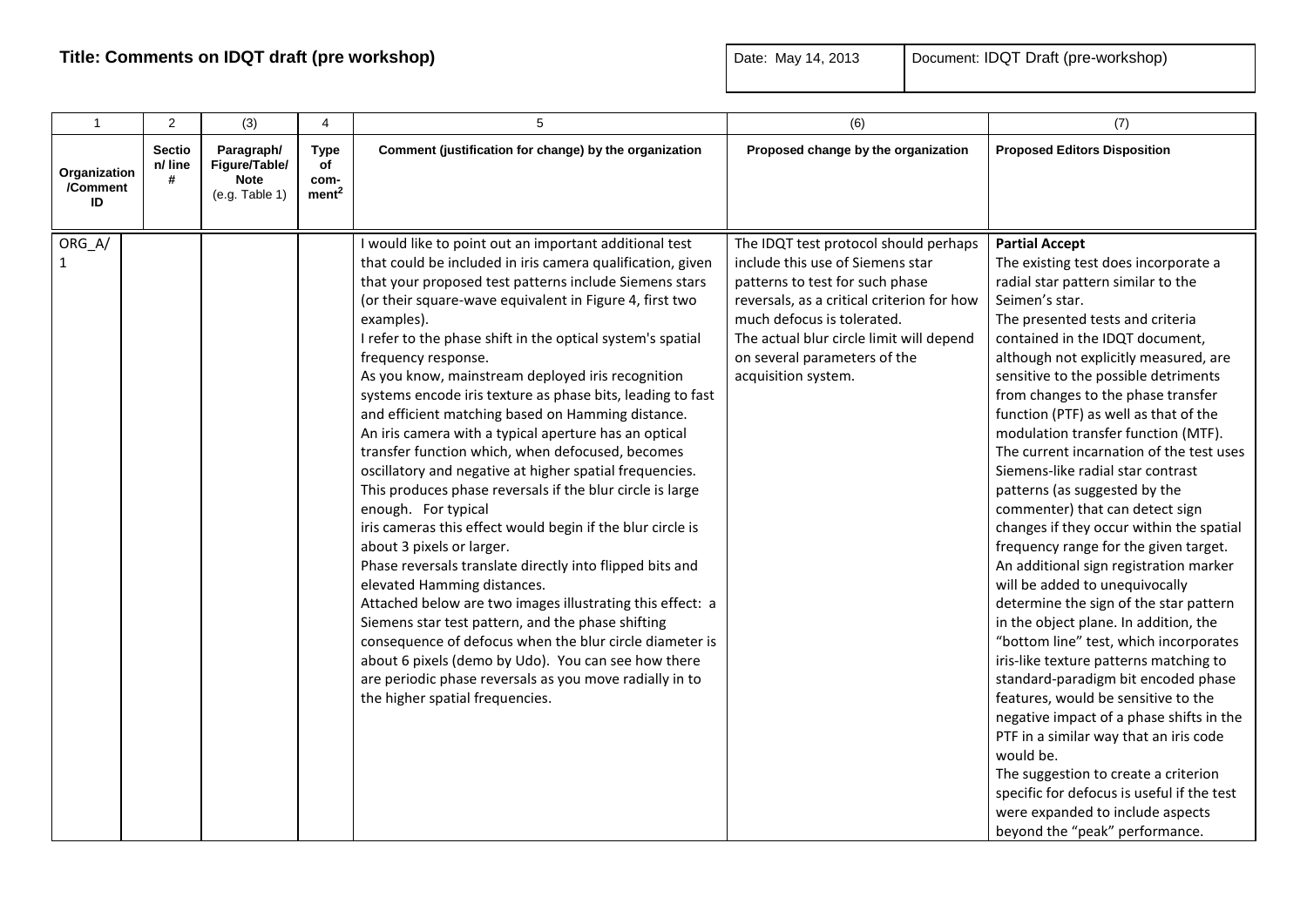| $\overline{1}$                 | 2                             | (3)                                                          | 4                                              | 5                                                                                                                                                                                                                                                                                                                                     | (6)                                                                                                                                                                                                                                                                                                                                                                  | (7)                                                                                                                                                                                                                                                                                                                                                                                                                                                          |
|--------------------------------|-------------------------------|--------------------------------------------------------------|------------------------------------------------|---------------------------------------------------------------------------------------------------------------------------------------------------------------------------------------------------------------------------------------------------------------------------------------------------------------------------------------|----------------------------------------------------------------------------------------------------------------------------------------------------------------------------------------------------------------------------------------------------------------------------------------------------------------------------------------------------------------------|--------------------------------------------------------------------------------------------------------------------------------------------------------------------------------------------------------------------------------------------------------------------------------------------------------------------------------------------------------------------------------------------------------------------------------------------------------------|
| Organization<br>/Comment<br>ID | <b>Sectio</b><br>n/ line<br># | Paragraph/<br>Figure/Table/<br><b>Note</b><br>(e.g. Table 1) | <b>Type</b><br>of<br>com-<br>ment <sup>2</sup> | Comment (justification for change) by the organization                                                                                                                                                                                                                                                                                | Proposed change by the organization                                                                                                                                                                                                                                                                                                                                  | <b>Proposed Editors Disposition</b>                                                                                                                                                                                                                                                                                                                                                                                                                          |
|                                |                               |                                                              |                                                |                                                                                                                                                                                                                                                                                                                                       |                                                                                                                                                                                                                                                                                                                                                                      | However, this suggestion is not in line<br>with the IDQT philosophy of measuring<br>the "peak" image performance of a<br>given device, unless it is expected that<br>a significant fraction of devices would<br>claim defocus to be a part of their<br>intended "peak" imaging output.<br><b>ACTIONS</b><br>Add sign registration pattern to<br>star target to detect phase shifting<br>over global pattern<br>Reject a test explicitly measuring<br>defocus |
| ORG_B<br>/1                    |                               |                                                              |                                                | I know of one deployment where a camera<br>manufacturer released a camera with a bug in the<br>firmware resulting in all of the iris images being<br>mirrored.                                                                                                                                                                        | The test patterns should include tests<br>to validate there is no mirroring or<br>horizontal/vertical flipping of the<br>image.<br>For a dual eye camera, the test<br>pattern should be able to validate that<br>images come from the correct eye and<br>the top left pixel is in the correct place<br>(for instance, not the top right as in<br>the mirrored case). | Accept<br>The editor accepts the suggestion to<br>implement such a test, as it is<br>important for interoperability between<br>devices and is not included explicitly in<br>the test. A proposed solution is to<br>indicate left and right eye markers on<br>the face mount itself, either in the<br>eyebrow or the eye socket region.                                                                                                                       |
| ORG B<br>/2                    |                               |                                                              |                                                | Ensure a continuous distribution of pixel values such<br>that there aren't grayscale values with disproportionally<br>few pixel counts when the camera is presented with a<br>gradient image. I've also seen this in the field where<br>there were a few pixel values with no pixel count due to<br>the camera's contrast stretching. | The comment suggest that a target<br>with a gradient of reflectivity values be<br>included in the test to measure the<br>albedo sampling rate / resolution.                                                                                                                                                                                                          | Reject<br>The four quadrant target suggested in<br>the current version of the IDQT is used<br>to measure both the linearity of the<br>response of the captured images across<br>the albedo range relevant for iris<br>biometrics and the albedo resolution.<br>To note, there are no explicit                                                                                                                                                                |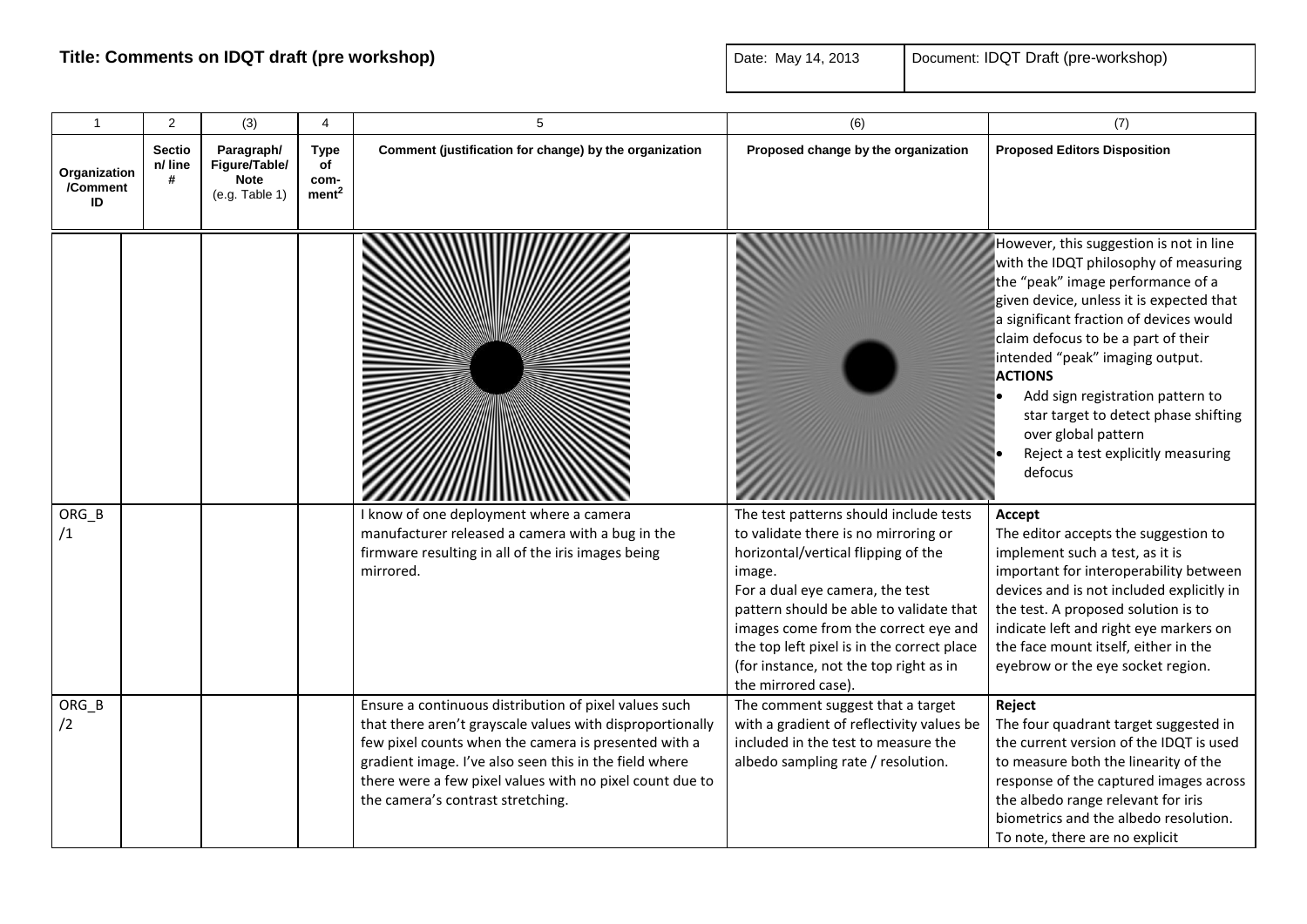| $\mathbf{1}$                   | 2                             | (3)                                                          | 4                                              | 5                                                                                                                                                     | (6)                                 | (7)                                                                                                                                                                                                                                                                                                                                                                                                                                                                                                                                                                                                                                                                                                                                                                          |
|--------------------------------|-------------------------------|--------------------------------------------------------------|------------------------------------------------|-------------------------------------------------------------------------------------------------------------------------------------------------------|-------------------------------------|------------------------------------------------------------------------------------------------------------------------------------------------------------------------------------------------------------------------------------------------------------------------------------------------------------------------------------------------------------------------------------------------------------------------------------------------------------------------------------------------------------------------------------------------------------------------------------------------------------------------------------------------------------------------------------------------------------------------------------------------------------------------------|
| Organization<br>/Comment<br>ID | <b>Sectio</b><br>n/ line<br># | Paragraph/<br>Figure/Table/<br><b>Note</b><br>(e.g. Table 1) | <b>Type</b><br>of<br>com-<br>ment <sup>2</sup> | Comment (justification for change) by the organization                                                                                                | Proposed change by the organization | <b>Proposed Editors Disposition</b>                                                                                                                                                                                                                                                                                                                                                                                                                                                                                                                                                                                                                                                                                                                                          |
|                                |                               |                                                              |                                                |                                                                                                                                                       |                                     | qualification criteria based on this<br>metric but the information can be used<br>to develop explanations for the root<br>cause of possible qualification failures.<br>It may be worth considering at a later<br>time if it is found that the linearity<br>measurements need more than just<br>four points within the range of iris<br>texture to determine the linearity and<br>albedo resolution.                                                                                                                                                                                                                                                                                                                                                                          |
| ORG_C/<br>$\mathbf{1}$         | <b>Line 330</b>               |                                                              |                                                | The exact mix of spectral composition is a trade secret<br>that cannot be shared. It is part of each vendors R&D to<br>capture the "best" iris image. |                                     | Partial Accept (will not publicize, but<br>will still measure)<br>The topic of wavelength<br>characterization was considered at the<br>workshop. The following points were<br>discussed:<br>The primary motivation for the<br>characterization is in the name of<br>interoperability, following the NIST<br>Special Publication (500-280) on<br><b>MobileID Device Best Practice</b><br>Recommendations and the draft<br>version of the ISO/IEC 29794-6 which<br>makes a specific recommendation<br>regarding operational wavelength of<br>iris devices. However, it was<br>acknowledged that there are not<br>studies which back these specific<br>guidelines. The current draft version<br>does not use the characterization in<br>formulating the qualification criteria. |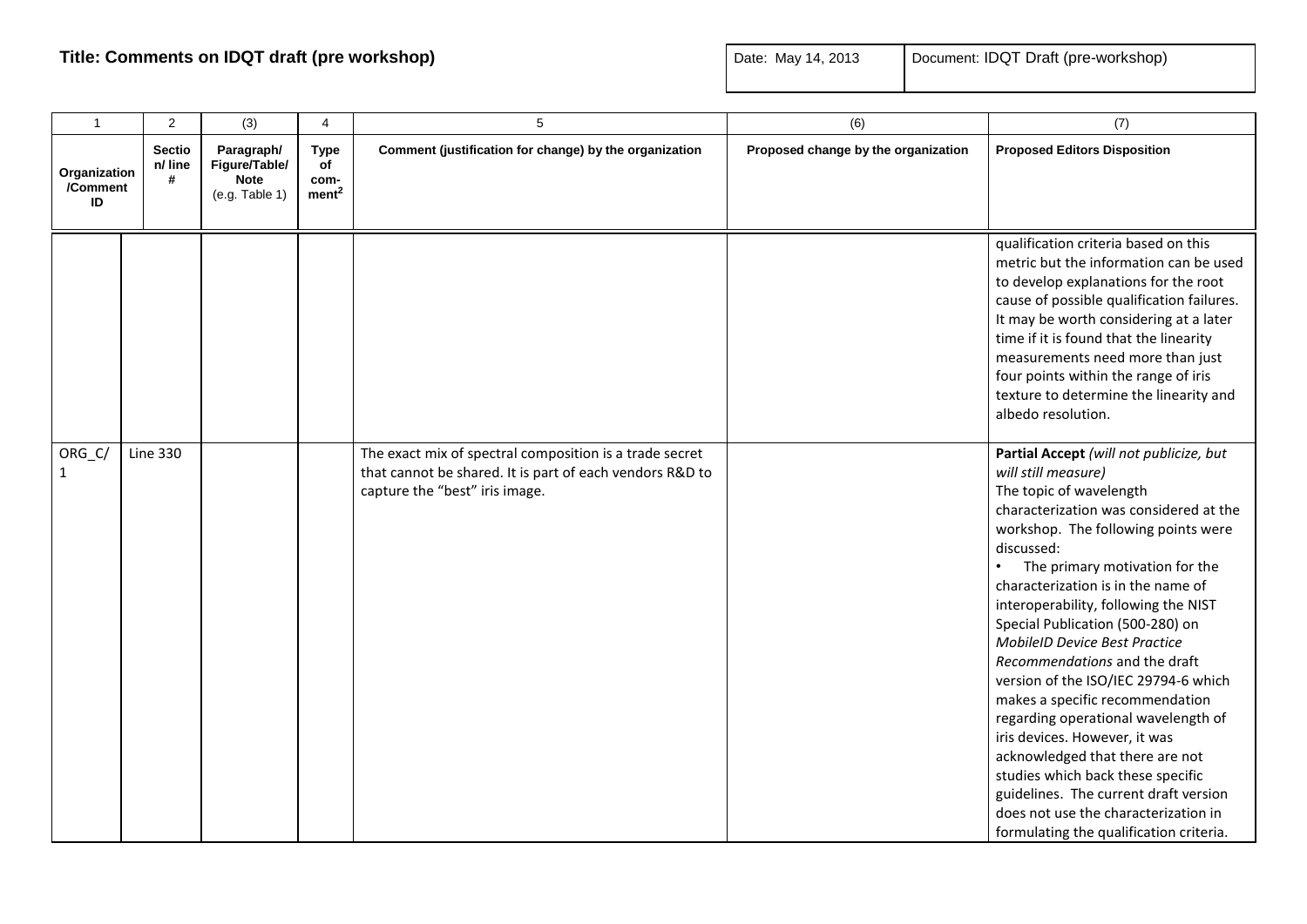| $\mathbf{1}$                   | $\overline{2}$                | (3)                                                          | 4                                              | 5                                                      | (6)                                 | (7)                                                                                                                                                                                                                                                                                                                                                                                                                                                                                                                                                                                                                                                                                                                                                                                                                                                                                                                                                                                                                                                                                                                                                                                                        |
|--------------------------------|-------------------------------|--------------------------------------------------------------|------------------------------------------------|--------------------------------------------------------|-------------------------------------|------------------------------------------------------------------------------------------------------------------------------------------------------------------------------------------------------------------------------------------------------------------------------------------------------------------------------------------------------------------------------------------------------------------------------------------------------------------------------------------------------------------------------------------------------------------------------------------------------------------------------------------------------------------------------------------------------------------------------------------------------------------------------------------------------------------------------------------------------------------------------------------------------------------------------------------------------------------------------------------------------------------------------------------------------------------------------------------------------------------------------------------------------------------------------------------------------------|
| Organization<br>/Comment<br>ID | <b>Sectio</b><br>n/ line<br># | Paragraph/<br>Figure/Table/<br><b>Note</b><br>(e.g. Table 1) | <b>Type</b><br>of<br>com-<br>ment <sup>2</sup> | Comment (justification for change) by the organization | Proposed change by the organization | <b>Proposed Editors Disposition</b>                                                                                                                                                                                                                                                                                                                                                                                                                                                                                                                                                                                                                                                                                                                                                                                                                                                                                                                                                                                                                                                                                                                                                                        |
|                                |                               |                                                              |                                                |                                                        |                                     | Considering there are no<br>comprehensive studies reviewing the<br>wavelength dependence of matching<br>accuracy with the latest commercial<br>matching algorithms within the range<br>used by commercial iris cameras<br>(700nm-900nm), it was suggested that<br>before such a quantitative<br>recommendation is used in a<br>qualification criteria, that such a<br>statement is backed by such a study. A<br>dataset has been identified to which a<br>study may be conducted.<br>It was noted that there are studies<br>with some evidence showing that<br>matching performance decreases with<br>wavelength changes on the order of<br>100nm (e.g. Ngo et al 2009), with one<br>algorithm, but this is insufficient to<br>make a specific quantitative<br>recommendation.<br>It would be expensive and<br>impractical to perform a data collection<br>exploring all conceivable combinations<br>of illumination profiles between700-<br>900 considering multiple components<br>with varying bandwidths.<br>Action: Keep characterization in as a<br>measured quantity, but keep it out of<br>inclusion as a part of qualification<br>criteria. Any wavelength<br>characterization results will not be |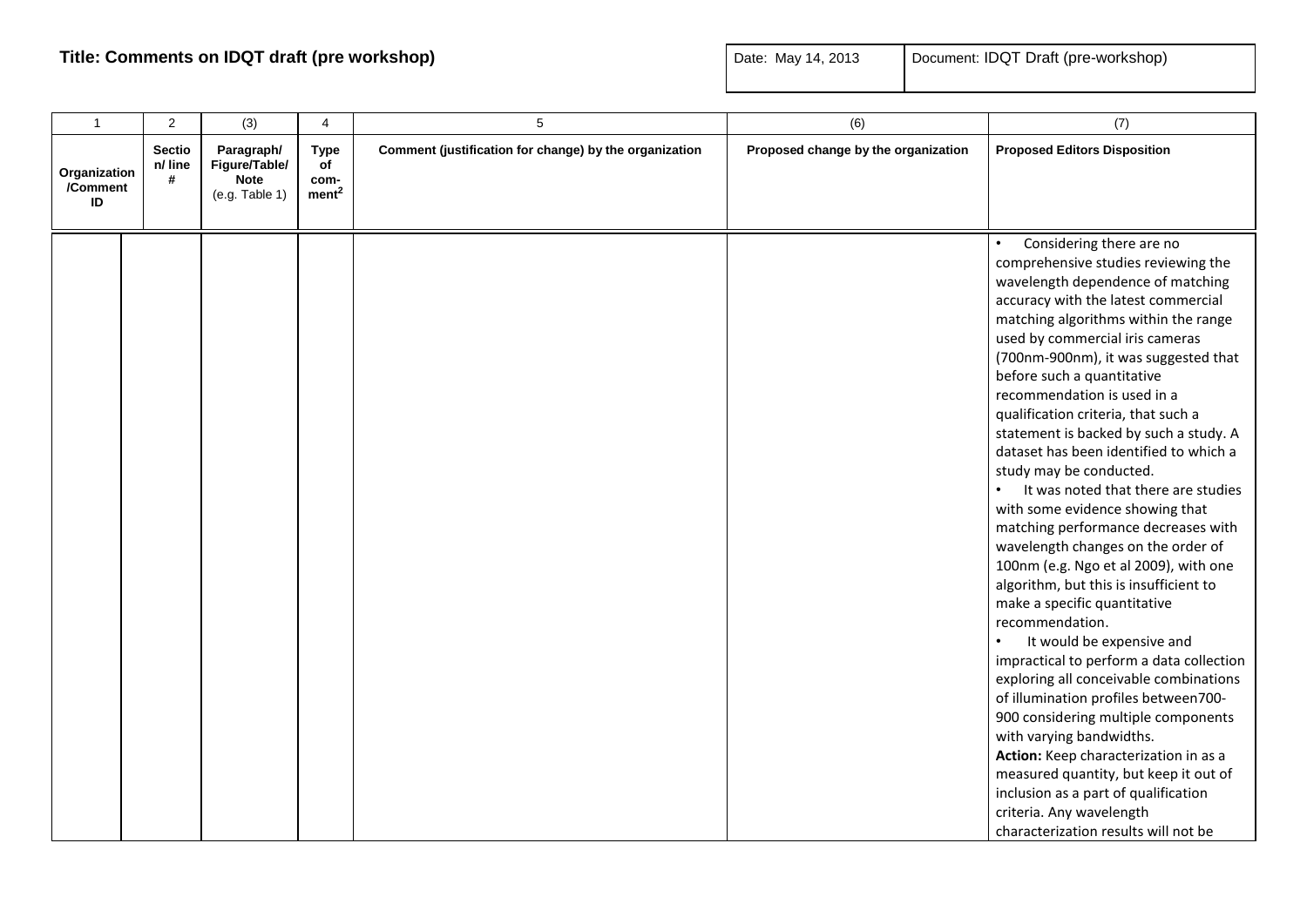| $\mathbf{1}$                   | 2                             | (3)                                                          | $\overline{4}$                                 | 5                                                                                                                                                                                                                                                                                                          | (6)                                 | (7)                                                                                                                                                                                                                                                                                                                                                                                                                                                                                                                                                                                                                                                                                                                                                                                                                                                                                                                                                                                              |
|--------------------------------|-------------------------------|--------------------------------------------------------------|------------------------------------------------|------------------------------------------------------------------------------------------------------------------------------------------------------------------------------------------------------------------------------------------------------------------------------------------------------------|-------------------------------------|--------------------------------------------------------------------------------------------------------------------------------------------------------------------------------------------------------------------------------------------------------------------------------------------------------------------------------------------------------------------------------------------------------------------------------------------------------------------------------------------------------------------------------------------------------------------------------------------------------------------------------------------------------------------------------------------------------------------------------------------------------------------------------------------------------------------------------------------------------------------------------------------------------------------------------------------------------------------------------------------------|
| Organization<br>/Comment<br>ID | <b>Sectio</b><br>n/ line<br># | Paragraph/<br>Figure/Table/<br><b>Note</b><br>(e.g. Table 1) | <b>Type</b><br>of<br>com-<br>ment <sup>2</sup> | Comment (justification for change) by the organization                                                                                                                                                                                                                                                     | Proposed change by the organization | <b>Proposed Editors Disposition</b>                                                                                                                                                                                                                                                                                                                                                                                                                                                                                                                                                                                                                                                                                                                                                                                                                                                                                                                                                              |
|                                |                               |                                                              |                                                |                                                                                                                                                                                                                                                                                                            |                                     | made public. A wavelength-based<br>qualification criteria should only be<br>initiated after an extensive study is<br>performed exploring the wavelength<br>dependent performance and<br>interoperability over a number of<br>commercial algorithms.                                                                                                                                                                                                                                                                                                                                                                                                                                                                                                                                                                                                                                                                                                                                              |
| ORG_C/<br>$\overline{2}$       | <b>Line 385</b>               |                                                              |                                                | The IPD distance of your 3D printed model should not be<br>fixed at 63mm. You need to make different models with<br>variable IPD between 55mm and 75mm. This accounts<br>better for real life situations and takes into<br>consideration gender and ethnic differences to make the<br>test more realistic. |                                     | Reject<br>It is acknowledged that the IPD can<br>potentially be a source of image<br>capture failure/degradation; however,<br>the extent of the failure would be<br>application dependent and arguably<br>more suited to field trials or pilot<br>studies with real people. It is the<br>editor's contention that there are other<br>aspects of the face model which may<br>influence image capture and quality<br>and inclusion at the IDQT stage of<br>testing would require representation<br>over relevant parameter ranges, such<br>as skin tone and surface reflectivity, as<br>well as other morphological features<br>such as the eye socket and nose<br>topology. To cover these parameters<br>adequately would complicate the test<br>and make it prohibitively expensive.<br>That said, if there are particular<br>concerns regarding known catastrophic<br>failure on either the lower or upper 1-<br>2% of the IPD distribution (that the<br>IDQT developers are not aware of), and |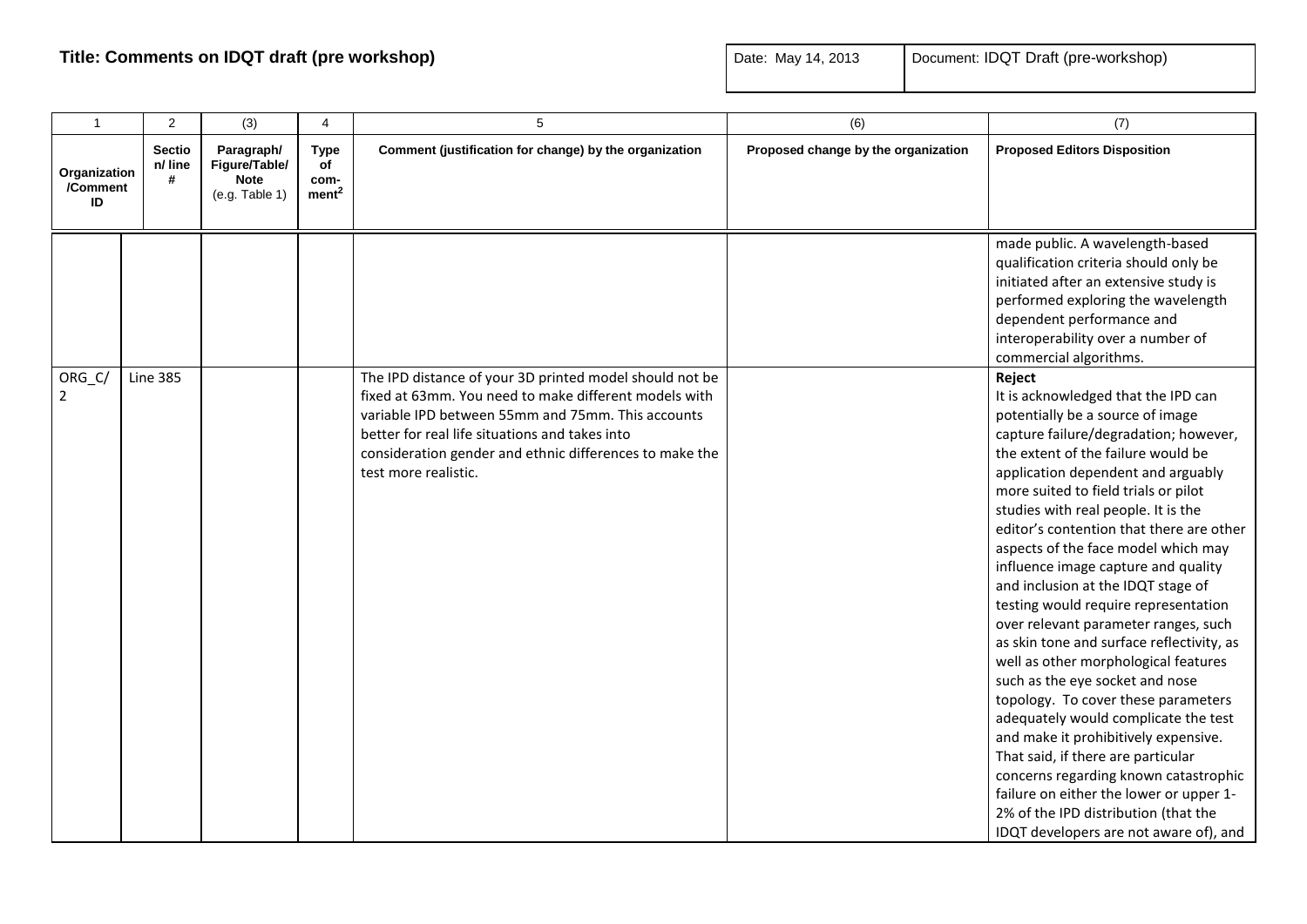| $\mathbf{1}$                   | $\overline{2}$                | (3)                                                          | 4                                              | 5                                                                                                                                                                                                                       | (6)                                 | (7)                                                                                                                                                                                                                                                                                                                                                                                                                                                                                                                                                                                                                                                                                                                                                                                                                                                                                                                                                                                                                                                                                       |
|--------------------------------|-------------------------------|--------------------------------------------------------------|------------------------------------------------|-------------------------------------------------------------------------------------------------------------------------------------------------------------------------------------------------------------------------|-------------------------------------|-------------------------------------------------------------------------------------------------------------------------------------------------------------------------------------------------------------------------------------------------------------------------------------------------------------------------------------------------------------------------------------------------------------------------------------------------------------------------------------------------------------------------------------------------------------------------------------------------------------------------------------------------------------------------------------------------------------------------------------------------------------------------------------------------------------------------------------------------------------------------------------------------------------------------------------------------------------------------------------------------------------------------------------------------------------------------------------------|
| Organization<br>/Comment<br>ID | <b>Sectio</b><br>n/ line<br># | Paragraph/<br>Figure/Table/<br><b>Note</b><br>(e.g. Table 1) | <b>Type</b><br>of<br>com-<br>ment <sup>2</sup> | Comment (justification for change) by the organization                                                                                                                                                                  | Proposed change by the organization | <b>Proposed Editors Disposition</b>                                                                                                                                                                                                                                                                                                                                                                                                                                                                                                                                                                                                                                                                                                                                                                                                                                                                                                                                                                                                                                                       |
| ORG_C/<br>3                    | <b>Line 846</b>               |                                                              |                                                | You state that you have attempted to capture the<br>combined influence of all the potentially significant                                                                                                               |                                     | would prevent a measure of "peak"<br>performance, the information would be<br>taken into consideration.<br>Response<br>The IDQT MTF and iris texture target                                                                                                                                                                                                                                                                                                                                                                                                                                                                                                                                                                                                                                                                                                                                                                                                                                                                                                                               |
|                                |                               |                                                              |                                                | aspects of Iris image quality yet you have not mentioned<br>anything about assessing Focus value of acquired<br>images? Surely you must agree that it has important<br>bearing on the quality assessment of any imager? |                                     | tests are sensitive to levels of device-<br>specific defocus which may impact the<br>matching performance of commercial<br>algorithms. There are no IDQT metrics<br>that measure focus terms separate<br>from the other important factors which<br>may also prevent the iris information<br>used by matching algorithms from<br>passing through the optical system. We<br>have chosen to measure MTF over a<br>more specific metric which would just<br>measure focus because other<br>aberrations, such as astigmatism,<br>coma, etc., could also limit the MTF of<br>the system, not to mention other noise<br>sources.<br>Along the lines of this comment, there<br>is a relevant question which is how the<br>IDQT insures that the imaging targets<br>are positioned or of a good nature to<br>interact with the device so they<br>produce optimally focused images.<br>Although there has been effort to avoid<br>biases, there may be certain aspects of<br>the IDQT models which may result in a<br>systematic offset in focus for some<br>capture devices. A possible way around |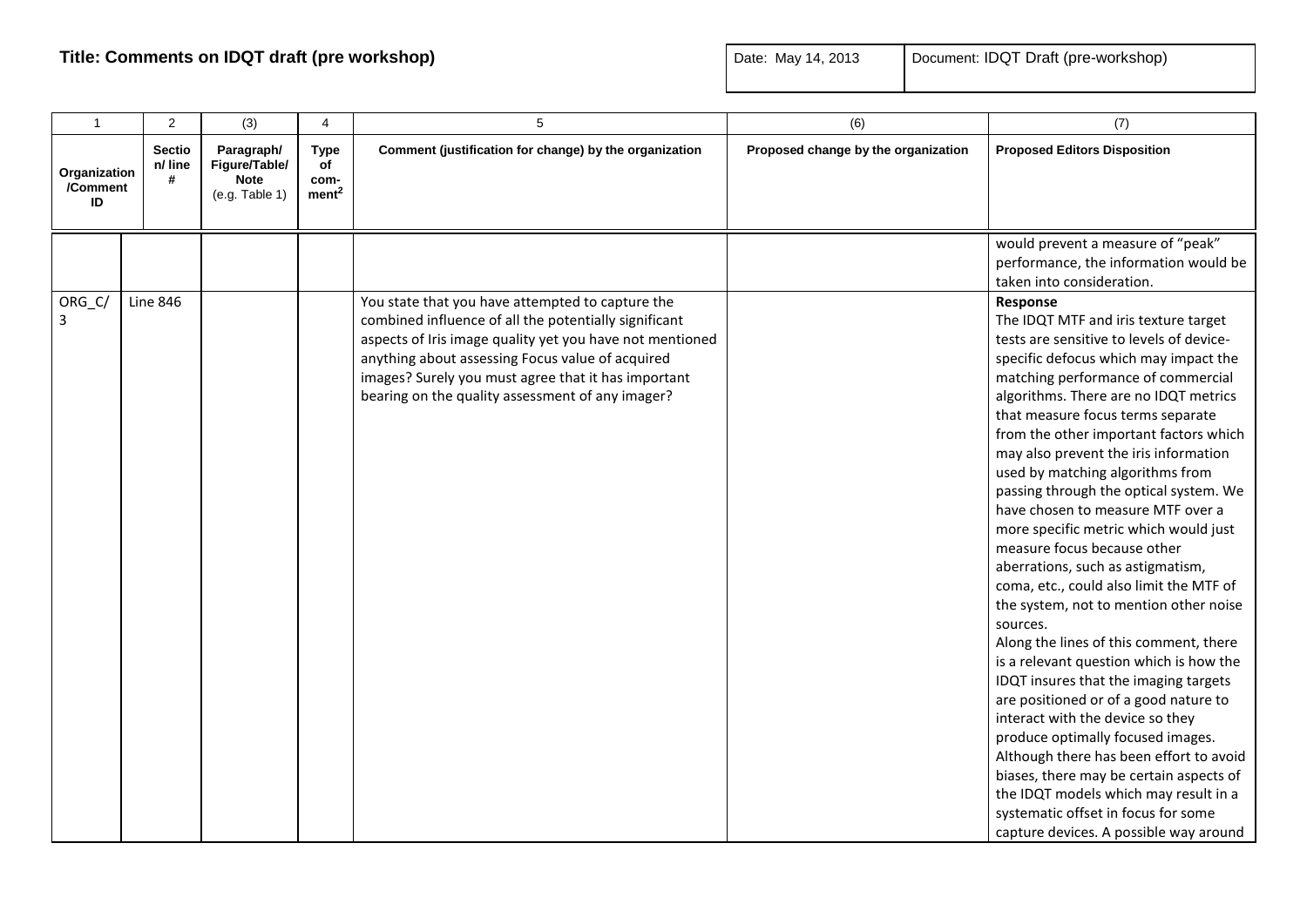| $\mathbf{1}$                   | 2                             | (3)                                                          | 4                                              | 5                                                                                                                                                                                                                                                                                                                                                                                                                                                                                                                                                                                                                                                                                                                                                                                                                                                                                                                                                                                                                                                                                                                                                                                                                                                                                                                                                                                                                                        | (6)                                 | (7)                                                                                                                                                                                                                                                                                                                                                                                                                                                                                                                                                                                                                                                                                                                                                                                                                                                                                                                                                                                                                                       |
|--------------------------------|-------------------------------|--------------------------------------------------------------|------------------------------------------------|------------------------------------------------------------------------------------------------------------------------------------------------------------------------------------------------------------------------------------------------------------------------------------------------------------------------------------------------------------------------------------------------------------------------------------------------------------------------------------------------------------------------------------------------------------------------------------------------------------------------------------------------------------------------------------------------------------------------------------------------------------------------------------------------------------------------------------------------------------------------------------------------------------------------------------------------------------------------------------------------------------------------------------------------------------------------------------------------------------------------------------------------------------------------------------------------------------------------------------------------------------------------------------------------------------------------------------------------------------------------------------------------------------------------------------------|-------------------------------------|-------------------------------------------------------------------------------------------------------------------------------------------------------------------------------------------------------------------------------------------------------------------------------------------------------------------------------------------------------------------------------------------------------------------------------------------------------------------------------------------------------------------------------------------------------------------------------------------------------------------------------------------------------------------------------------------------------------------------------------------------------------------------------------------------------------------------------------------------------------------------------------------------------------------------------------------------------------------------------------------------------------------------------------------|
| Organization<br>/Comment<br>ID | <b>Sectio</b><br>n/ line<br># | Paragraph/<br>Figure/Table/<br><b>Note</b><br>(e.g. Table 1) | <b>Type</b><br>of<br>com-<br>ment <sup>2</sup> | Comment (justification for change) by the organization                                                                                                                                                                                                                                                                                                                                                                                                                                                                                                                                                                                                                                                                                                                                                                                                                                                                                                                                                                                                                                                                                                                                                                                                                                                                                                                                                                                   | Proposed change by the organization | <b>Proposed Editors Disposition</b>                                                                                                                                                                                                                                                                                                                                                                                                                                                                                                                                                                                                                                                                                                                                                                                                                                                                                                                                                                                                       |
|                                |                               |                                                              |                                                |                                                                                                                                                                                                                                                                                                                                                                                                                                                                                                                                                                                                                                                                                                                                                                                                                                                                                                                                                                                                                                                                                                                                                                                                                                                                                                                                                                                                                                          |                                     | this would be to include a small<br>number of well characterized human<br>references to confirm that systematic<br>offsets from human targets and IDQT<br>targets are not taking place. This issue<br>is open for discussion.                                                                                                                                                                                                                                                                                                                                                                                                                                                                                                                                                                                                                                                                                                                                                                                                             |
| ORG_C/<br>4                    | <b>Line 428</b>               |                                                              |                                                | The Iris-like feature spectrum pattern you intend to<br>generate from the BATH University iris image database<br>will be limited by the Imager systems used to capture<br>the BATH images. So in concept, if a new imager is<br>better than all the imagers used in BATH database<br>collection that new imager will not be fairly ranked as it<br>will be limited to "seeing" only what those Imagers<br>managed to "see" and any extra capabilities the new<br>imager has will not be properly assessed.<br>Another related point: you are favoring the Imagers<br>that were used to collect the BATH database (or the<br>newer version from same vendor)<br>Another related point: some of the BATH images are<br>taken using non-interlaced technology? How does that<br>factor in a modern assessment carried out today where<br>all imagers are digital?<br>You need to include samples taken of REAL humans<br>from every device that will participate to offset this bias<br>towards those vendors whose Imager systems were<br>used in the BATH database collection.<br>Furthermore, what is your rationalization in selecting<br>the area of 2.5x2.5mm for your Fourier area from which<br>to generate the Iris Feature Spectrum? Again, you are<br>already limited by the Imager systems used to collect<br>BATH dataset which are older imagers and now you are<br>potentially further weakening the Iris Feature pattern by |                                     | Response<br>There may be some confusion on the<br>presented power spectrum<br>characterization study. The power<br>spectrum analysis was undertaken to<br>characterize the general relationship<br>between a feature size, and feature<br>contrast for human iris texture to more<br>accurately portray real iris signals in the<br>IDQT tests. The goal of this analysis was<br>to estimate these general<br>characteristics of the iris with a publicly<br>available dataset so others may confirm<br>the results. A similar measurement of<br>the power spectrum using a NIR<br>modified large format DSLR confirmed<br>the power spectrum analysis results on<br>the larger Bath dataset. We have<br>confidence that the feature spectrum<br>reproduced in the iris texture target is<br>not significantly biased in the range of<br>spatial frequency spanning from<br>1lp/mm to 4lp/mm which corresponds<br>to frequencies near the low frequency<br>limit of the 2.5mmx2.5mm region up to<br>a sample rate of around 10 times that |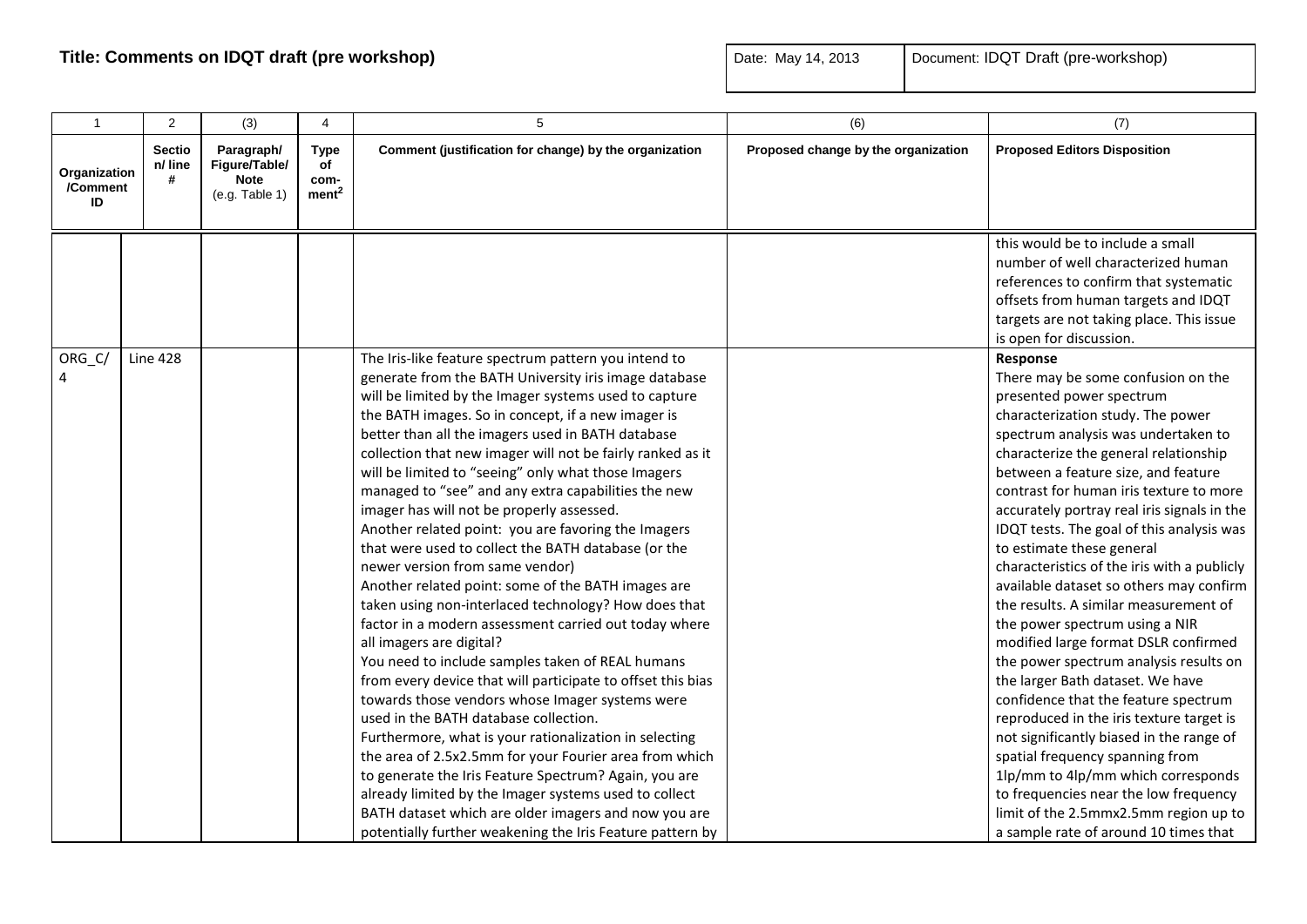| $\mathbf{1}$                   | 2                             | (3)                                                          | 4                                              | 5                                                                                                                                                                                                                                                                               | (6)                                 | (7)                                                                                                                                                                                                                                                                                                                                                                                                                                                                                                                                                                                                                                                                                                                                                                                                                                                                                                                                                                                                                           |
|--------------------------------|-------------------------------|--------------------------------------------------------------|------------------------------------------------|---------------------------------------------------------------------------------------------------------------------------------------------------------------------------------------------------------------------------------------------------------------------------------|-------------------------------------|-------------------------------------------------------------------------------------------------------------------------------------------------------------------------------------------------------------------------------------------------------------------------------------------------------------------------------------------------------------------------------------------------------------------------------------------------------------------------------------------------------------------------------------------------------------------------------------------------------------------------------------------------------------------------------------------------------------------------------------------------------------------------------------------------------------------------------------------------------------------------------------------------------------------------------------------------------------------------------------------------------------------------------|
| Organization<br>/Comment<br>ID | <b>Sectio</b><br>n/ line<br># | Paragraph/<br>Figure/Table/<br><b>Note</b><br>(e.g. Table 1) | <b>Type</b><br>οf<br>com-<br>ment <sup>2</sup> | Comment (justification for change) by the organization                                                                                                                                                                                                                          | Proposed change by the organization | <b>Proposed Editors Disposition</b>                                                                                                                                                                                                                                                                                                                                                                                                                                                                                                                                                                                                                                                                                                                                                                                                                                                                                                                                                                                           |
|                                |                               |                                                              |                                                | making the area too large, why don't you make the area<br>1x1mm?                                                                                                                                                                                                                |                                     | of the Nyquist sample rate respectively.<br>Choosing a region size of 1mmx1mm<br>would limit measurements on the low<br>frequency end of the feature spectrum.                                                                                                                                                                                                                                                                                                                                                                                                                                                                                                                                                                                                                                                                                                                                                                                                                                                                |
| ORG_C/<br>5                    | <b>Line 707</b>               |                                                              |                                                | In the iris to signal noise test you propose to compare<br>the collected images of your Iris Feature Spectrum<br>pattern and compare them against a "Pristine"<br>reference template; this pauses many questions:<br>a. Who decides what a "Pristine" reference<br>template is? |                                     | Response<br>The definition of the "pristine"<br>template is a digital image of the<br>synthetic iris texture target; the<br>"pristine" templates are formed from<br>this noiseless (by definition) digital<br>image that is used in the creation of the<br>iris texture target. They are<br>independent of any device. The printed<br>targets are however validated using<br>images of the target taken with a large<br>format NIR modified DSLR/lens combo<br>with a calibrated/insignificant field<br>distortion. These images are passed<br>through the IDQT encoder library and<br>compared to the pristine templates<br>using a global Hamming distance with a<br>nominal definition of a weak signal bit<br>mask to arrive at the output score.<br>There are also a templates generated<br>just by the device for the "instrument<br>only" comparisons. Special<br>considerations are given in the case of<br>significant discrepancy between the<br>scores resulting from instrument only<br>and pristine comparisons. |
| ORG_C/<br>5                    | <b>Line 707</b>               |                                                              |                                                | b. Which algorithm will you be using to generate the<br>template of this "Pristine" image? And why did                                                                                                                                                                          |                                     | Response<br>There are no commercial algorithms                                                                                                                                                                                                                                                                                                                                                                                                                                                                                                                                                                                                                                                                                                                                                                                                                                                                                                                                                                                |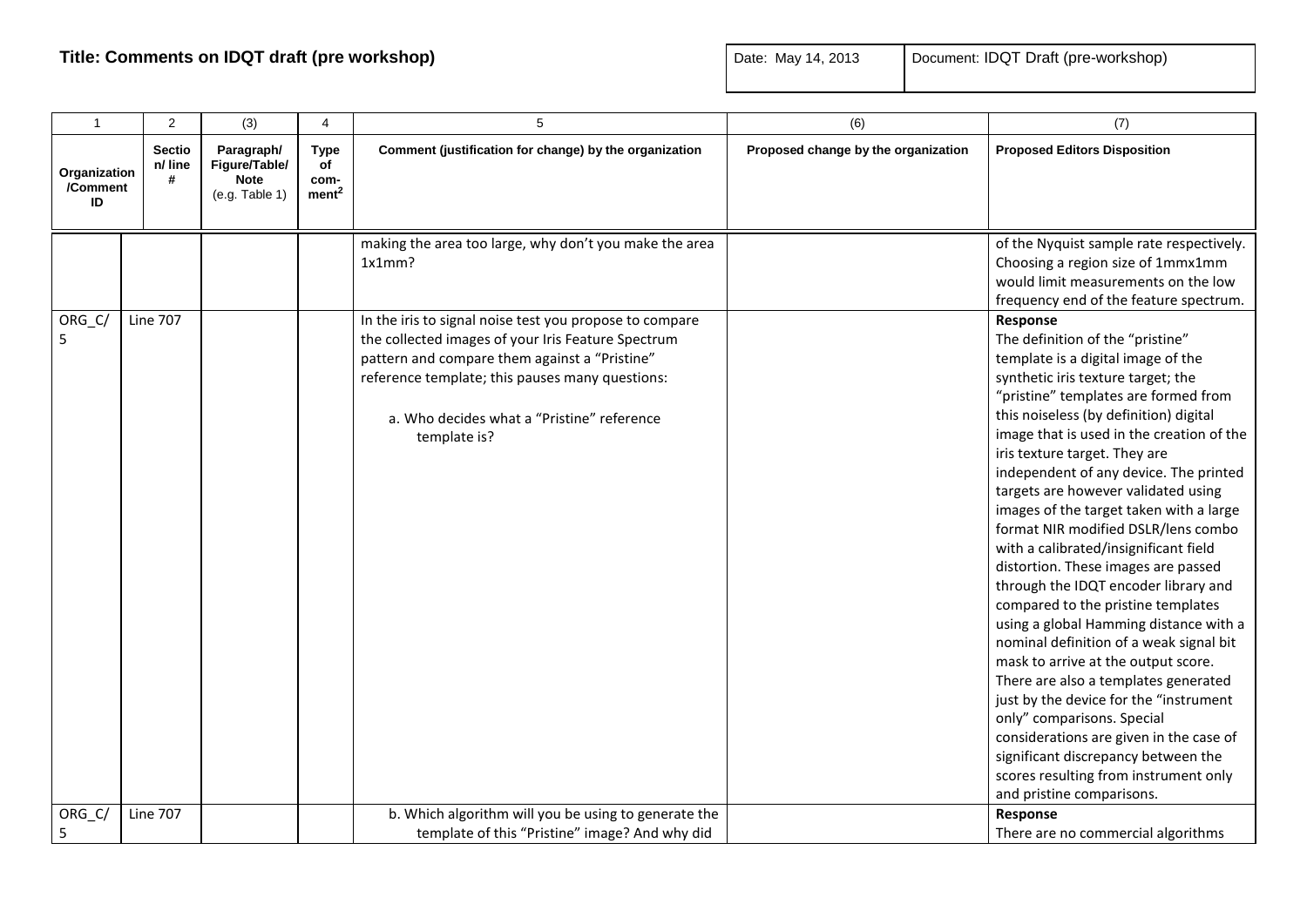| $\mathbf{1}$                   | 2                             | (3)                                                          | $\overline{4}$                                 | 5                                                                                                                                                                                                                                                                                                                                                                          | (6)                                 | (7)                                                                                                                                                                                                                                                                                                                                                                                                                                                                                                                                                                                                                                                                                                                                                                                                                                                                                                                                                                                                                                                                                                                                                                                                                                                          |
|--------------------------------|-------------------------------|--------------------------------------------------------------|------------------------------------------------|----------------------------------------------------------------------------------------------------------------------------------------------------------------------------------------------------------------------------------------------------------------------------------------------------------------------------------------------------------------------------|-------------------------------------|--------------------------------------------------------------------------------------------------------------------------------------------------------------------------------------------------------------------------------------------------------------------------------------------------------------------------------------------------------------------------------------------------------------------------------------------------------------------------------------------------------------------------------------------------------------------------------------------------------------------------------------------------------------------------------------------------------------------------------------------------------------------------------------------------------------------------------------------------------------------------------------------------------------------------------------------------------------------------------------------------------------------------------------------------------------------------------------------------------------------------------------------------------------------------------------------------------------------------------------------------------------|
| Organization<br>/Comment<br>ID | <b>Sectio</b><br>n/ line<br># | Paragraph/<br>Figure/Table/<br><b>Note</b><br>(e.g. Table 1) | <b>Type</b><br>οf<br>com-<br>ment <sup>2</sup> | Comment (justification for change) by the organization                                                                                                                                                                                                                                                                                                                     | Proposed change by the organization | <b>Proposed Editors Disposition</b>                                                                                                                                                                                                                                                                                                                                                                                                                                                                                                                                                                                                                                                                                                                                                                                                                                                                                                                                                                                                                                                                                                                                                                                                                          |
|                                |                               |                                                              |                                                | you choose that algorithm not some other<br>algorithm? Will you consider multiple "Pristine"<br>templates from multiple algorithms just to<br>avoid the known biases that certain algorithms<br>have for certain types of imagers and to make<br>sure that imagers work well across not only<br>different ambient environments but work well<br>with different algorithms? |                                     | used in this test. The algorithms that<br>are used follow the general paradigm<br>of a binary feature encoder matching<br>algorithm, using 2D gradient and ridge<br>filters at different orientations in the<br>pseudo-polar coordinate system. A<br>number of filter basis sets have been<br>explored, including log-Gabor, Haar,<br>DCT, and FFT forms. Pending the<br>comments and feedback from the<br>workshop, the IDQT plans to use one<br>form, as the initial development<br>exploration revealed similar results for<br>each form.<br>The purpose of using an incarnation of<br>the encoder/matcher paradigm is to<br>attempt to get closer to a definition of<br>iris signal in which to develop a signal-<br>to-noise statement, but without using a<br>specific definition from a proprietary<br>commercial algorithm. Also, the results<br>from commercial algorithms cannot<br>reveal performance as a function of the<br>individual spatial frequency bands<br>which is required to form the IDQT<br>metrics.<br>A discussion on possible biases or the<br>effectiveness of such a method would<br>be welcome, considering this is<br>considered a "bottom line" test which<br>has an important role in assigning<br>qualification criteria. |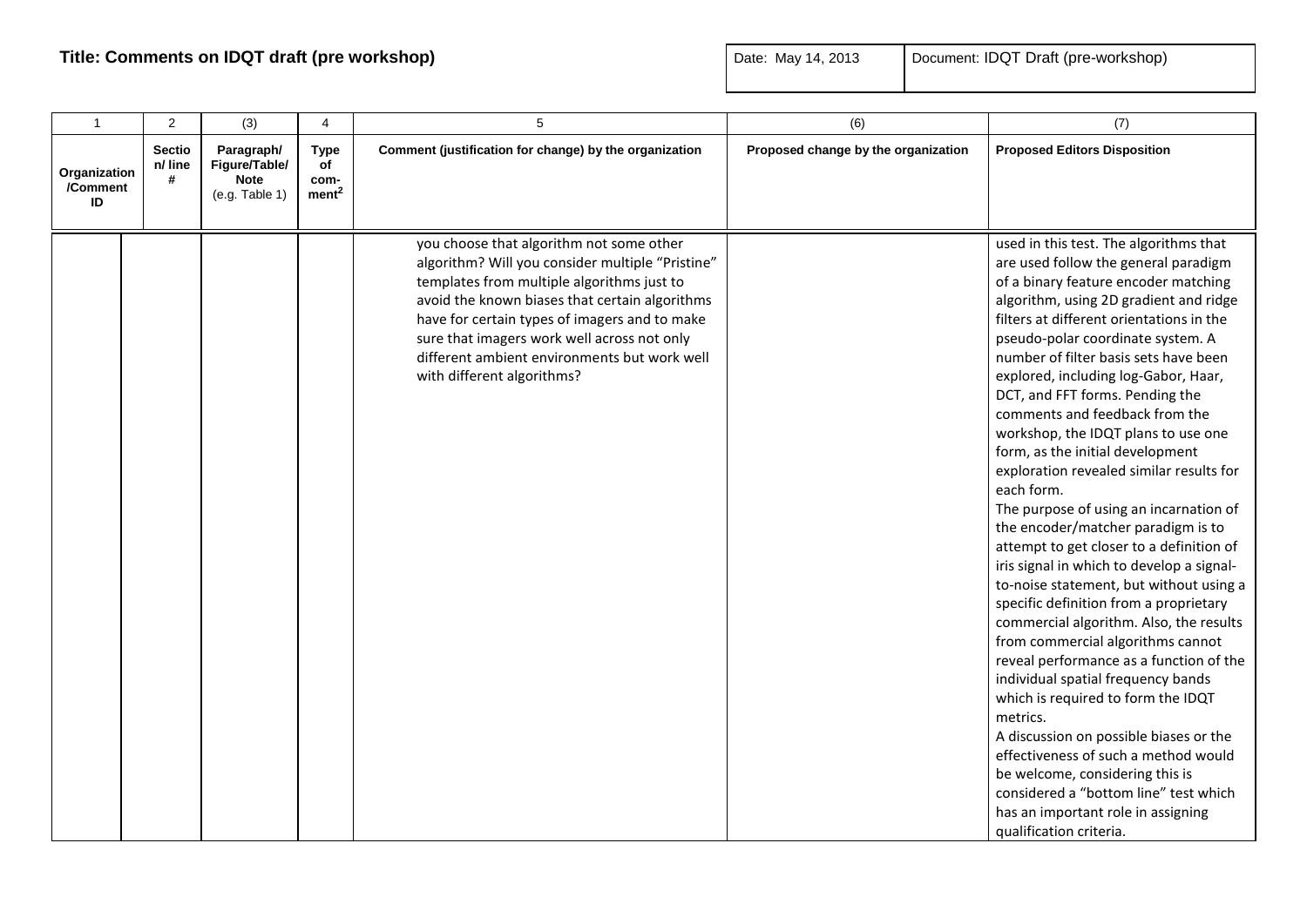| $\mathbf{1}$                   | 2                                  | (3)                                                          | $\overline{4}$                                 | 5                                                                                                                                                                                                                                                                                                                                                                                                                                                                                                                                                                                                                                                                                                                                                                                                                                                                                                                                                                                                                                  | (6)                                 | (7)                                                                                                                                                                                                                                                                                                                                                                                                                                                                                                                                                                                                                                                                                                                                                                                                                                                                                                                                                                                                                                                                                                                                                                            |
|--------------------------------|------------------------------------|--------------------------------------------------------------|------------------------------------------------|------------------------------------------------------------------------------------------------------------------------------------------------------------------------------------------------------------------------------------------------------------------------------------------------------------------------------------------------------------------------------------------------------------------------------------------------------------------------------------------------------------------------------------------------------------------------------------------------------------------------------------------------------------------------------------------------------------------------------------------------------------------------------------------------------------------------------------------------------------------------------------------------------------------------------------------------------------------------------------------------------------------------------------|-------------------------------------|--------------------------------------------------------------------------------------------------------------------------------------------------------------------------------------------------------------------------------------------------------------------------------------------------------------------------------------------------------------------------------------------------------------------------------------------------------------------------------------------------------------------------------------------------------------------------------------------------------------------------------------------------------------------------------------------------------------------------------------------------------------------------------------------------------------------------------------------------------------------------------------------------------------------------------------------------------------------------------------------------------------------------------------------------------------------------------------------------------------------------------------------------------------------------------|
| Organization<br>/Comment<br>ID | <b>Sectio</b><br>n/ line<br>#      | Paragraph/<br>Figure/Table/<br><b>Note</b><br>(e.g. Table 1) | <b>Type</b><br>of<br>com-<br>ment <sup>2</sup> | Comment (justification for change) by the organization                                                                                                                                                                                                                                                                                                                                                                                                                                                                                                                                                                                                                                                                                                                                                                                                                                                                                                                                                                             | Proposed change by the organization | <b>Proposed Editors Disposition</b>                                                                                                                                                                                                                                                                                                                                                                                                                                                                                                                                                                                                                                                                                                                                                                                                                                                                                                                                                                                                                                                                                                                                            |
| ORG_C/<br>5<br>ORG_C/          | <b>Line 707</b><br><b>Line 707</b> |                                                              |                                                | c. At this stage, our comments on line 428 takes on<br>a more pressing note, if the core image you are<br>asking every imager to capture (Iris Feature<br>Spectrum) is generated from examining a<br>2.5x2.5cm area from each of the BATH<br>University database of images and those<br>images are biased towards a certain vendor or<br>a certain accuracy level (weak images with low<br>quality/clarity/focus/illumination and motion<br>blur) and based on that you are generating a<br>pattern against which newer imagers will be<br>evaluated? This has the side-effect that you will<br>not be able to distinguish imagers that are<br>much better than the ones used to collect the<br>BATH sample from which you are generating<br>your "perfect" Iris Feature Spectrum pattern.<br>You need to offset this by including images that<br>are collected using different imagers in the set<br>from which you intend to generate your Iris<br>Feature Spectrum image.<br>d. We are concerned if there will be only one Iris |                                     | Response<br>The intent of the iris texture<br>characterization was to measure the<br>intrinsic albedo variations of the iris<br>pattern as a function of spatial<br>frequency. There was an assumption<br>that the Bath dataset had a pixel values<br>that had a linear response and so,<br>although they did not have a direct<br>albedo calibration, they could be used<br>to estimate a functional form of the<br>feature contrast with spatial frequency<br>bootstrapping the absolute scale to<br>average albedo values. The iris texture<br>characterization on the Bath dataset<br>was checked with a smaller number of<br>NIR images taken with a large format<br>NIR modified DSLR that was calibrated<br>to albedo values. Also, the spatial<br>frequencies measured were well<br>sampled on the Bath dataset in a range<br>where the spatial frequency response<br>was near unity. There is confidence<br>that the albedo feature<br>characterization, over the range of<br>interest, should be independent of<br>device. The iris feature spectrum based<br>on this calibration then should also be<br>largely independent of a given imaging<br>device.<br>Accept |
| 5                              |                                    |                                                              |                                                | Feature Spectrum pattern and template,                                                                                                                                                                                                                                                                                                                                                                                                                                                                                                                                                                                                                                                                                                                                                                                                                                                                                                                                                                                             |                                     | There may be merit to including more                                                                                                                                                                                                                                                                                                                                                                                                                                                                                                                                                                                                                                                                                                                                                                                                                                                                                                                                                                                                                                                                                                                                           |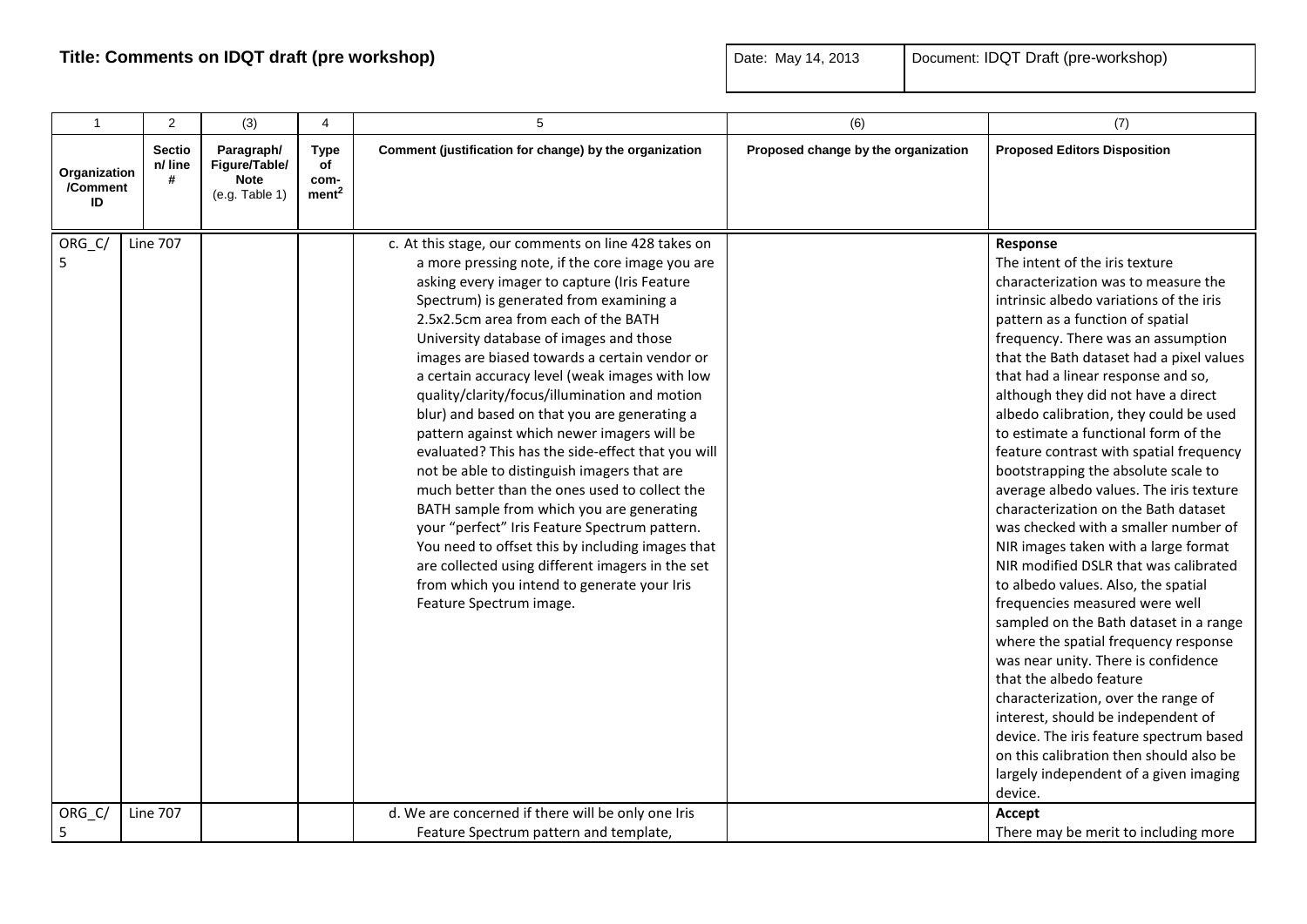| $\mathbf{1}$                   | $\overline{2}$                | (3)                                                          | 4                                              | 5                                                                                                                                                                                                                                                                                                                  | (6)                                 | (7)                                                                                                                                                                                                                                                                                                                                                                                                                                                                                                                                                                                                                                                                                    |
|--------------------------------|-------------------------------|--------------------------------------------------------------|------------------------------------------------|--------------------------------------------------------------------------------------------------------------------------------------------------------------------------------------------------------------------------------------------------------------------------------------------------------------------|-------------------------------------|----------------------------------------------------------------------------------------------------------------------------------------------------------------------------------------------------------------------------------------------------------------------------------------------------------------------------------------------------------------------------------------------------------------------------------------------------------------------------------------------------------------------------------------------------------------------------------------------------------------------------------------------------------------------------------------|
| Organization<br>/Comment<br>ID | <b>Sectio</b><br>n/ line<br># | Paragraph/<br>Figure/Table/<br><b>Note</b><br>(e.g. Table 1) | <b>Type</b><br>of<br>com-<br>ment <sup>2</sup> | Comment (justification for change) by the organization                                                                                                                                                                                                                                                             | Proposed change by the organization | <b>Proposed Editors Disposition</b>                                                                                                                                                                                                                                                                                                                                                                                                                                                                                                                                                                                                                                                    |
| ORG_C/                         | <b>Line 739</b>               |                                                              |                                                | perhaps you should deviate your generation<br>algorithm to generate 20 base images from the<br>BATH database of images just to avoid the<br>possibility of having a single image that is not<br>correct, if that happens you have no way of<br>detecting it.<br>You propose to measure the Greyscale Linearity and |                                     | than one iris texture pattern in the test<br>in the name of stochastic averaging. 20<br>patterns however may be in the arena<br>of diminishing returns and would<br>amount to a much larger data<br>collection effort for each test. Although<br>we want to keep the test as simple and<br>efficient as possible, it may be worth<br>considering 3-5 different patterns, so a<br>variance can be established. We would<br>then either justify moving back to just 1<br>sample, or expanding to larger<br>numbers. This should be discussed at<br>the meeting.<br><b>Noted</b>                                                                                                          |
| 6                              |                               |                                                              |                                                | illumination Uniformity as if the targets are real human<br>beings with real irises. The ink-printed targets will<br>behave differently for sure. We caution against over<br>interpretation of the findings here as human tissue will<br>behave and react differently under NIR than Ink.                          |                                     | We have undertaken a thorough<br>characterization of a number of<br>commercially available inkjet inks and<br>have found a set which has suitable<br>albedo characteristics in NIR<br>wavelengths to reproduce iris-like<br>features in the spatial frequency ranges<br>of interest in IDQT. We do not claim to<br>have a set which reproduces the albedo<br>characteristics of the human iris for<br>wavelengths outside of the range used<br>in iris biometrics, but this is arguably<br>not necessary for the IDQT. The<br>possible contrast changes with<br>illumination angles having to do with<br>the 3D structure of the iris would not<br>be included in the current test. If |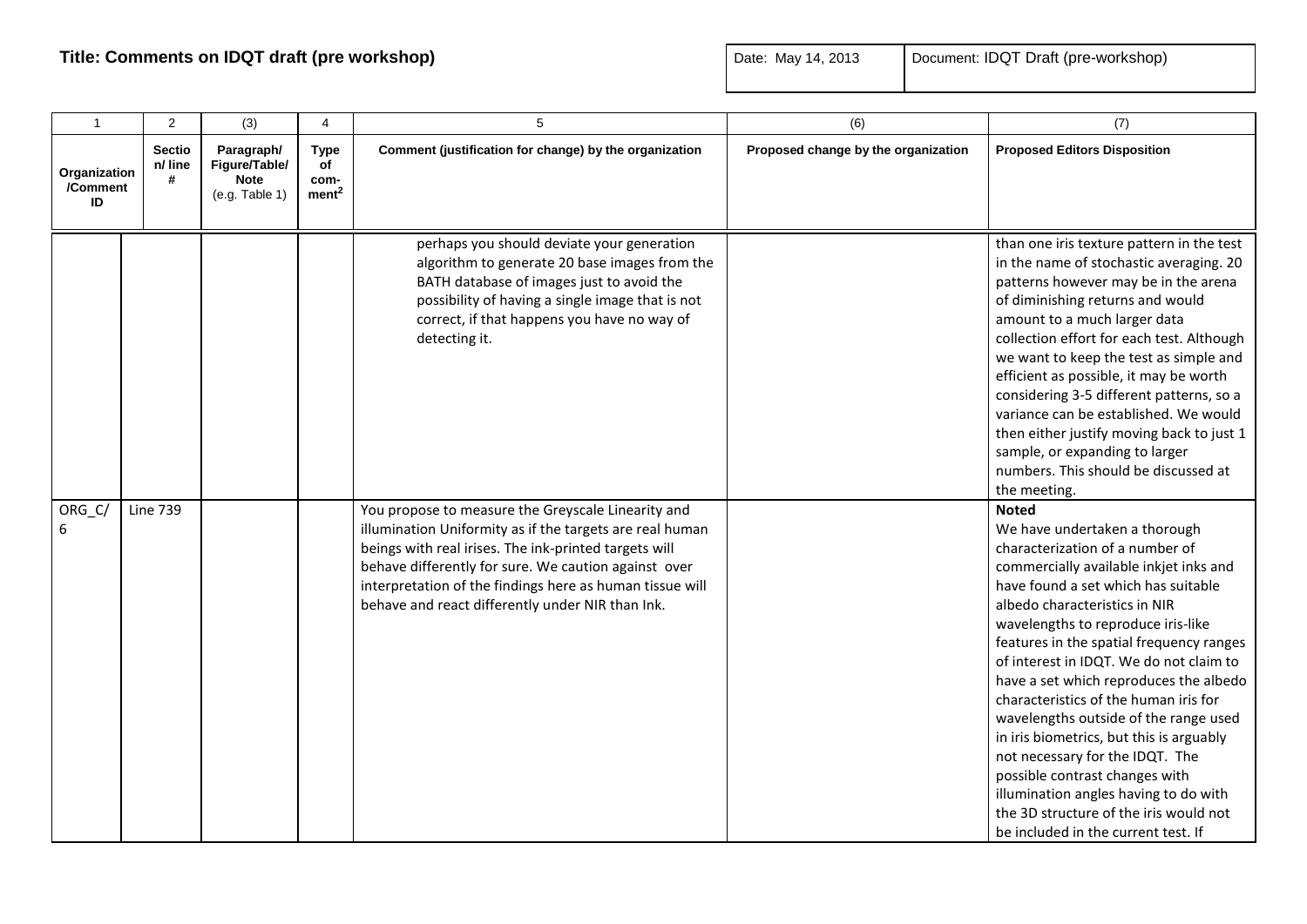| $\mathbf{1}$                   | 2                             | (3)                                                          | 4                                              | 5                                                                                                                                                                                                                                                                                                                                                                                                                                                                                                                                                                                                     | (6)                                 | (7)                                                                                                                                                                                                                                                                                                                                                                                                                                                                                                                                                                                                                                                                                                                                                                                                                                    |
|--------------------------------|-------------------------------|--------------------------------------------------------------|------------------------------------------------|-------------------------------------------------------------------------------------------------------------------------------------------------------------------------------------------------------------------------------------------------------------------------------------------------------------------------------------------------------------------------------------------------------------------------------------------------------------------------------------------------------------------------------------------------------------------------------------------------------|-------------------------------------|----------------------------------------------------------------------------------------------------------------------------------------------------------------------------------------------------------------------------------------------------------------------------------------------------------------------------------------------------------------------------------------------------------------------------------------------------------------------------------------------------------------------------------------------------------------------------------------------------------------------------------------------------------------------------------------------------------------------------------------------------------------------------------------------------------------------------------------|
| Organization<br>/Comment<br>ID | <b>Sectio</b><br>n/ line<br># | Paragraph/<br>Figure/Table/<br><b>Note</b><br>(e.g. Table 1) | <b>Type</b><br>of<br>com-<br>ment <sup>2</sup> | Comment (justification for change) by the organization                                                                                                                                                                                                                                                                                                                                                                                                                                                                                                                                                | Proposed change by the organization | <b>Proposed Editors Disposition</b>                                                                                                                                                                                                                                                                                                                                                                                                                                                                                                                                                                                                                                                                                                                                                                                                    |
|                                |                               |                                                              |                                                |                                                                                                                                                                                                                                                                                                                                                                                                                                                                                                                                                                                                       |                                     | aspects required for image capture of a<br>particular commercial device which are<br>not included in the test, the IDQT<br>development effort would appreciate<br>feedback in the spirit of minimizing bias<br>in the testing process. For example, if<br>iris image information as seen in visible<br>wavelengths is used in the capture<br>process for a particular device, a note<br>from the device manufacturer to the<br>test would help minimize bias.                                                                                                                                                                                                                                                                                                                                                                          |
| ORG_C/<br>7                    | <b>Line 776</b>               |                                                              |                                                | Once again, you mention two templates that you intend<br>to generate, a "perfect" reference template and an<br>Instrument Only template. What do you mean<br>Instrument only template? Also which imager will you<br>use to capture the "perfect" reference image with? And<br>will that same imager ever undergo IDQT certification?<br>That would be very unfair to other imagers? Finally,<br>what algorithm will you use to generate the "perfect"<br>template and the "instrument only" template and we<br>are assuming that you will be using the same algorithm<br>to do the matching as well. |                                     | Response<br>There is a possibility that for some<br>devices, images taken with the<br>evaluation device of the iris texture<br>target may match well to each other,<br>but not as well back to the "pristine"<br>template defined in albedo space.<br>There are a number of reasons why this<br>may be the case. The instrument-only<br>template comparisons are used to<br>determine to what extent the<br>evaluation device is of this nature. If<br>the match scores from instrument-only<br>comparisons are significantly lower<br>than that compared to the "pristine"<br>template, then this is an indication that<br>the device may be capable of recording<br>iris information, but may have issues<br>concerning interoperability. If a<br>significant number of devices exhibit a<br>lack of compatibility with the pristine |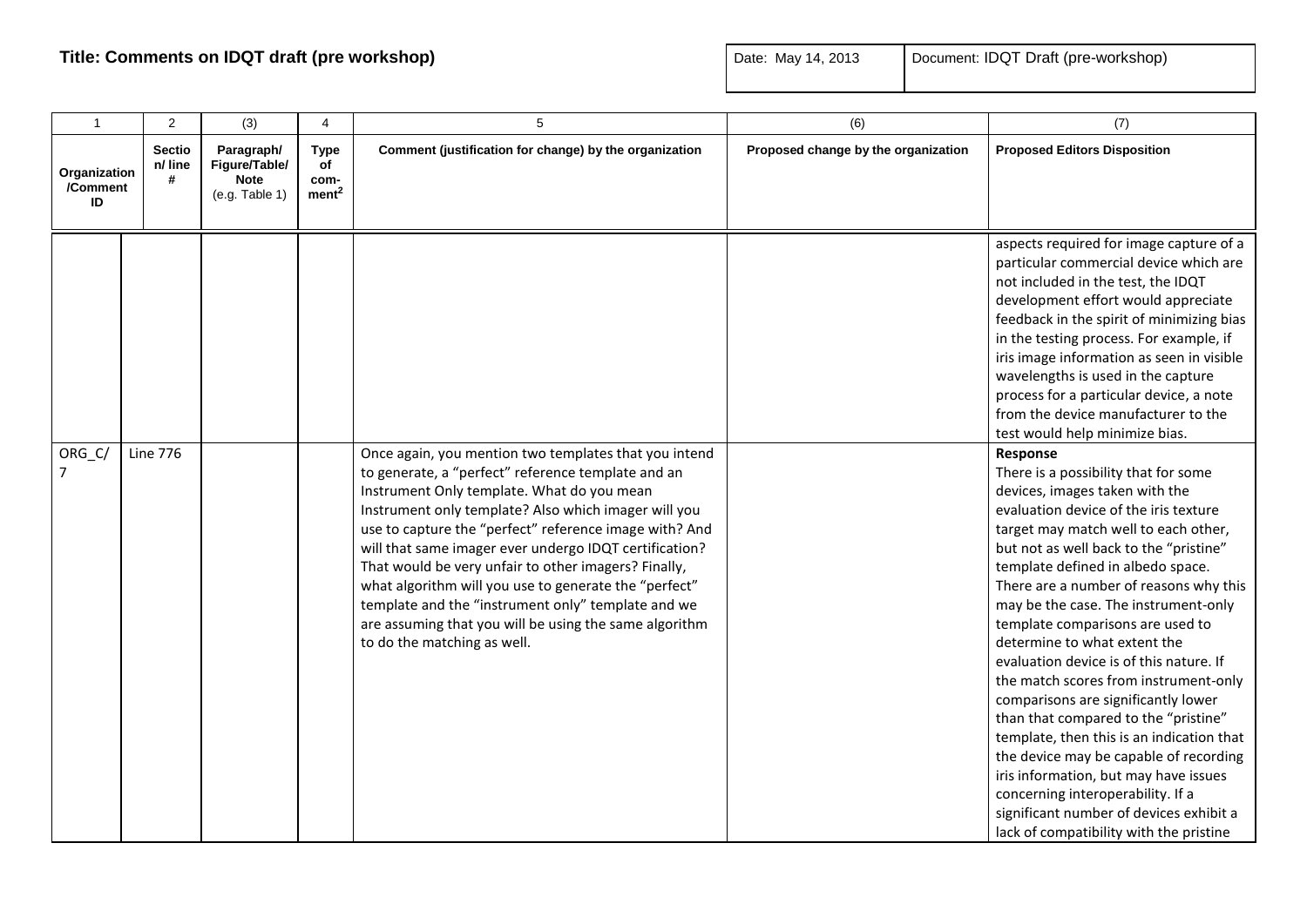| $\mathbf{1}$                   | 2                             | (3)                                                          | 4                                              | 5                                                                                                                                                                                                                                                                                                                                                                                                                                                                                                                                                                                                                                                                        | (6)                                 | (7)                                                                                                                                                                                                                                                                                                                                                                                                                                                                                                                                                                                                                                                                                                                                                                                                                                                                                                                                                                                                                                                                                                                                               |
|--------------------------------|-------------------------------|--------------------------------------------------------------|------------------------------------------------|--------------------------------------------------------------------------------------------------------------------------------------------------------------------------------------------------------------------------------------------------------------------------------------------------------------------------------------------------------------------------------------------------------------------------------------------------------------------------------------------------------------------------------------------------------------------------------------------------------------------------------------------------------------------------|-------------------------------------|---------------------------------------------------------------------------------------------------------------------------------------------------------------------------------------------------------------------------------------------------------------------------------------------------------------------------------------------------------------------------------------------------------------------------------------------------------------------------------------------------------------------------------------------------------------------------------------------------------------------------------------------------------------------------------------------------------------------------------------------------------------------------------------------------------------------------------------------------------------------------------------------------------------------------------------------------------------------------------------------------------------------------------------------------------------------------------------------------------------------------------------------------|
| Organization<br>/Comment<br>ID | <b>Sectio</b><br>n/ line<br># | Paragraph/<br>Figure/Table/<br><b>Note</b><br>(e.g. Table 1) | <b>Type</b><br>of<br>com-<br>ment <sup>2</sup> | Comment (justification for change) by the organization                                                                                                                                                                                                                                                                                                                                                                                                                                                                                                                                                                                                                   | Proposed change by the organization | <b>Proposed Editors Disposition</b>                                                                                                                                                                                                                                                                                                                                                                                                                                                                                                                                                                                                                                                                                                                                                                                                                                                                                                                                                                                                                                                                                                               |
|                                |                               |                                                              |                                                |                                                                                                                                                                                                                                                                                                                                                                                                                                                                                                                                                                                                                                                                          |                                     | template, but perform well in the<br>instrument-only comparisons, then the<br>test may need to consider modifying<br>the "pristine" template.                                                                                                                                                                                                                                                                                                                                                                                                                                                                                                                                                                                                                                                                                                                                                                                                                                                                                                                                                                                                     |
| ORG_C/<br>8                    | <b>Line 799</b>               |                                                              |                                                | You state that your qualification criteria is designed to<br>be algorithm agnostic? How do you propose to achieve<br>that when you are using "an" algorithm to perform the<br>matching and to produce the HD upon which the<br>classification of the three levels is built? While applying<br>a single algorithm across board gives you uniformity,<br>your approach will be influenced by the particularities of<br>that single algorithm and its own internal preference to<br>illumination, brightness, focus etc. We strongly propose<br>you repeat the same Level testing using at least three<br>different algorithms to avoid this clear weakness in the<br>test. | Validate the three level tests      | <b>Partial Accept</b><br>The goal of the test was to be algorithm<br>agnostic, and by "algorithm" it is meant<br>commercial iris biometric matching<br>algorithm. Attempts have been made<br>within IDQT to characterize and to<br>replicate aspects of the human eye that<br>are intrinsic to the signals used in<br>commercial iris biometrics. If this is<br>done adequately, the test should<br>largely not favor one algorithm over<br>the other. It is certainly possible that<br>the definition and characterization of<br>the human iris used to formulate the<br>definition of the IDQT iris targets used<br>in the test do not fully encompass the<br>definition used in commercial matching<br>algorithms. For example, if some<br>algorithms incorporate features found<br>in the perioccular region, or some other<br>aspect of possible information<br>contained in an iris image but not<br>included in the IDQT, then there would<br>be a case for algorithm bias.<br>Text will be changed to state that<br>attempts have been made to make the<br>IDQT matching algorithm agnostic, but<br>it is admitted that this has not been |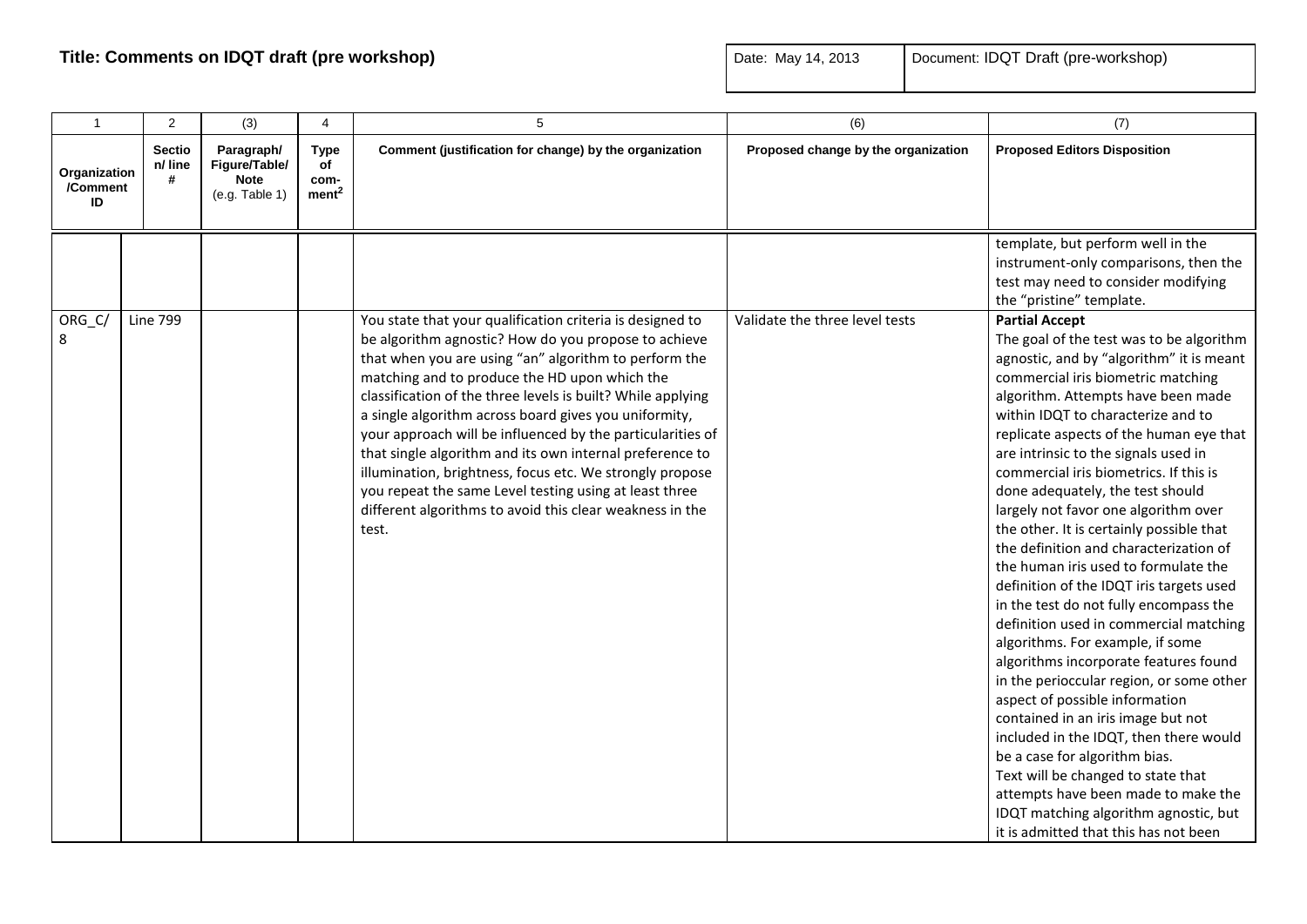| $\mathbf{1}$                   | $\overline{2}$                | (3)                                                          | $\overline{4}$                                 | 5                                                                                                                                                                                                                                                                                                                                                                                                                                                                                                                                                                                                                                                                                                                                                                                                                                                                                                                                                                                                                                                                                                                                                                                                                                                                                                                                                                                                                                                               | (6)                                 | (7)                                                                                                                                                                                                                                                                                                                                                                                                                                                                                                                                                                                                                                                                                                                                                                                                                                             |
|--------------------------------|-------------------------------|--------------------------------------------------------------|------------------------------------------------|-----------------------------------------------------------------------------------------------------------------------------------------------------------------------------------------------------------------------------------------------------------------------------------------------------------------------------------------------------------------------------------------------------------------------------------------------------------------------------------------------------------------------------------------------------------------------------------------------------------------------------------------------------------------------------------------------------------------------------------------------------------------------------------------------------------------------------------------------------------------------------------------------------------------------------------------------------------------------------------------------------------------------------------------------------------------------------------------------------------------------------------------------------------------------------------------------------------------------------------------------------------------------------------------------------------------------------------------------------------------------------------------------------------------------------------------------------------------|-------------------------------------|-------------------------------------------------------------------------------------------------------------------------------------------------------------------------------------------------------------------------------------------------------------------------------------------------------------------------------------------------------------------------------------------------------------------------------------------------------------------------------------------------------------------------------------------------------------------------------------------------------------------------------------------------------------------------------------------------------------------------------------------------------------------------------------------------------------------------------------------------|
| Organization<br>/Comment<br>ID | <b>Sectio</b><br>n/ line<br># | Paragraph/<br>Figure/Table/<br><b>Note</b><br>(e.g. Table 1) | <b>Type</b><br>оf<br>com-<br>ment <sup>2</sup> | Comment (justification for change) by the organization                                                                                                                                                                                                                                                                                                                                                                                                                                                                                                                                                                                                                                                                                                                                                                                                                                                                                                                                                                                                                                                                                                                                                                                                                                                                                                                                                                                                          | Proposed change by the organization | <b>Proposed Editors Disposition</b>                                                                                                                                                                                                                                                                                                                                                                                                                                                                                                                                                                                                                                                                                                                                                                                                             |
|                                |                               |                                                              |                                                |                                                                                                                                                                                                                                                                                                                                                                                                                                                                                                                                                                                                                                                                                                                                                                                                                                                                                                                                                                                                                                                                                                                                                                                                                                                                                                                                                                                                                                                                 |                                     | confirmed, or to what degree it<br>effectively evaluates device image<br>quality in a way which equally<br>encompasses all commercially available<br>matching algorithms.<br>Test target validation image targets are<br>compatible with a few leading<br>commercial iris matching algorithms                                                                                                                                                                                                                                                                                                                                                                                                                                                                                                                                                   |
| ORG_C/<br>9                    | <b>Line 853</b>               |                                                              |                                                | You have three lighting conditions, indoors, indoors with<br>windows and outdoors. We are not clear what you will<br>be testing in the outdoors; for example there are<br>imagers on the market that will work outdoors because<br>they are designed with a hood to obscure the outside<br>ambient lights. Will this mean that imagers that do not<br>have such a plastic (and relatively insignificant solution,)<br>will fail your test? Are you testing how a vendor could<br>"cover/shield" their imager using a plastic hoodie or are<br>you testing the effectiveness of the built-in NIR filters in<br>blocking the sunlight? Please clarify what you will be<br>testing in the outdoor exactly taking into consideration<br>that whatever filter is used and at whichever intensity<br>level it will be overwhelmed by the sun's powerful<br>transmissions in the same wavelengths since the sun (as<br>you know) has all wavelengths. Basically there is no way<br>to block the sun without an add-on cover or shield that<br>physically shades the target. We have deployed our<br>AD100 unit and other units on ATMs in the streets, but<br>we do require that the ATM has at least a "cover" and<br>not be in the direct sunlight. If we are to make it work in<br>direct sunlight we could design a plastic hoodie and ask<br>people to stick their heads inside it and we will be done,<br>please clarify what will you be testing in the outdoor |                                     | Response<br>The outdoor ambient lighting test uses<br>a patterned scene with an integrated<br>illumanance level which is typical of<br>that which is measured outdoors (solar-<br>like spectrum) in sunny, or partly<br>cloudy conditions. The purpose of this<br>test is to qualify devices as they stand<br>by themselves without other external<br>mitigation techniques to shade the<br>scene from the eye to determine if the<br>device as submitted would be suitable<br>for outdoor use. It is acknowledged<br>that placing a piece of plastic or other<br>opaque material to block the scene will<br>likely mitigate the influences of<br>ambient lighting on image quality, but<br>this also may introduce a contact<br>aspect of the device.<br>An explicit contact/non-contact<br>category should be included in the<br>device type. |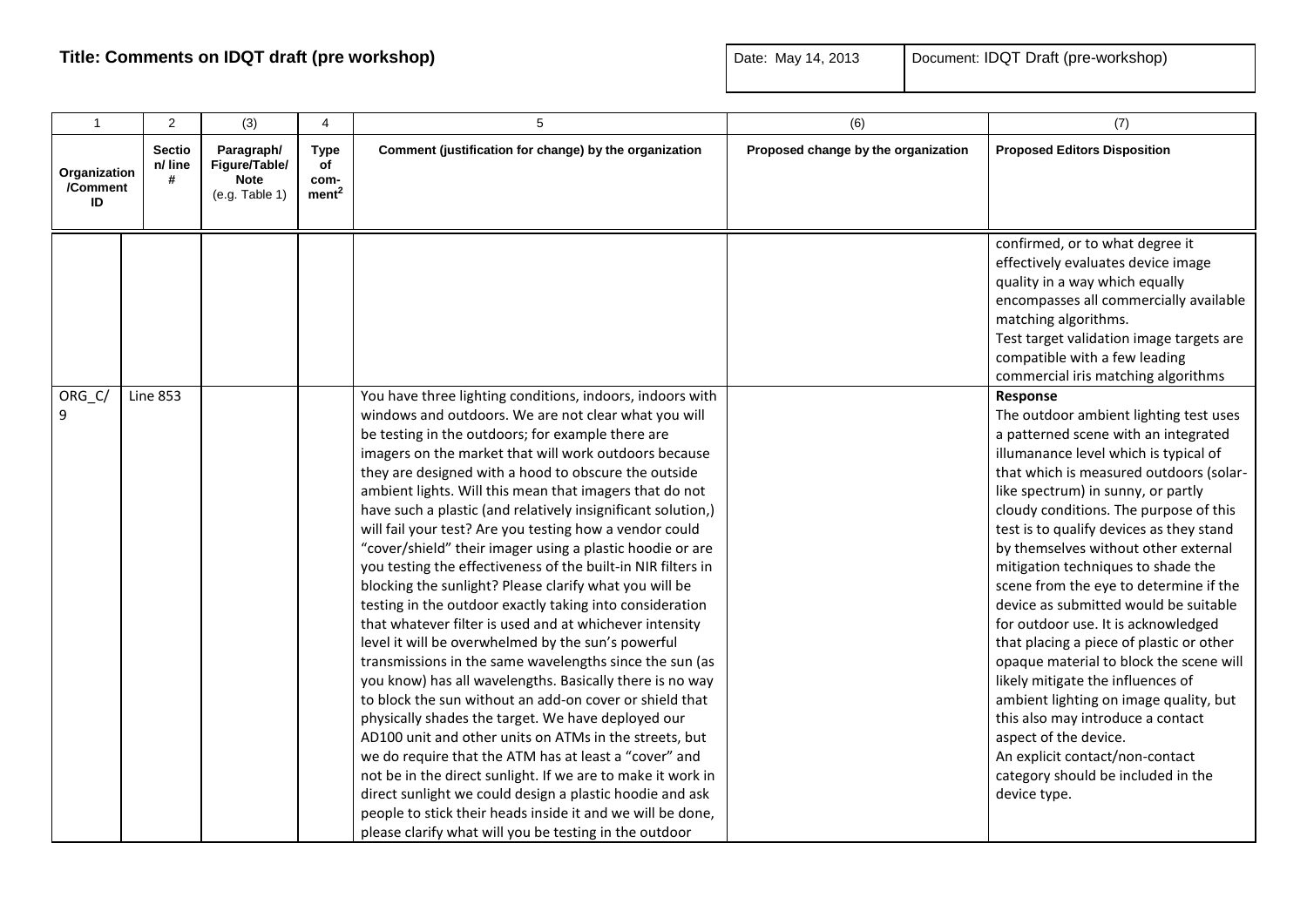| $\mathbf{1}$                   | 2                             | (3)                                                          | 4                                              | 5                                                                                                                                                                                                                                                                                                                                                                                                                                                                                                                                                                                                                                                                                                                                                                                                                                                                                                                                                   | (6)                                                                                                                                                     | (7)                                                                                                                                                                                                                                                                                                                                                                                                                                                                                                                                                                                                          |
|--------------------------------|-------------------------------|--------------------------------------------------------------|------------------------------------------------|-----------------------------------------------------------------------------------------------------------------------------------------------------------------------------------------------------------------------------------------------------------------------------------------------------------------------------------------------------------------------------------------------------------------------------------------------------------------------------------------------------------------------------------------------------------------------------------------------------------------------------------------------------------------------------------------------------------------------------------------------------------------------------------------------------------------------------------------------------------------------------------------------------------------------------------------------------|---------------------------------------------------------------------------------------------------------------------------------------------------------|--------------------------------------------------------------------------------------------------------------------------------------------------------------------------------------------------------------------------------------------------------------------------------------------------------------------------------------------------------------------------------------------------------------------------------------------------------------------------------------------------------------------------------------------------------------------------------------------------------------|
| Organization<br>/Comment<br>ID | <b>Sectio</b><br>n/ line<br># | Paragraph/<br>Figure/Table/<br><b>Note</b><br>(e.g. Table 1) | <b>Type</b><br>оf<br>com-<br>ment <sup>2</sup> | Comment (justification for change) by the organization                                                                                                                                                                                                                                                                                                                                                                                                                                                                                                                                                                                                                                                                                                                                                                                                                                                                                              | Proposed change by the organization                                                                                                                     | <b>Proposed Editors Disposition</b>                                                                                                                                                                                                                                                                                                                                                                                                                                                                                                                                                                          |
|                                |                               |                                                              |                                                | situation.                                                                                                                                                                                                                                                                                                                                                                                                                                                                                                                                                                                                                                                                                                                                                                                                                                                                                                                                          |                                                                                                                                                         |                                                                                                                                                                                                                                                                                                                                                                                                                                                                                                                                                                                                              |
| ORG_C/<br>10                   | Line 884                      |                                                              |                                                | When will the tests be taking place? Will this happen in<br>one batch for all vendors? Will you repeat the testing<br>every year? Will compliance with this test be mandatory<br>for selling to Iris imagers to DHS and other US-<br>government agencies? Will the results of all testing of all<br>imagers be published for everyone to see or will the<br>results be private and only provided to vendors?                                                                                                                                                                                                                                                                                                                                                                                                                                                                                                                                        |                                                                                                                                                         | Response<br>These are valid questions but beyond<br>the scope of this document. For the<br>near future the tests will be conducted<br>at the discretion of the supporting US<br>government entity, namely the DHS.<br>IDQT may be used in the future for<br>additional applications or by other<br>organizations.                                                                                                                                                                                                                                                                                            |
| $ORG_D/$<br>1                  |                               |                                                              |                                                | A bit surprised, and quite pleased, to see the concept of<br>1:1 in this document. I think we both realize bigger<br>challenge awaits downstream with users selecting the<br>right device for the application at hand. It's encouraging<br>to see the concept has been addressed in the draft.                                                                                                                                                                                                                                                                                                                                                                                                                                                                                                                                                                                                                                                      |                                                                                                                                                         | <b>Noted</b><br>The editor is grateful for this supportive<br>comment, and agrees that the<br>application specific tests involving<br>humans in the loop presents perhaps<br>bigger challenges.                                                                                                                                                                                                                                                                                                                                                                                                              |
| $ORG_E$<br>$\mathbf{1}$        | 138-141                       |                                                              |                                                | It is a good goal to remove human frailty from iris<br>camera testing by measuring 'peak' imaging capability.<br>However, if operator-use produces substantially poorer<br>images as a result of device design, 'peak' results might<br>be misleading. For example, if a fixed focus camera<br>operates with a shallow depth of field (e.g., with large<br>aperture) and, as a result, produces admirable spatial<br>resolution when focused perfectly, it might also produce<br>a distribution of images when operated in the field that<br>on average shows substantially poorer spatial<br>resolution. In contrast, an autofocus camera designed<br>with a greater depth of field might have a poorer 'peak'<br>spatial resolution but might produce a distribution of<br>images with spatial resolution when used in the field<br>that is better than the fixed focus camera that relies on<br>human operator and subject behavior. Making this | Add further explanation in the<br>document regarding the implications<br>of the peak imaging philosophy, and<br>add clarification text in the document. | Response<br>At the most basic level, the IDQT is<br>designed to answer the question,<br>"removed from human-subject<br>interactions, is the device under<br>evaluation capable of recording the<br>information used in iris biometrics?",<br>with issues of human interaction left<br>for the next stages of testing. This<br>motivates the IDQT philosophy of<br>measuring the "peak" imaging<br>performance of iris cameras removed<br>from such human interaction aspects as<br>motion, control of pupil dilation, eye<br>gaze, and occlusion. After considering<br>all possible aspects of a device that |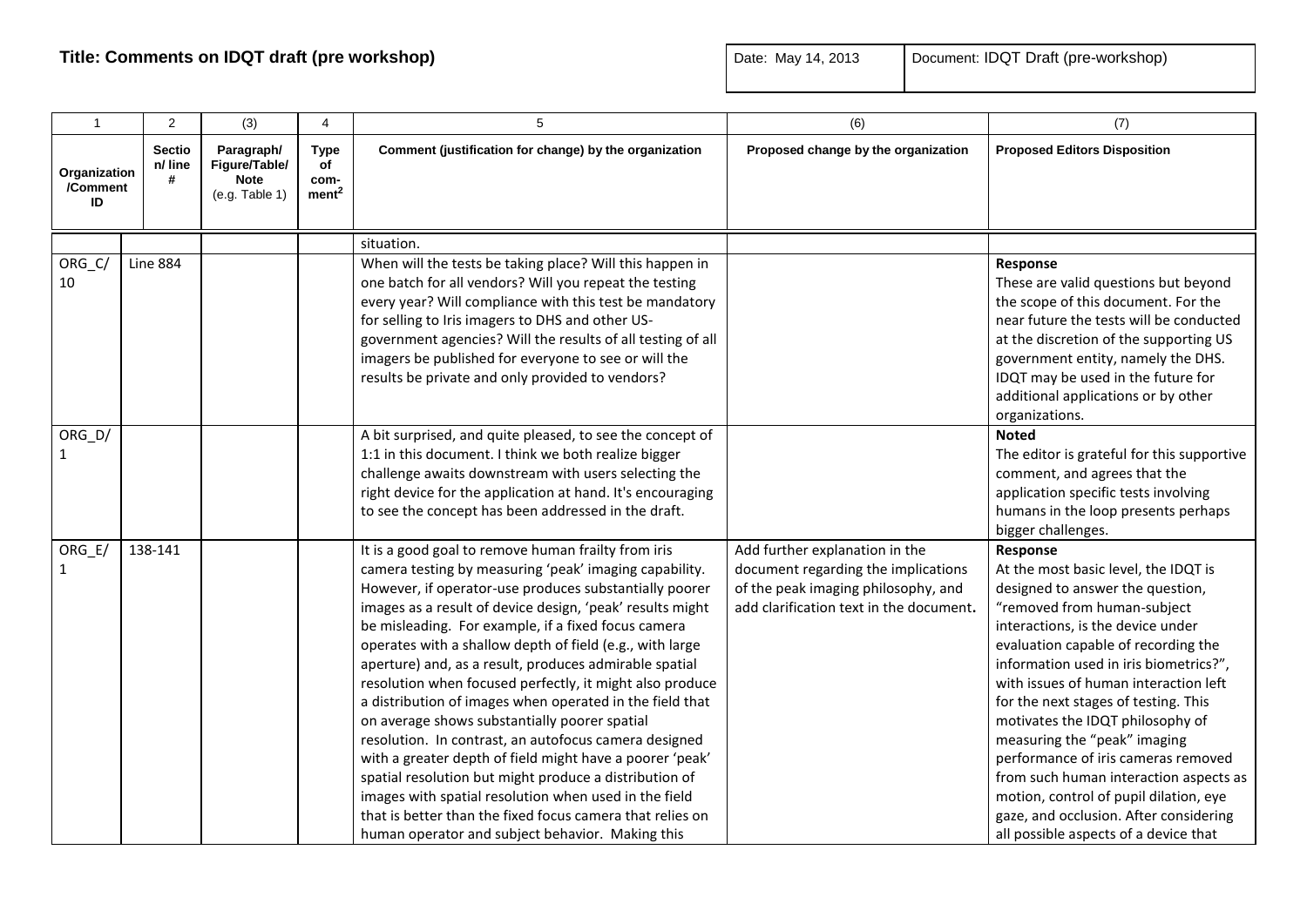| $\mathbf{1}$                   | 2                             | (3)                                                          | $\overline{4}$                                 | $\sqrt{5}$                                                                                                                                                                                                                                                                                                                                                                                                                                                                                                                                                                                                                                                                                                                                                                                   | (6)                                 | (7)                                                                                                                                                                                                                                                                                                                                                                                                                                                                                                                                                                                                                                                                                                                                                      |
|--------------------------------|-------------------------------|--------------------------------------------------------------|------------------------------------------------|----------------------------------------------------------------------------------------------------------------------------------------------------------------------------------------------------------------------------------------------------------------------------------------------------------------------------------------------------------------------------------------------------------------------------------------------------------------------------------------------------------------------------------------------------------------------------------------------------------------------------------------------------------------------------------------------------------------------------------------------------------------------------------------------|-------------------------------------|----------------------------------------------------------------------------------------------------------------------------------------------------------------------------------------------------------------------------------------------------------------------------------------------------------------------------------------------------------------------------------------------------------------------------------------------------------------------------------------------------------------------------------------------------------------------------------------------------------------------------------------------------------------------------------------------------------------------------------------------------------|
| Organization<br>/Comment<br>ID | <b>Sectio</b><br>n/ line<br># | Paragraph/<br>Figure/Table/<br><b>Note</b><br>(e.g. Table 1) | <b>Type</b><br>of<br>com-<br>ment <sup>2</sup> | Comment (justification for change) by the organization                                                                                                                                                                                                                                                                                                                                                                                                                                                                                                                                                                                                                                                                                                                                       | Proposed change by the organization | <b>Proposed Editors Disposition</b>                                                                                                                                                                                                                                                                                                                                                                                                                                                                                                                                                                                                                                                                                                                      |
|                                |                               |                                                              |                                                | distinction clear to users of the IDQT is essential to the<br>goal of IDQT. As pointed out in the July 10 meeting,<br>inclusion of the Capture Volume (defined as the volume<br>in space inside of which a properly captured iris can be<br>matched to a given match score threshold) will<br>complement the peak image information and inform the<br>reader of the image quality/depth of field trade-off.<br>Further matters concerning peak and typical image<br>quality can be reserved for human-in-the-loop testing.                                                                                                                                                                                                                                                                   |                                     | could influence image quality related to<br>human behaviour or interaction<br>devising laboratory tests without<br>involving live human subjects would<br>either be overly costly, or inaccurate.<br>For example, devising a laboratory test<br>to measure how a device effectively<br>controls eye gaze, without a human in<br>the loop would arguably be ineffective<br>without having a human subjects<br>involved. For fixed focus devices, this<br>would be revealed in the claim of<br>capture volume and verified in the<br>IDQT. For systems designed to work<br>with moving human subjects walking<br>through a relatively tight depth of field,<br>the peak imaging performance would<br>be measured on at the optimal focus of<br>the device. |
| $ORG_E$<br>$\overline{2}$      | <b>Lines 146-</b><br>149      |                                                              |                                                | Anticipating the need for greater information content is<br>forward-looking and cannot be faulted. However, the<br>notion that there is a 'best' performance band (level III)<br>will give prospective clients the impression that cameras<br>in lower bands (e.g., level II) are inferior. The result<br>might delay or dissuade a client from purchasing a (level<br>II) device in anticipation of better (level III) performance.<br>Such client behavior has a precedent in early versions of<br>ISO/IEC 19794, Annex A which differentiated spatial<br>resolution (pixels/iris diameter) with 'marginal',<br>'acceptable' and 'good' bands without supporting data.<br>ORG E recommends clear explanation with the text of<br>IDQT that more iris information will have impact on cost, |                                     | Reject<br>Clarification: The intention in the tri-<br>level testing is not to define a "good,<br>better, best" type scale, but rather to<br>distinguish the ability of a given device<br>to pass different spatial frequency<br>information that may be useful in<br>identification of an individual. As stated<br>in the text, "the exact qualification<br>criteria used in a given project would<br>likely depend on the application." For<br>example, if a level I criteria is deemed<br>all that is needed for a given                                                                                                                                                                                                                               |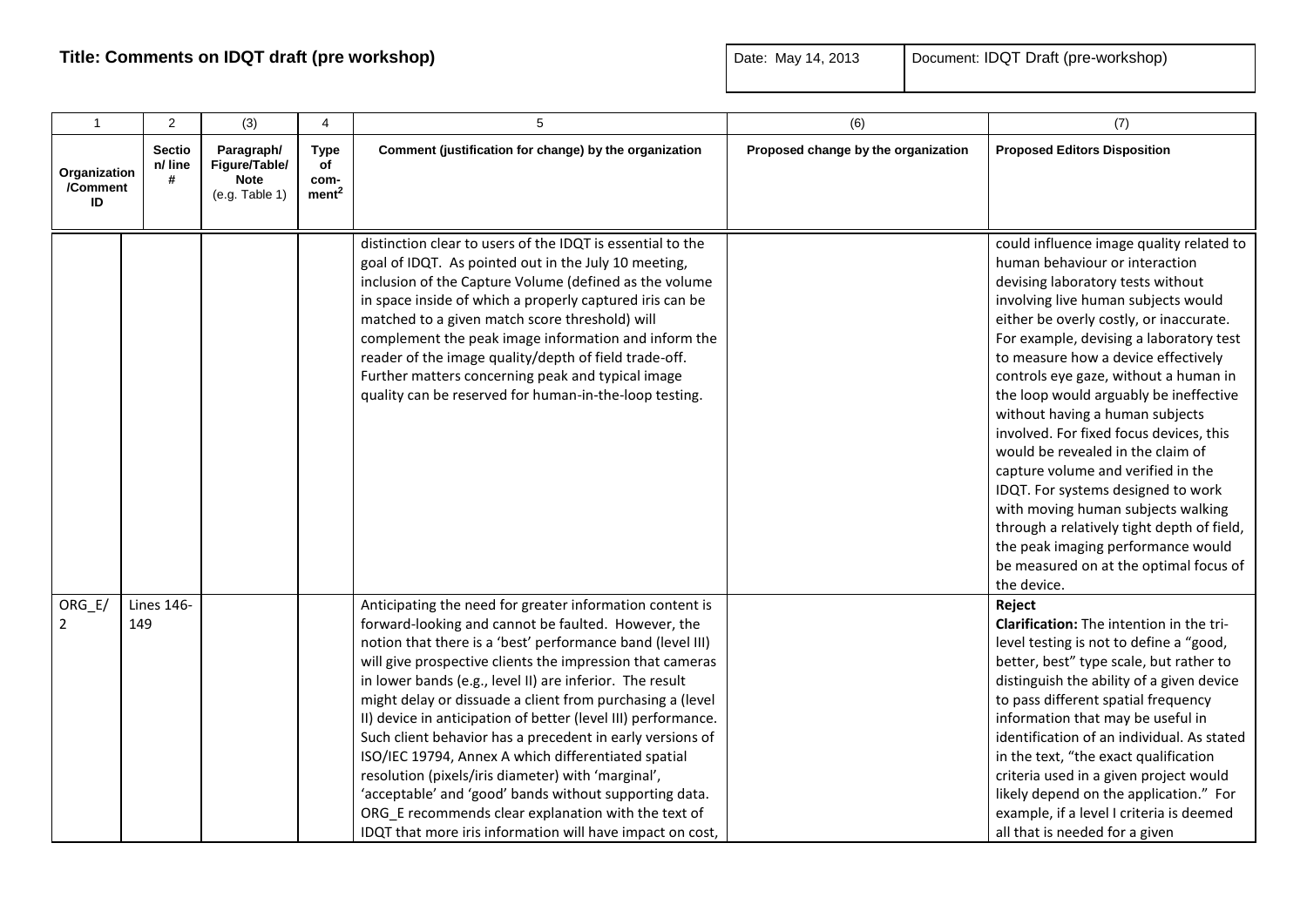| $\mathbf{1}$                   | 2                             | (3)                                                          | $\overline{4}$                                 | 5                                                                                                                                                                                                                                                                                                                                                                                                           | (6)                                 | (7)                                                                                                                                                                                                                                                                                                                                                                                                                                                                                                                                                                                                                                                                                                                                                                                                                                                                                                                                                                                                                                                                                                                                                                                                                                                                                                                             |
|--------------------------------|-------------------------------|--------------------------------------------------------------|------------------------------------------------|-------------------------------------------------------------------------------------------------------------------------------------------------------------------------------------------------------------------------------------------------------------------------------------------------------------------------------------------------------------------------------------------------------------|-------------------------------------|---------------------------------------------------------------------------------------------------------------------------------------------------------------------------------------------------------------------------------------------------------------------------------------------------------------------------------------------------------------------------------------------------------------------------------------------------------------------------------------------------------------------------------------------------------------------------------------------------------------------------------------------------------------------------------------------------------------------------------------------------------------------------------------------------------------------------------------------------------------------------------------------------------------------------------------------------------------------------------------------------------------------------------------------------------------------------------------------------------------------------------------------------------------------------------------------------------------------------------------------------------------------------------------------------------------------------------|
| Organization<br>/Comment<br>ID | <b>Sectio</b><br>n/ line<br># | Paragraph/<br>Figure/Table/<br><b>Note</b><br>(e.g. Table 1) | <b>Type</b><br>of<br>com-<br>ment <sup>2</sup> | Comment (justification for change) by the organization                                                                                                                                                                                                                                                                                                                                                      | Proposed change by the organization | <b>Proposed Editors Disposition</b>                                                                                                                                                                                                                                                                                                                                                                                                                                                                                                                                                                                                                                                                                                                                                                                                                                                                                                                                                                                                                                                                                                                                                                                                                                                                                             |
|                                |                               |                                                              |                                                | complexity and performance of iris cameras but might<br>not correlate to better biometric performance under all<br>conops. Perhaps renaming the performance bands as<br>Low-Cost (Level I) and Standard (Level II) might be more<br>suggestive. A name for Level III needs to suggest high<br>resolution accompanied by higher cost and complexity<br>or higher constraint (e.g., closer subject distance.) |                                     | application requirements, then it would<br>be included for further human-in-the-<br>loop evaluations along with those that<br>may have passed at a level II or III. If<br>the performance in the human-in-the-<br>loop tests of the level I device was<br>matched that of level II and level III<br>devices, and was less expensive than it<br>would likely be viewed as more<br>favorable compared to the level II and<br>level III devices. Therefore, there<br>should be no misconceptions that level<br>I results are inferior to level III from the<br>point of view of the final assessment in<br>the larger scale evaluation process.<br>There is a question, out of scope for the<br>IDQT, but still important which is how<br>will level I, II, and III application<br>requirements be determined<br>The suggestion to associate level I with<br>low-cost would be presumptive as it is<br>certainly possible for a high cost, level I<br>device to exist.<br>The following sentence was added after<br>line 149:  "and to be clear the<br>different levels of qualification criteria<br>do not represent absolute metrics for<br>procurement decisions which would<br>take into account many other factors<br>such as cost and the performance<br>measured in human-in-the-loop<br>evaluations. They should be viewed |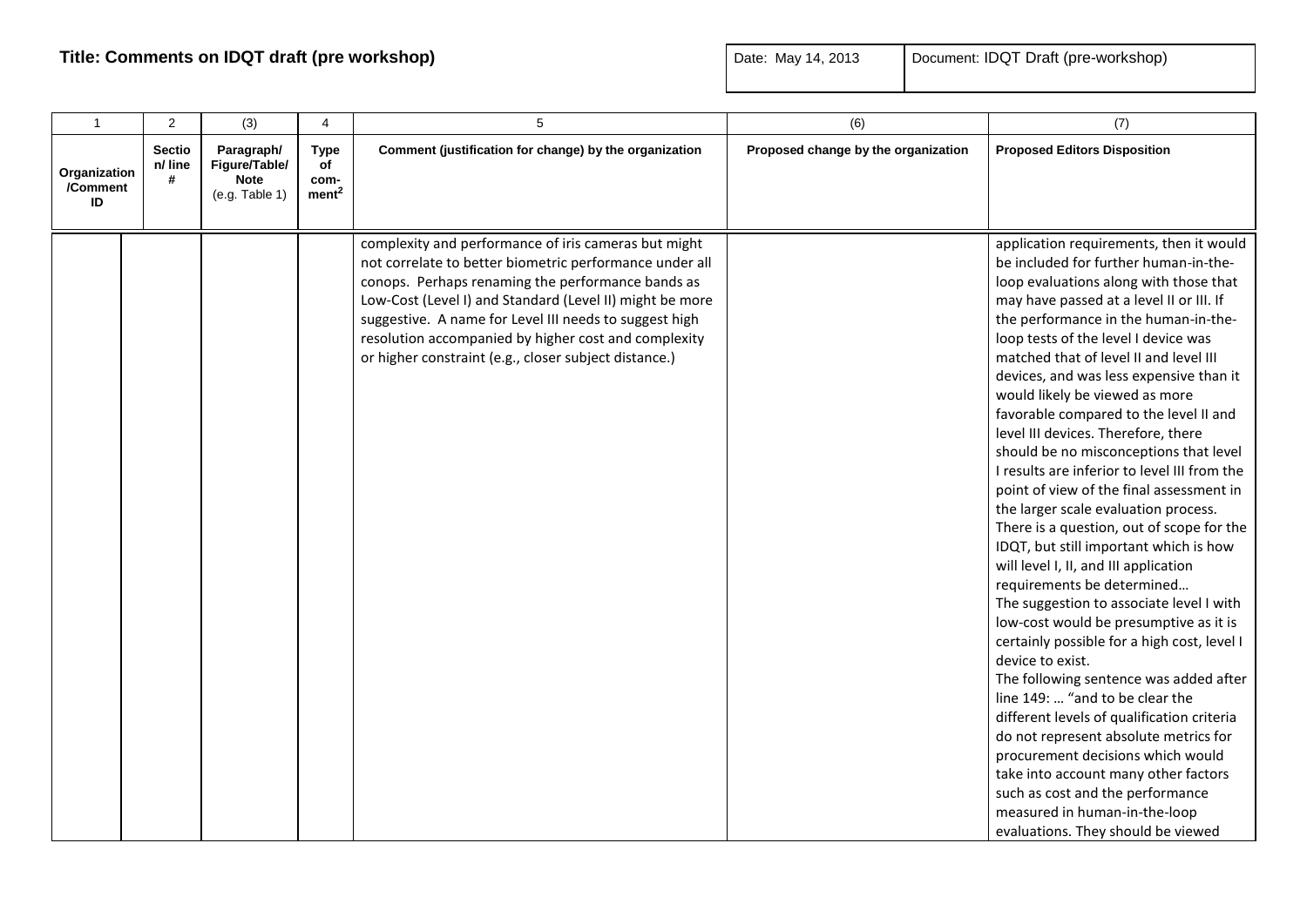| $\overline{1}$                 | $\overline{2}$                | (3)                                                          | 4                                              | 5                                                                                                                                                                                                                                                                                                                                                                         | (6)                                 | (7)                                                                                                                                                                                                                                                                                                                                                                                                                                                                                                                                                                                                                                                                                                                                                                                                                                                                                                                                                                                                                                                                                      |
|--------------------------------|-------------------------------|--------------------------------------------------------------|------------------------------------------------|---------------------------------------------------------------------------------------------------------------------------------------------------------------------------------------------------------------------------------------------------------------------------------------------------------------------------------------------------------------------------|-------------------------------------|------------------------------------------------------------------------------------------------------------------------------------------------------------------------------------------------------------------------------------------------------------------------------------------------------------------------------------------------------------------------------------------------------------------------------------------------------------------------------------------------------------------------------------------------------------------------------------------------------------------------------------------------------------------------------------------------------------------------------------------------------------------------------------------------------------------------------------------------------------------------------------------------------------------------------------------------------------------------------------------------------------------------------------------------------------------------------------------|
| Organization<br>/Comment<br>ID | <b>Sectio</b><br>n/ line<br># | Paragraph/<br>Figure/Table/<br><b>Note</b><br>(e.g. Table 1) | <b>Type</b><br>of<br>com-<br>ment <sup>2</sup> | Comment (justification for change) by the organization                                                                                                                                                                                                                                                                                                                    | Proposed change by the organization | <b>Proposed Editors Disposition</b>                                                                                                                                                                                                                                                                                                                                                                                                                                                                                                                                                                                                                                                                                                                                                                                                                                                                                                                                                                                                                                                      |
|                                |                               |                                                              |                                                |                                                                                                                                                                                                                                                                                                                                                                           |                                     | rather as an important framework to<br>effectively formulate requirements that<br>are appropriately matched to a specific<br>application."                                                                                                                                                                                                                                                                                                                                                                                                                                                                                                                                                                                                                                                                                                                                                                                                                                                                                                                                               |
| ORG_E/<br>3                    | <b>Lines 160-</b><br>161      |                                                              |                                                | ORG_E recommends noting that testing on moving<br>targets is out of scope of the current IDQT and therefore<br>that IDQT cannot aid in evaluating cameras that claim to<br>capture iris imagery on moving subjects. (If IDQT testing<br>will include targets on rails that can accommodate<br>motion as suggested at 7/9 meeting, this should be<br>added as a footnote.) |                                     | Response<br>It is true that the test has not been<br>developed to compare performance as<br>a function of subject motion. However,<br>in a further section on lines 605-606 it<br>is mentioned that "improvised<br>solutions will be employed with<br>feedback from the vendor" for devices<br>that require subject motion for capture.<br>Ideas to be tried involve mounting the<br>target assembly on a rail with an open<br>degree of freedom along the optical<br>axis and initiating motion as prescribed<br>by vendor instructions.<br>It is not explicitly stated that the IDQT<br>does not test performance as a<br>function of subject motion, and this will<br>be clarified by the following addition to<br>the text at the end of the paragraph on<br>line 164:<br>"Although the IDQT is designed to<br>accommodate different capture modes,<br>it should be noted that the test is not<br>designed to explicitly evaluate devices<br>on their ability to capture moving<br>subjects."<br>A possible solution to mount the target<br>on optical rails is under consideration. |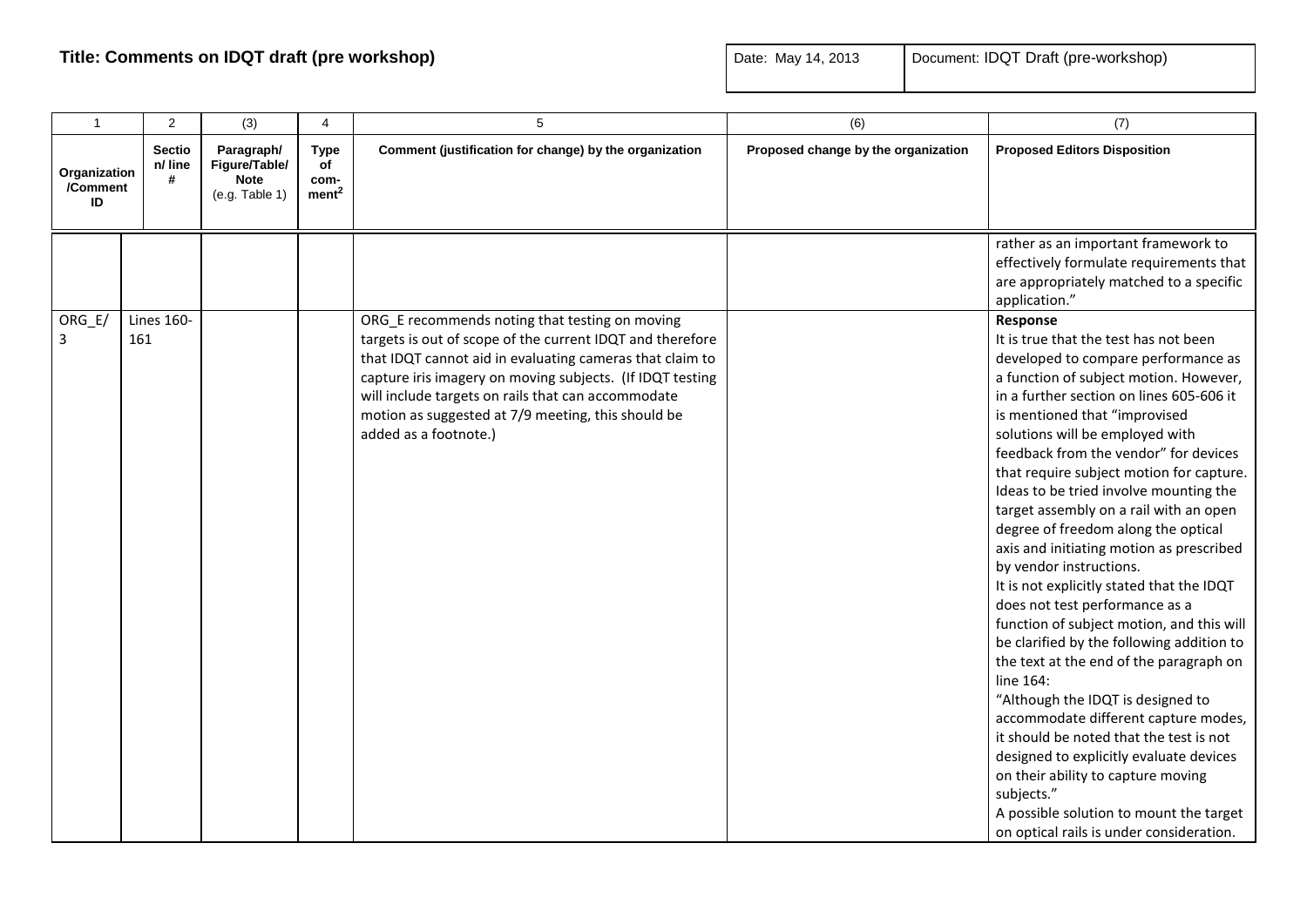| $\mathbf{1}$                   | 2                             | (3)                                                          | 4                                              | 5                                                                                                                                                                                                                                                                                                                                                                                                                                                                                                       | (6)                                 | (7)                                                                                                                                                                                                                                                                                                                                                                                                                                                                                                                                                                                                              |
|--------------------------------|-------------------------------|--------------------------------------------------------------|------------------------------------------------|---------------------------------------------------------------------------------------------------------------------------------------------------------------------------------------------------------------------------------------------------------------------------------------------------------------------------------------------------------------------------------------------------------------------------------------------------------------------------------------------------------|-------------------------------------|------------------------------------------------------------------------------------------------------------------------------------------------------------------------------------------------------------------------------------------------------------------------------------------------------------------------------------------------------------------------------------------------------------------------------------------------------------------------------------------------------------------------------------------------------------------------------------------------------------------|
| Organization<br>/Comment<br>ID | <b>Sectio</b><br>n/ line<br># | Paragraph/<br>Figure/Table/<br><b>Note</b><br>(e.g. Table 1) | <b>Type</b><br>of<br>com-<br>ment <sup>2</sup> | Comment (justification for change) by the organization                                                                                                                                                                                                                                                                                                                                                                                                                                                  | Proposed change by the organization | <b>Proposed Editors Disposition</b>                                                                                                                                                                                                                                                                                                                                                                                                                                                                                                                                                                              |
| ORG_E/                         | <b>Line 169</b>               |                                                              |                                                | Use of the word 'accuracy' is open to wide<br>interpretation. On one hand, images from high speed<br>iris cameras are not as pretty as many single image<br>cameras. On the other hand, biometric statistics using<br>high speed image acquisition might not suffer in terms<br>of accuracy since multiple comparisons to a reference<br>image are made in the course of a single subject-<br>transaction. Therefore, ORG_E recommends replacing<br>of the word 'accuracy' with 'single image quality.' |                                     | Accept<br>The word "accuracy" is replaced with<br>"single image quality" in line 169.                                                                                                                                                                                                                                                                                                                                                                                                                                                                                                                            |
| ORG_E/<br>5                    | 174-175                       |                                                              |                                                | ORG E commends IDQT on efforts to remove bias due<br>to single vs. multiple image capture.                                                                                                                                                                                                                                                                                                                                                                                                              |                                     | The editor appreciates the positive<br>comment.                                                                                                                                                                                                                                                                                                                                                                                                                                                                                                                                                                  |
| $ORG_E/$<br>6                  | 182                           |                                                              |                                                | 10 seconds might be acceptable in a test environment<br>but ORG_E recommends 3 seconds for a time-out in<br>practice as well as making the distinction between<br>testing and practice clearer in the text.                                                                                                                                                                                                                                                                                             | Add clarification text              | Accept<br>The timeout period was chosen not to<br>reflect an application requirement<br>which would likely be much shorter<br>(more like the 3 seconds suggested),<br>but to provide more than adequate<br>time to give the opportunity to devices<br>to deliver their "peak" imaging<br>performance. The following<br>clarification text is added after line 182.<br>"It should be noted that the timeout<br>period used in the IDQT does not<br>reflect any application requirements, or<br>would be considered for use in any<br>"best practices" recommendation for<br>the operational use of iris devices." |
| $ORG_E/$<br>9                  | 241-242                       |                                                              |                                                | Indeed, it might be argued that there need be no<br>difference in quality between enrollment and<br>verification (probe) images for certain iris recognition<br>applications since matching uses information that the<br>reference (enrollment) and probe images have in                                                                                                                                                                                                                                |                                     | Response<br>In early deliberations of the IDQT, there<br>were discussions on defining how one<br>may define an enrollment image. This<br>section was created to clear up the                                                                                                                                                                                                                                                                                                                                                                                                                                     |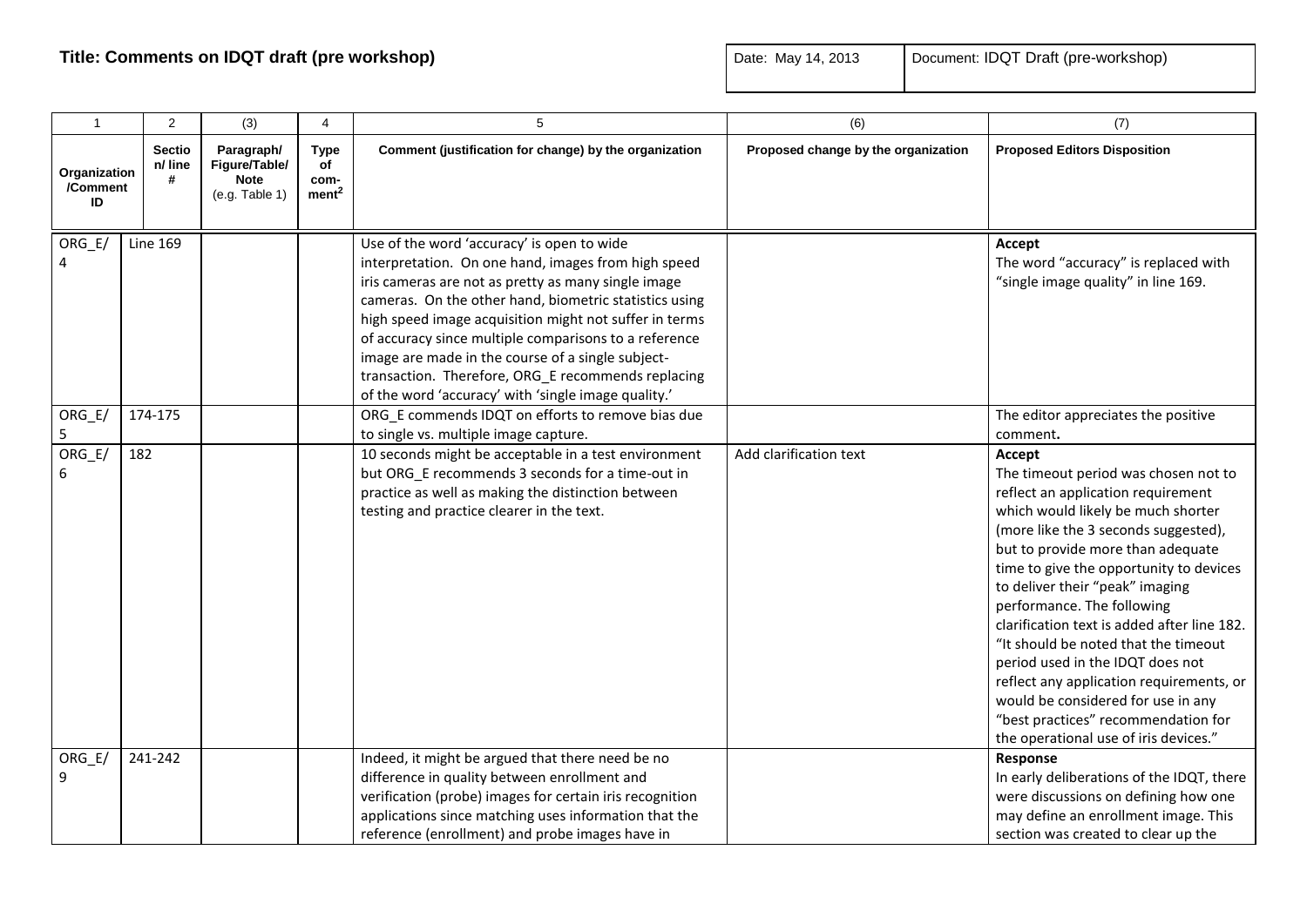| $\overline{1}$                 | $\overline{2}$                | (3)                                                          | 4                                              | 5                                                                                                                                                                                                                                                                                  | (6)                                 | (7)                                                                                                                                                                                                                                                                                                                                                                                                                                                                                                                |
|--------------------------------|-------------------------------|--------------------------------------------------------------|------------------------------------------------|------------------------------------------------------------------------------------------------------------------------------------------------------------------------------------------------------------------------------------------------------------------------------------|-------------------------------------|--------------------------------------------------------------------------------------------------------------------------------------------------------------------------------------------------------------------------------------------------------------------------------------------------------------------------------------------------------------------------------------------------------------------------------------------------------------------------------------------------------------------|
| Organization<br>/Comment<br>ID | <b>Sectio</b><br>n/ line<br># | Paragraph/<br>Figure/Table/<br><b>Note</b><br>(e.g. Table 1) | <b>Type</b><br>of<br>com-<br>ment <sup>2</sup> | Comment (justification for change) by the organization                                                                                                                                                                                                                             | Proposed change by the organization | <b>Proposed Editors Disposition</b>                                                                                                                                                                                                                                                                                                                                                                                                                                                                                |
|                                |                               |                                                              |                                                | common. However, this argument is unresolved at<br>present so it is good that IDQT does not fix a definition<br>for enrollment vs. verification image quality. Therefore,<br>why include section 2.5?                                                                              |                                     | misconception. In particular, it is the<br>opinion of the editor that a universal<br>definition of an enrollment image could<br>be defined and that the IDQT was a<br>good place to define it. It was kept in<br>place to discuss the position on the<br>issue of defining an enrollment versus<br>verification image, in that it should be<br>application dependent.                                                                                                                                              |
| $ORG_E$<br>10                  | 258                           |                                                              |                                                | Need to include Appendix explaining spatial sampling<br>rate, Nyquist sampling rate and assumptions regarding<br>point spread function such as connection of sampling<br>rate and MTF. Current manuscript lists 'appendix xxx'<br>which is not included.                           |                                     | Accept<br>The revised edition of the document<br>will include the appendix referenced in<br>the text.                                                                                                                                                                                                                                                                                                                                                                                                              |
| ORG E/<br>13                   | 299                           |                                                              |                                                | See B. Clark et al., Am J Optom Arch Am Acad Optom.<br>1971 Apr; 48(4): 333-343, which suggests corneal<br>reflectivity of 8%.                                                                                                                                                     |                                     | <b>Noted</b><br>The editor is grateful for this reference.<br>Although the 2-3% level was stated in<br>the text, fortunately in the target<br>development, the artificial cornea<br>reflectivity was calibrated using the<br>reflection from real human eyes, not to<br>an absolute level. We are confident<br>that the test will depict how a human<br>cornea may reflect incident ambient<br>light to a level necessary to formulate a<br>comparative evaluation. This reference<br>has been stated in the text. |
| $ORG_E/$<br>14                 | 324-332                       |                                                              |                                                | ORG_E agrees with the editor's comments - no evidence<br>connects the draft ISO/IEC 29794-6 illumination<br>spectrum requirement to biometric performance.<br>While collecting such information is useful, especially in<br>the context of the multi-spectral work in progress and |                                     | Partial Accept (will not publicize, but<br>will still measure)<br>The topic of wavelength<br>characterization was considered at the<br>workshop. The following points were                                                                                                                                                                                                                                                                                                                                         |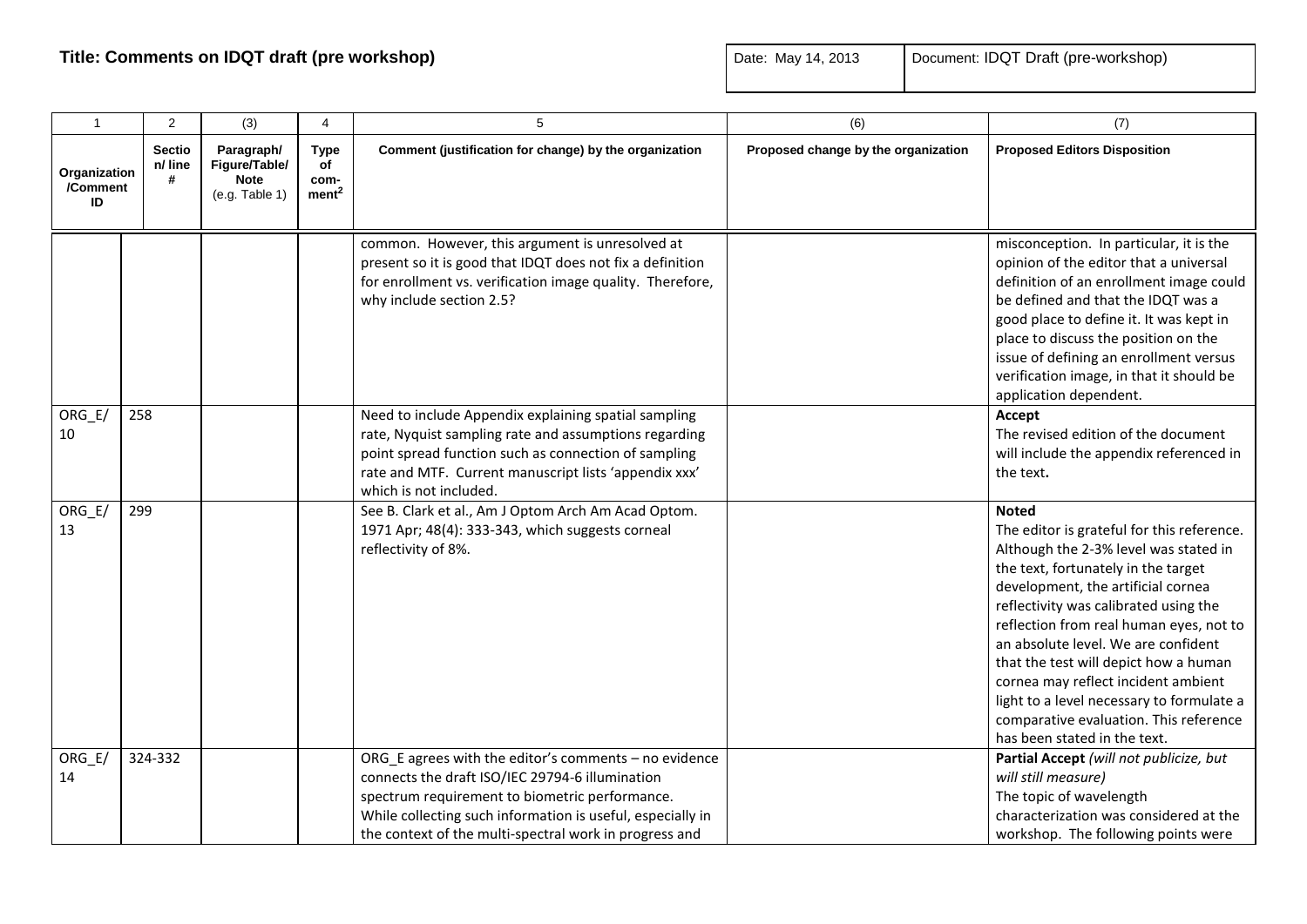| $\mathbf{1}$                   | 2                             | (3)                                                          | $\overline{4}$                          | 5                                                                                                                                                                                                                                                                                                                                                                 | (6)                                 | (7)                                                                                                                                                                                                                                                                                                                                                                                                                                                                                                                                                                                                                                                                                                                                                                                                                                                                                                                                                                                                                                                                                                                                                                                                                  |
|--------------------------------|-------------------------------|--------------------------------------------------------------|-----------------------------------------|-------------------------------------------------------------------------------------------------------------------------------------------------------------------------------------------------------------------------------------------------------------------------------------------------------------------------------------------------------------------|-------------------------------------|----------------------------------------------------------------------------------------------------------------------------------------------------------------------------------------------------------------------------------------------------------------------------------------------------------------------------------------------------------------------------------------------------------------------------------------------------------------------------------------------------------------------------------------------------------------------------------------------------------------------------------------------------------------------------------------------------------------------------------------------------------------------------------------------------------------------------------------------------------------------------------------------------------------------------------------------------------------------------------------------------------------------------------------------------------------------------------------------------------------------------------------------------------------------------------------------------------------------|
| Organization<br>/Comment<br>ID | <b>Sectio</b><br>n/ line<br># | Paragraph/<br>Figure/Table/<br><b>Note</b><br>(e.g. Table 1) | Type<br>of<br>com-<br>ment <sup>2</sup> | Comment (justification for change) by the organization                                                                                                                                                                                                                                                                                                            | Proposed change by the organization | <b>Proposed Editors Disposition</b>                                                                                                                                                                                                                                                                                                                                                                                                                                                                                                                                                                                                                                                                                                                                                                                                                                                                                                                                                                                                                                                                                                                                                                                  |
|                                |                               |                                                              |                                         | work done previously, ORG_E questions the use of<br>evaluating illumination spectrum at this point and<br>recommends suspending this test until a connection to<br>biometric iris recognition statistics is demonstrated.<br>ORG_E further recommends not reporting the results of<br>any spectral testing at this stage, awaiting results of<br>ongoing studies. |                                     | discussed:<br>$\bullet$<br>The primary motivation for the<br>characterization is in the name of<br>interoperability, following the NIST<br>Special Publication (500-280) on<br><b>MobileID Device Best Practice</b><br>Recommendations and the draft<br>version of the ISO/IEC 29794-6 which<br>makes a specific recommendation<br>regarding operational wavelength of<br>iris devices. However, it was<br>acknowledged that there are not<br>studies which back these specific<br>guidelines. The current draft version<br>does not use the characterization in<br>formulating the qualification criteria.<br>It was noted that there are studies<br>$\bullet$<br>with some evidence showing that<br>matching performance decreases with<br>wavelength changes on the order of<br>100nm (e.g. Ngo et al 2009), with one<br>algorithm but this is insufficient to<br>make a specific quantitative<br>recommendation.<br>Considering there are no<br>comprehensive studies reviewing the<br>wavelength dependence of matching<br>accuracy with the latest commercial<br>matching algorithms within the range<br>used by commercial iris cameras<br>(700nm-900nm), it was suggested that<br>before such a quantitative |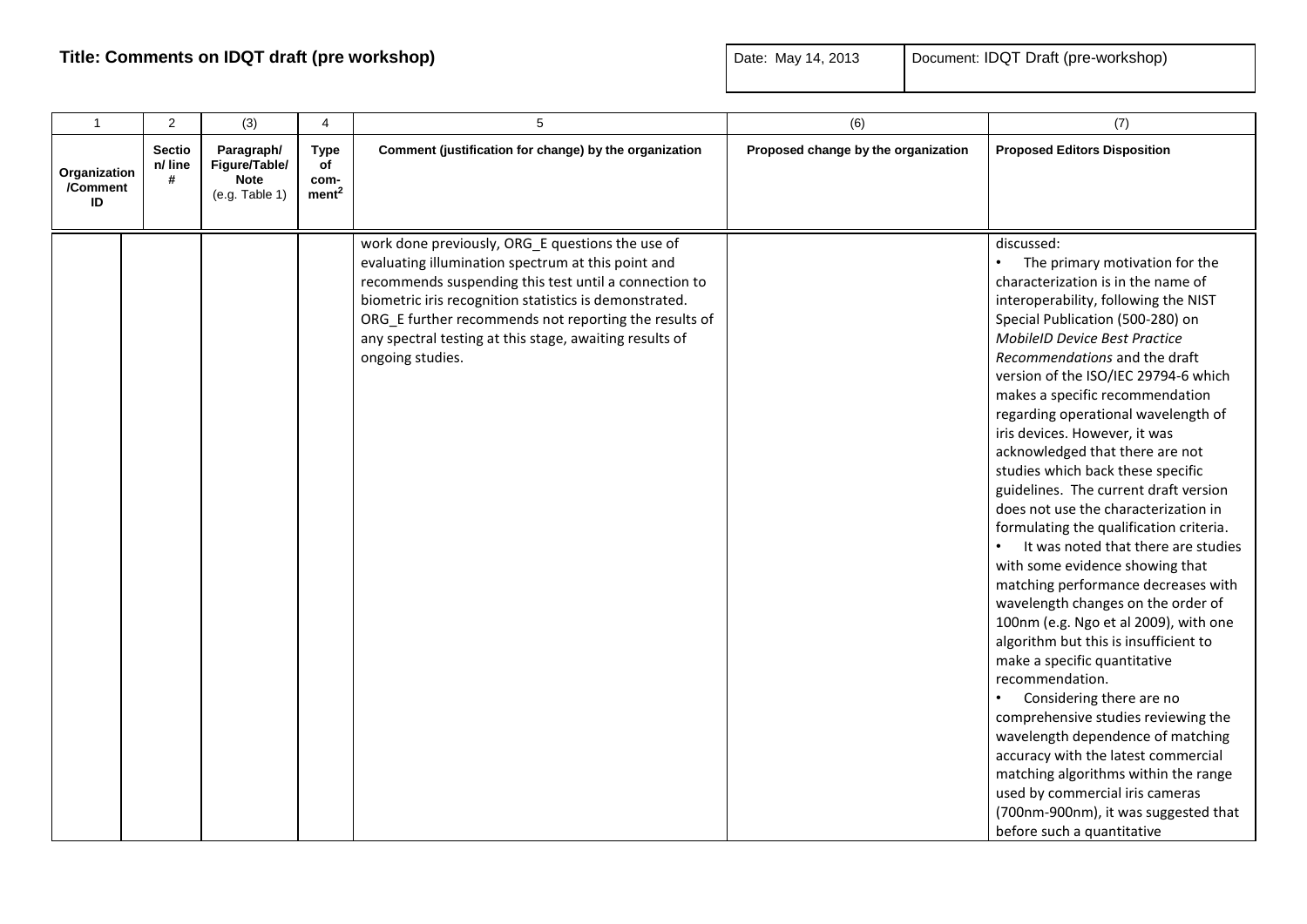| $\mathbf{1}$                   | $\overline{2}$                | (3)                                                          | 4                                              | 5                                                                                         | (6)                                 | (7)                                                                                                                                                                                                                                                                                                                                                                                                                                                                                                                                                                                                                                                                                                                                        |
|--------------------------------|-------------------------------|--------------------------------------------------------------|------------------------------------------------|-------------------------------------------------------------------------------------------|-------------------------------------|--------------------------------------------------------------------------------------------------------------------------------------------------------------------------------------------------------------------------------------------------------------------------------------------------------------------------------------------------------------------------------------------------------------------------------------------------------------------------------------------------------------------------------------------------------------------------------------------------------------------------------------------------------------------------------------------------------------------------------------------|
| Organization<br>/Comment<br>ID | <b>Sectio</b><br>n/ line<br># | Paragraph/<br>Figure/Table/<br><b>Note</b><br>(e.g. Table 1) | <b>Type</b><br>of<br>com-<br>ment <sup>2</sup> | Comment (justification for change) by the organization                                    | Proposed change by the organization | <b>Proposed Editors Disposition</b>                                                                                                                                                                                                                                                                                                                                                                                                                                                                                                                                                                                                                                                                                                        |
|                                |                               |                                                              |                                                |                                                                                           |                                     | recommendation is used in a<br>qualification criteria, that such a<br>statement is backed by such a study. A<br>dataset has been identified which a<br>preliminary study may be conducted.<br>It would arguably be expensive and<br>impractical to perform a data collection<br>exploring all conceivable combinations<br>of illumination profiles between_700-<br>900, while considering multiple<br>components with varying bandwidths.<br>Action: Keep characterization in as a<br>measured quantity, but keep it out of<br>qualification criteria. Any wavelength<br>characterization would not be made<br>public. A study of wavelength<br>interoperability, which include a<br>number of commercial algorithms, may<br>be conducted. |
| $ORG_E$<br>15                  | 441(Fig.<br>4)                |                                                              |                                                | ORG_E recommends using 30 and 60 periods as<br>descriptors for star pattern test targets. |                                     | Accept<br>Clarification: The source of<br>misunderstanding was identified. The<br>text described the star targets in terms<br>of the number of segments in the 360<br>degrees rather than the number of<br>periods. The targets intended for use<br>are indeed 30 and 60 period targets.<br>The radial targets are chosen to provide<br>high signal-to-noise measurements of<br>MTF at spatial frequencies at 1, 2 and 3<br>lp/mm, and to modulate the radial<br>location of where specific frequencies                                                                                                                                                                                                                                    |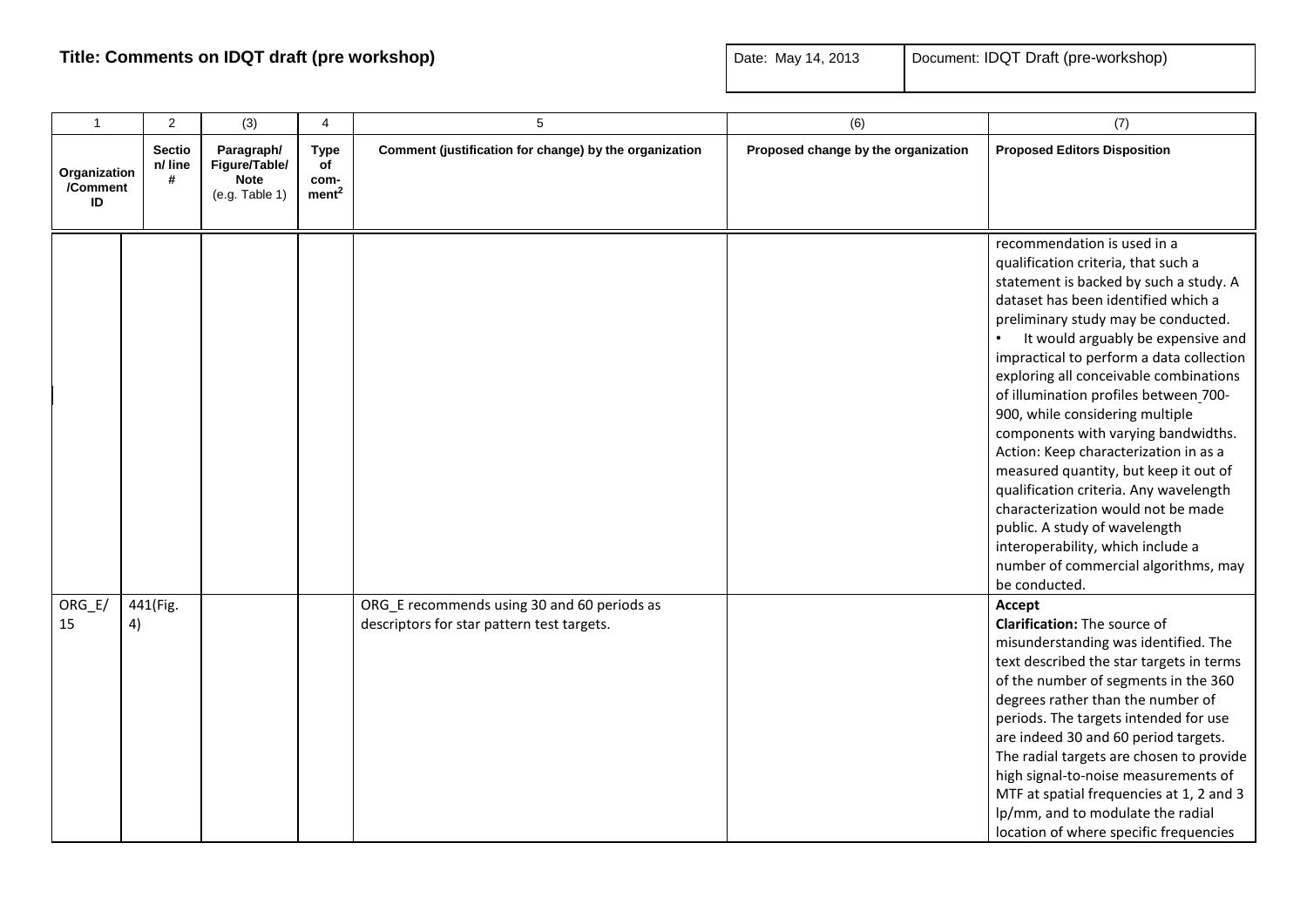| $\mathbf{1}$                   | $\overline{2}$                | (3)                                                          | 4                                              | 5                                                                                                                                                                                                                                                                                                                                                                                                                                                                                                                                    | (6)                                 | (7)                                                                                                                                                                                                                                                                                                                                                                                                            |
|--------------------------------|-------------------------------|--------------------------------------------------------------|------------------------------------------------|--------------------------------------------------------------------------------------------------------------------------------------------------------------------------------------------------------------------------------------------------------------------------------------------------------------------------------------------------------------------------------------------------------------------------------------------------------------------------------------------------------------------------------------|-------------------------------------|----------------------------------------------------------------------------------------------------------------------------------------------------------------------------------------------------------------------------------------------------------------------------------------------------------------------------------------------------------------------------------------------------------------|
| Organization<br>/Comment<br>ID | <b>Sectio</b><br>n/ line<br># | Paragraph/<br>Figure/Table/<br><b>Note</b><br>(e.g. Table 1) | <b>Type</b><br>of<br>com-<br>ment <sup>2</sup> | Comment (justification for change) by the organization                                                                                                                                                                                                                                                                                                                                                                                                                                                                               | Proposed change by the organization | <b>Proposed Editors Disposition</b>                                                                                                                                                                                                                                                                                                                                                                            |
|                                |                               |                                                              |                                                |                                                                                                                                                                                                                                                                                                                                                                                                                                                                                                                                      |                                     | are made. To note, the outer radial<br>regions of the target contain the most<br>area to make MTF measurements with<br>star targets and result in<br>measurements with more confidence.                                                                                                                                                                                                                        |
| ORG_E/<br>16                   | 492-495                       |                                                              |                                                | Handheld iris recognition devices that are intended to<br>be small but also are designed for distant iris capture<br>beyond 1m typically produce retinal retroreflections<br>(infrared-eye) because of the small angle between the<br>camera-pupil and illuminator-pupil axes. Tolerance of<br>non-black pupils is built into some algorithms today and<br>will be designed into more algorithms in the future.<br>Therefore ORG_E recommends that future test design<br>not only tolerate but characterize retinal retroreflection. |                                     | Accept<br>This is a relevant point. It was decided<br>that this test not be included in this<br>version of the IDQT due to the<br>complexity and cost in constructing a<br>realistic human eye target that also had<br>reproduces realistic retinal<br>retroreflection. The IDQT effort is<br>accepting any suggestions to practically<br>construct such a device.                                             |
| ORG_E/<br>17                   | 515                           |                                                              |                                                | ORG E recommends that IEC 62471 be listed explicitly<br>as the standard for eye-safety because it is designed<br>around LEDs rather than LEDs and lasers. The reference<br>to lasers in the ACGIH handbook can be confusing. If<br>laser light sources are used, ORG_E recommends<br>characterization of accompanying speckle pattern noise.                                                                                                                                                                                         |                                     | Accept<br>The eye safety guidelines used will be<br>those most appropriate for the<br>illumination source. If a laser source is<br>used, a characterization of the speckle<br>pattern will be carried out to ensure<br>eye safety statements are taken into<br>account; to include, the constructive<br>interference that may produce higher<br>irradiance values at an eye as<br>compared to averaged values. |
| $ORG_E$<br>18                  | 531 and<br>651-652            |                                                              |                                                | ORG_E recommends that the solar (broadband)<br>spectrum used for ambient light qualification be listed<br>explicitly in the form of a table and graph to allow<br>reproducible testing at other sites.                                                                                                                                                                                                                                                                                                                               |                                     | Accept<br>The editor agrees with the commenter<br>that further clarification on the<br>illumination source is needed in the<br>text. The IDQT ambient lighting test will<br>use an illumination source that is                                                                                                                                                                                                 |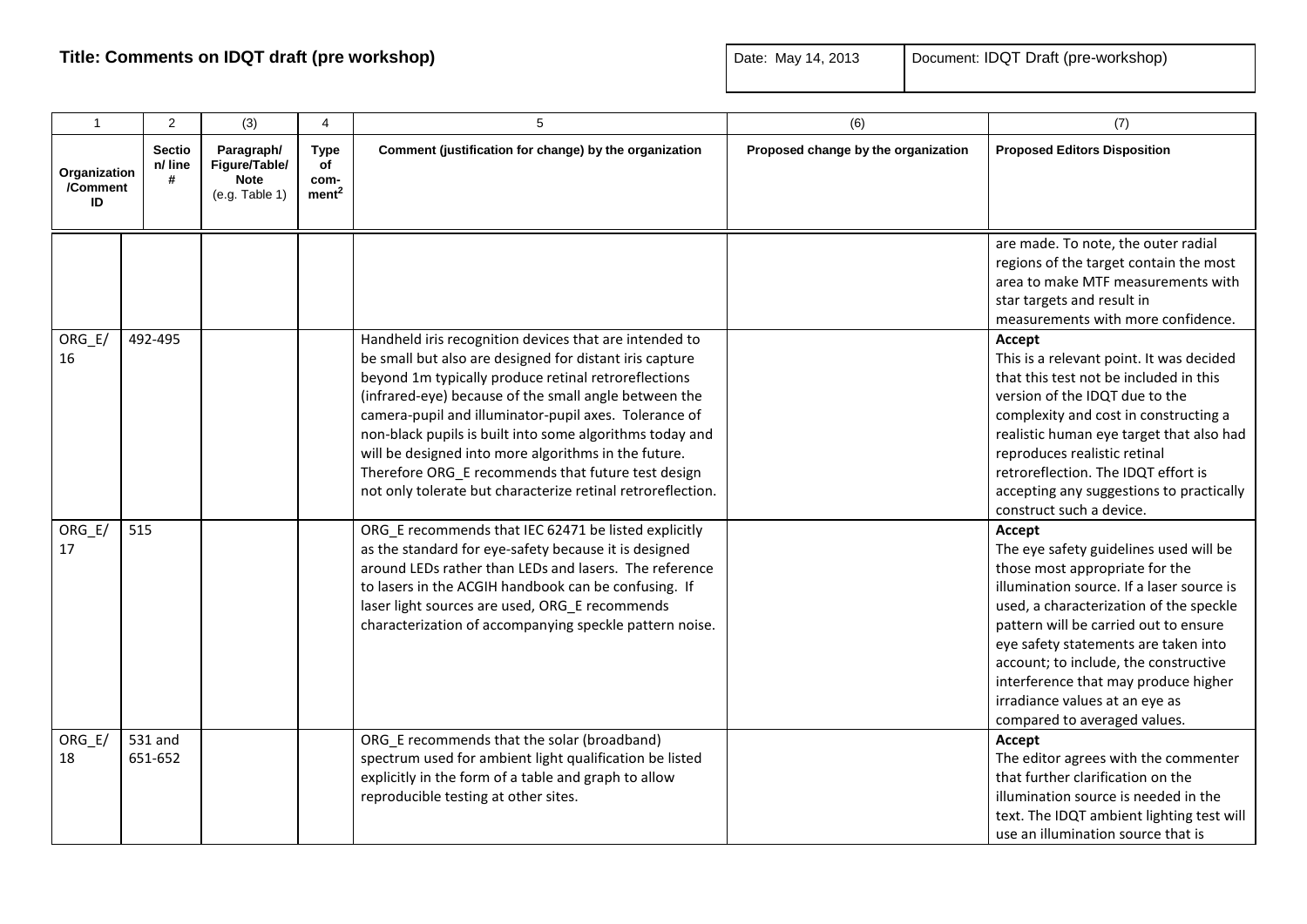| $\mathbf{1}$                   | 2                             | (3)                                                          | $\overline{4}$                                 | 5                                                                                                                                                                                                                                                  | (6)                                 | (7)                                                                                                                                                                                                                                                                                                                                                                                                                                                                                                                                                                                                                                                                                                                                                                                                                                                                                                                                                                                  |
|--------------------------------|-------------------------------|--------------------------------------------------------------|------------------------------------------------|----------------------------------------------------------------------------------------------------------------------------------------------------------------------------------------------------------------------------------------------------|-------------------------------------|--------------------------------------------------------------------------------------------------------------------------------------------------------------------------------------------------------------------------------------------------------------------------------------------------------------------------------------------------------------------------------------------------------------------------------------------------------------------------------------------------------------------------------------------------------------------------------------------------------------------------------------------------------------------------------------------------------------------------------------------------------------------------------------------------------------------------------------------------------------------------------------------------------------------------------------------------------------------------------------|
| Organization<br>/Comment<br>ID | <b>Sectio</b><br>n/ line<br># | Paragraph/<br>Figure/Table/<br><b>Note</b><br>(e.g. Table 1) | <b>Type</b><br>of<br>com-<br>ment <sup>2</sup> | Comment (justification for change) by the organization                                                                                                                                                                                             | Proposed change by the organization | <b>Proposed Editors Disposition</b>                                                                                                                                                                                                                                                                                                                                                                                                                                                                                                                                                                                                                                                                                                                                                                                                                                                                                                                                                  |
|                                |                               |                                                              |                                                |                                                                                                                                                                                                                                                    |                                     | similar to that of a black body<br>spectrum, with a temperature close to<br>that of the sun (~5800K) in the range<br>between 700 and 900 nm only.<br>Mitigation solutions which may use<br>higher resolution solar spectral features<br>(such as the terrestrial oxygen feature<br>at ~760nm) would be negatively biased<br>and would be handled with<br>communication with the vendor. More<br>specific information on the exact light<br>source to be used for the ambient light<br>scenario test will be included in the<br>next draft of the IDQT document.<br>The illumination levels that define the<br>three ambient light levels were chosen<br>based on a rounding of measurements<br>with a calibrated irradiance meter to<br>the nearest order of magnitude. This<br>was undertaken considering the<br>variability of scene illumination levels<br>due to clouds and the integrated<br>reflectivity of the scene presented to a<br>subject undergoing iris image capture. |
| ORG_E/<br>19                   | 757                           |                                                              |                                                | It is possible that corneal reflectivity is higher than<br>predicted by an estimate based on Fresnel equations<br>and corneal index of refraction. Again, refer to B. Clark<br>et al., Am J Optom Arch Am Acad Optom. 1971 Apr;<br>48(4): 333-343. |                                     | Accept<br>This is a good reference that was<br>overlooked. The corneal reflection<br>representations in the IDQT targets<br>have been calibrated to a small sample<br>of human eyes, not on an absolute<br>level. Thus, we feel the targets are<br>adequately representative of how the                                                                                                                                                                                                                                                                                                                                                                                                                                                                                                                                                                                                                                                                                              |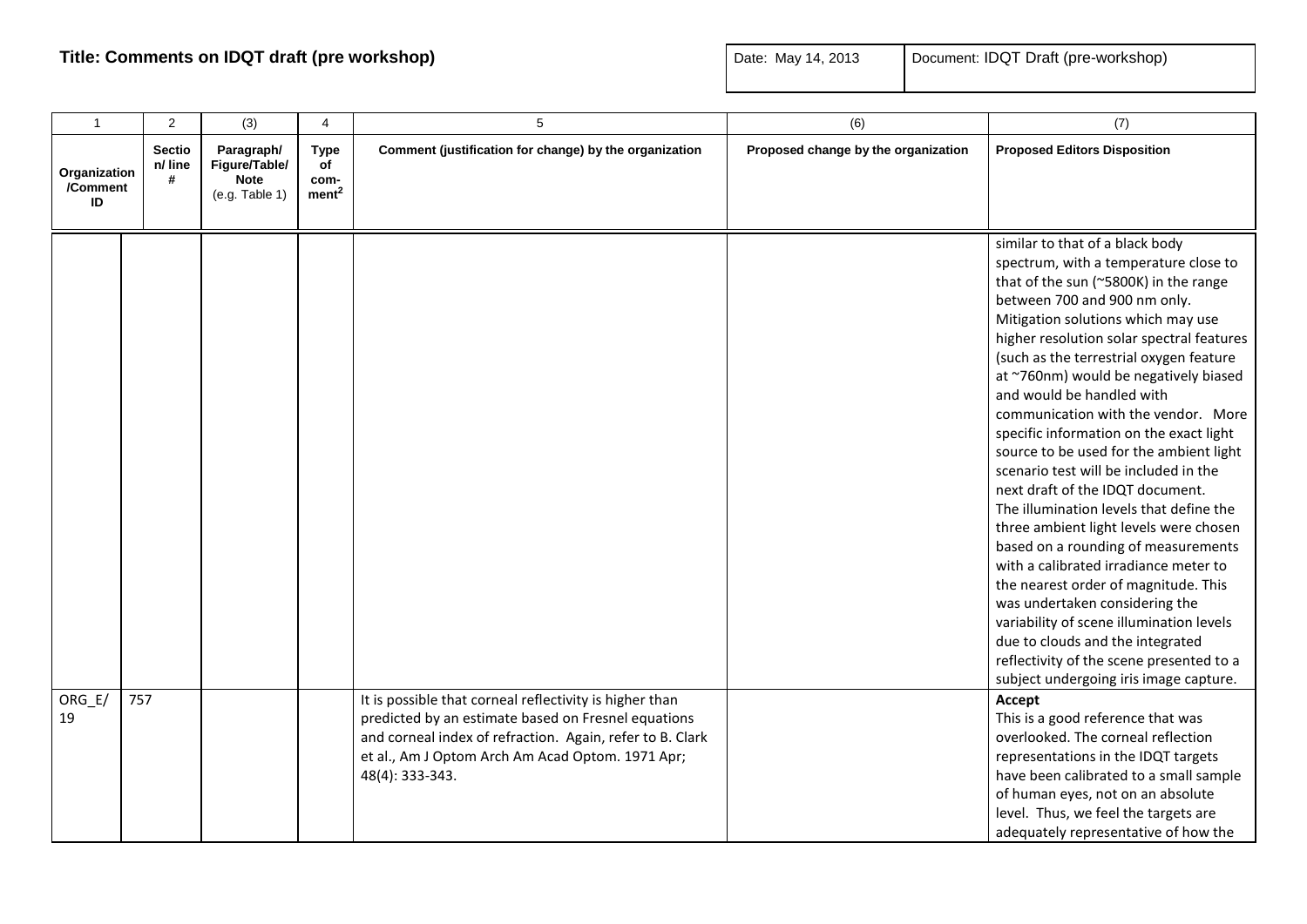| $\mathbf{1}$                   | 2                             | (3)                                                          | 4                                              | 5                                                                                                                                                                                                                                                                                                                                                                                                                                                                                                                                                                                                                                                                                                                                                                                                                                                                                                                            | (6)                                 | (7)                                                                                                                                                                                                                                                                                                                                                                                                                                                                                                                                                                                                              |
|--------------------------------|-------------------------------|--------------------------------------------------------------|------------------------------------------------|------------------------------------------------------------------------------------------------------------------------------------------------------------------------------------------------------------------------------------------------------------------------------------------------------------------------------------------------------------------------------------------------------------------------------------------------------------------------------------------------------------------------------------------------------------------------------------------------------------------------------------------------------------------------------------------------------------------------------------------------------------------------------------------------------------------------------------------------------------------------------------------------------------------------------|-------------------------------------|------------------------------------------------------------------------------------------------------------------------------------------------------------------------------------------------------------------------------------------------------------------------------------------------------------------------------------------------------------------------------------------------------------------------------------------------------------------------------------------------------------------------------------------------------------------------------------------------------------------|
| Organization<br>/Comment<br>ID | <b>Sectio</b><br>n/ line<br># | Paragraph/<br>Figure/Table/<br><b>Note</b><br>(e.g. Table 1) | <b>Type</b><br>of<br>com-<br>ment <sup>2</sup> | Comment (justification for change) by the organization                                                                                                                                                                                                                                                                                                                                                                                                                                                                                                                                                                                                                                                                                                                                                                                                                                                                       | Proposed change by the organization | <b>Proposed Editors Disposition</b>                                                                                                                                                                                                                                                                                                                                                                                                                                                                                                                                                                              |
|                                |                               |                                                              |                                                |                                                                                                                                                                                                                                                                                                                                                                                                                                                                                                                                                                                                                                                                                                                                                                                                                                                                                                                              |                                     | cornea reflects incident light to the<br>purpose of the IDQT.                                                                                                                                                                                                                                                                                                                                                                                                                                                                                                                                                    |
| ORG_E/<br>20                   | 778-784                       |                                                              |                                                | Assessment of the capture volume requires biometric<br>iris matching throughout the volume. ORG_E systematic<br>measurement of images along lines defining the<br>principle axes of the volume and along lines that trace<br>the extremities of the claimed capture volumes.<br>Biometric match scores along such lines will determine<br>the actual capture volume. This, of course, requires a<br>choice in match score threshold which necessarily links<br>the algorithm to the test results. Therefore, capture<br>volume is by nature, a compound hardware/software<br>parameter. Furthermore, capture volume is affected by<br>the same optical parameters that influence spatial<br>resolution. The coupling of capture volume (depth of<br>field) and spatial resolution at peak focus and with                                                                                                                     |                                     | <b>Partial Accept</b><br>A similar method of validating the<br>manufacturer claims of capturing<br>volume is suggested in the existing<br>IDQT document, with the iris texture<br>target and the three level iris feature<br>encoding and matching algorithms.<br>There are no intentions of using<br>commercial matching algorithms as<br>part of the test at this point. Instead of<br>testing throughout the capture volume<br>on a grid as suggested, the nominal test<br>suggested in the IDQT would just test<br>the outer boundaries claimed by the                                                       |
| ORG E/<br>21                   | 822,829,8<br>37               |                                                              |                                                | degrees of defocus needs to be included somehow.<br>Matching with a HD of 0.1 or less is arbitrary and<br>suggests that a match with $HD = 0.14$ is somehow less<br>informative than a match with $HD = 0.09$ . Using strict<br>Daugman statistical definitions, HD is a direct measure<br>of matched information but image to image variation<br>suggests that relative certainty based on HD is<br>important. For example, three consecutively taken iris<br>images might yield HD = 0.09, 0.15, 0.12, all matches but<br>ranging by 0.06 in Hamming distance. Does this mean<br>that the image corresponding to the 0.15 score is worse<br>than that corresponding to the 0.09? Or are the<br>vagaries of segmentation responsible for the variation?<br>Because of the role of algorithm, ORG_E recommends<br>that bare iris feature spectrum target match score<br>threshold of 0.1 be reconsidered and suggests 0.2 or |                                     | manufacturer.<br><b>Partial Accept</b><br>Applied to an operational scenario<br>where matching occurs between two of<br>the same irises taken at different times,<br>variables such as pupil dilation, eye<br>gaze, and segmentation errors due to<br>variable occlusion are examples of<br>influences that can increase a Hamming<br>distance score for genuine<br>comparisons. Static tests are used in<br>the IDQT which arguably should have<br>criteria to represent the lowest scores<br>possible in a realistic match distribution<br>and should be arguably lower than<br>matching thresholds for a real |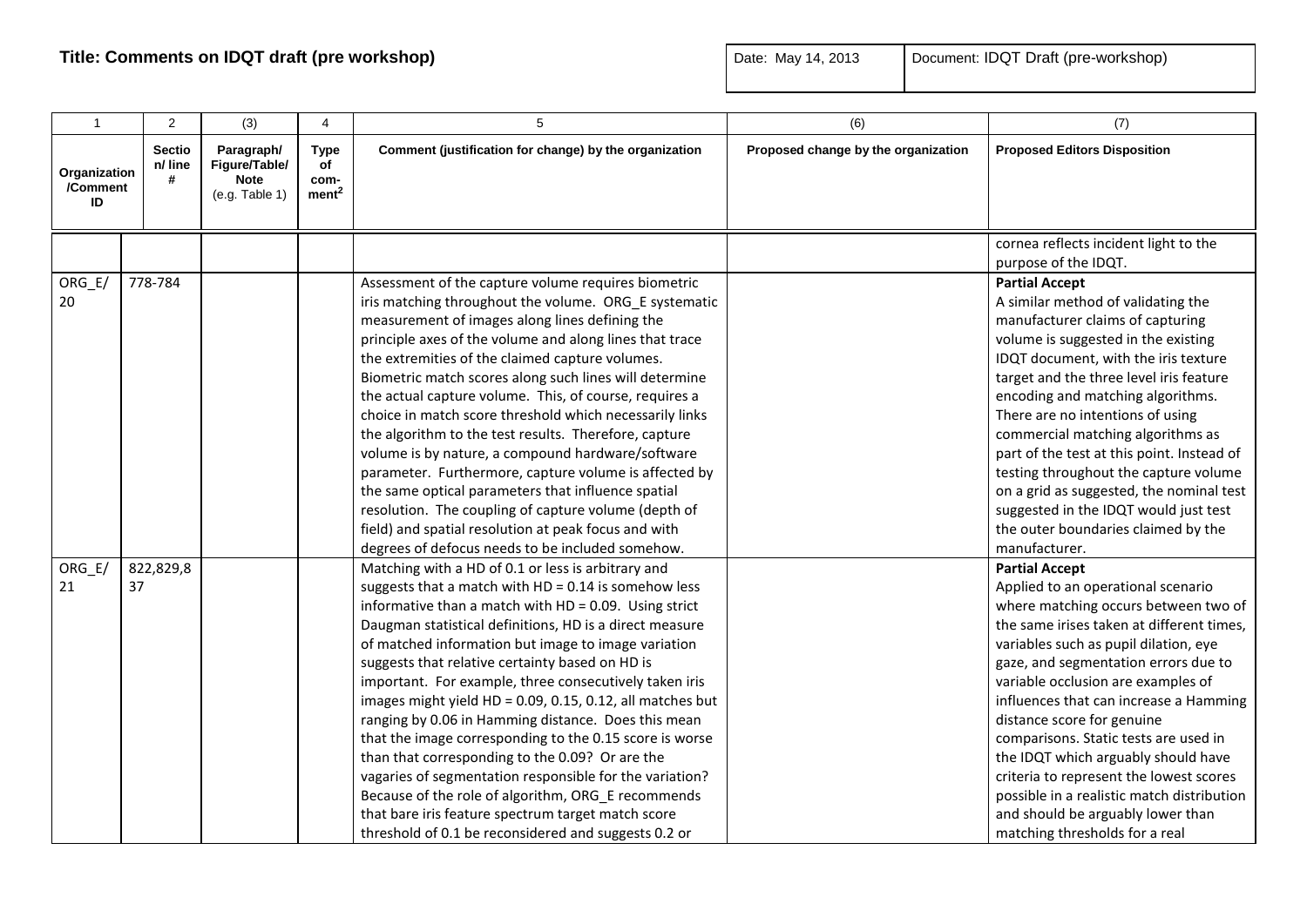| $\overline{1}$                 | $\overline{2}$                | (3)                                                          | 4                                              | 5                                                                                                                                                                                                                                                                                                        | (6)                                 | (7)                                                                                                                                                                                                                                                                                                                                                                                                                                                                                                                                                                           |
|--------------------------------|-------------------------------|--------------------------------------------------------------|------------------------------------------------|----------------------------------------------------------------------------------------------------------------------------------------------------------------------------------------------------------------------------------------------------------------------------------------------------------|-------------------------------------|-------------------------------------------------------------------------------------------------------------------------------------------------------------------------------------------------------------------------------------------------------------------------------------------------------------------------------------------------------------------------------------------------------------------------------------------------------------------------------------------------------------------------------------------------------------------------------|
| Organization<br>/Comment<br>ID | <b>Sectio</b><br>n/ line<br># | Paragraph/<br>Figure/Table/<br><b>Note</b><br>(e.g. Table 1) | <b>Type</b><br>of<br>com-<br>ment <sup>2</sup> | Comment (justification for change) by the organization                                                                                                                                                                                                                                                   | Proposed change by the organization | <b>Proposed Editors Disposition</b>                                                                                                                                                                                                                                                                                                                                                                                                                                                                                                                                           |
| $ORG_F/$                       | 154-155                       |                                                              |                                                | 0.24 instead. If there are data to support a threshold of<br>0.1, it should be included as an Appendix since there is<br>no support for such a score threshold in real iris<br>matching for the reasons listed. This goes for levels I, II<br>and III.<br>Other metadata could include image dimensions, |                                     | application. That said, there is the very<br>valid question of how 0.1 was chosen<br>as the criteria over other possible<br>values. This was chosen from a<br>Heuristic test using a wide variety of<br>different quality images of the target<br>pattern with a range of illumination<br>(photon noise) and focus (MTF) values.<br>It was observed that a transition in the<br>Hamming distance metrics occurred in<br>the range between 0.07 and 0.13.<br>A less arbitrary definition of the<br>threshold value will be developed in<br>the final IDQT version.<br>Response |
| $\mathbf{1}$                   |                               |                                                              |                                                | format, storage/file size, image naming, EXIF,<br>timestamp, etc. as well as things that are<br>controlled/known like shutter speed, aperature, etc.                                                                                                                                                     |                                     | The input/output format for evaluated<br>devices is noted, but there is no<br>qualification criteria associated with<br>this data. The suggested metadata may<br>be more appropriate for the<br>conformance test to ISO 19794-6 data<br>exchange format for iris biometrics.<br>Other data of the EXIF variety is not<br>used in any step in the IDQT process.                                                                                                                                                                                                                |
| $ORG_F/$<br>$\overline{2}$     |                               |                                                              |                                                | If possible, both eye images should be collected at once<br>and stored correctly as L, R. We had a lot of issues with<br>certain devices at Ft Bragg, and during download of EFT<br>files vis-à-vis ground truth                                                                                         |                                     | Accept<br>See comment from MorphoT/1                                                                                                                                                                                                                                                                                                                                                                                                                                                                                                                                          |
| ORG_F/<br>3                    |                               |                                                              |                                                | Battery life may be important in some scenarios<br>suggest asking vendors what it is.                                                                                                                                                                                                                    |                                     | <b>Noted</b><br>Battery Life is currently not tested as a<br>part of the IDQT, as the focus is on<br>image quality. There is an argument                                                                                                                                                                                                                                                                                                                                                                                                                                      |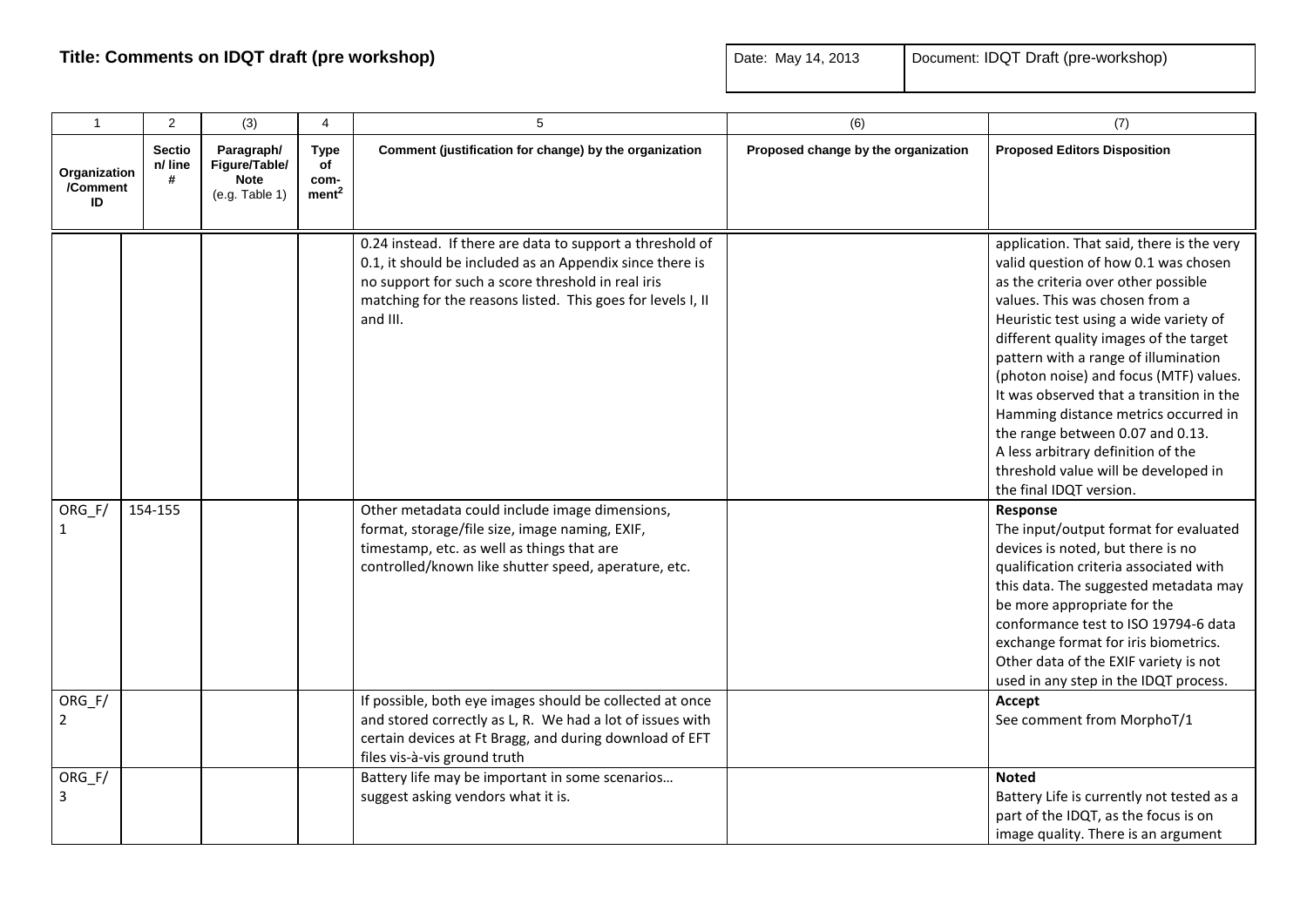| $\mathbf{1}$                   | 2                             | (3)                                                          | 4                                              | 5                                                                                                                                                                                                                                                                                                                                                                                                                                                                                                                                                                                                                                                                                                                                                                                                                                                                                                                                                                                                                                                                                                                                                                                                                                                                                                                                    | (6)                                 | (7)                                                                                                                                                                                                                                                                                                                                                                                             |
|--------------------------------|-------------------------------|--------------------------------------------------------------|------------------------------------------------|--------------------------------------------------------------------------------------------------------------------------------------------------------------------------------------------------------------------------------------------------------------------------------------------------------------------------------------------------------------------------------------------------------------------------------------------------------------------------------------------------------------------------------------------------------------------------------------------------------------------------------------------------------------------------------------------------------------------------------------------------------------------------------------------------------------------------------------------------------------------------------------------------------------------------------------------------------------------------------------------------------------------------------------------------------------------------------------------------------------------------------------------------------------------------------------------------------------------------------------------------------------------------------------------------------------------------------------|-------------------------------------|-------------------------------------------------------------------------------------------------------------------------------------------------------------------------------------------------------------------------------------------------------------------------------------------------------------------------------------------------------------------------------------------------|
| Organization<br>/Comment<br>ID | <b>Sectio</b><br>n/ line<br># | Paragraph/<br>Figure/Table/<br><b>Note</b><br>(e.g. Table 1) | <b>Type</b><br>of<br>com-<br>ment <sup>2</sup> | Comment (justification for change) by the organization                                                                                                                                                                                                                                                                                                                                                                                                                                                                                                                                                                                                                                                                                                                                                                                                                                                                                                                                                                                                                                                                                                                                                                                                                                                                               | Proposed change by the organization | <b>Proposed Editors Disposition</b>                                                                                                                                                                                                                                                                                                                                                             |
| ORG_F/                         |                               |                                                              |                                                | Who can see the evaluation reports besides the vendor,<br>testers, NIST?                                                                                                                                                                                                                                                                                                                                                                                                                                                                                                                                                                                                                                                                                                                                                                                                                                                                                                                                                                                                                                                                                                                                                                                                                                                             |                                     | that this should be verified before a<br>field test, however at this time the<br>IDQT will not test battery life.<br>Response<br>The official policy for handling test<br>results is under development. The<br>sensitivity of the test results is<br>acknowledged and a policy to protect<br>the information will be developed.                                                                 |
| ORG_G/<br>$\mathbf{1}$         |                               |                                                              |                                                | Line item heading 333 - Eye Safety, references ICNIRP<br>Statement on LED and Laser Diodes: Implications for<br>Hazard Assessment. This inclusion may suggest that the<br>NIST draft document recognizes and limits diode-based<br>illumination technology as the only acceptably safe<br>illumination technology for iris imaging. In contrast, US<br>patent 8,254,768 discloses an alternative iris illuminator<br>technology that is not based upon LED technology and<br>yet is eye safe to applicable human eye safety<br>standards. This alternative illuminator technology solves<br>fundamental deficiencies with LED iris illuminators and<br>delivers greatly improved performance over traditionally<br>challenging conditions like full sunlight. Importantly,<br>this alternative illuminator technology is eye safe with<br>>10X margin of safety to relevant illumination eye safety<br>standards though the safety calculations are not specific<br>to LED type illuminators, which the NIST draft<br>references.<br>The NIST Special Publication as drafted on May 8, 2013<br>may imply to eliminate other types of iris illuminator<br>technologies by suggesting the illuminator must only be<br>LED based technology in order to meet referenced LED<br>eye safety document. This treatment in the NIST draft is |                                     | Accept<br>The eye safety guidelines used will be<br>those most appropriate for the<br>illumination source. If a laser source is<br>used, a characterization of the speckle<br>pattern will be carried out to ensure<br>eye safety statements will take into<br>account the constructive interference<br>which may produce higher irradiance<br>values at an eye compared to averaged<br>values. |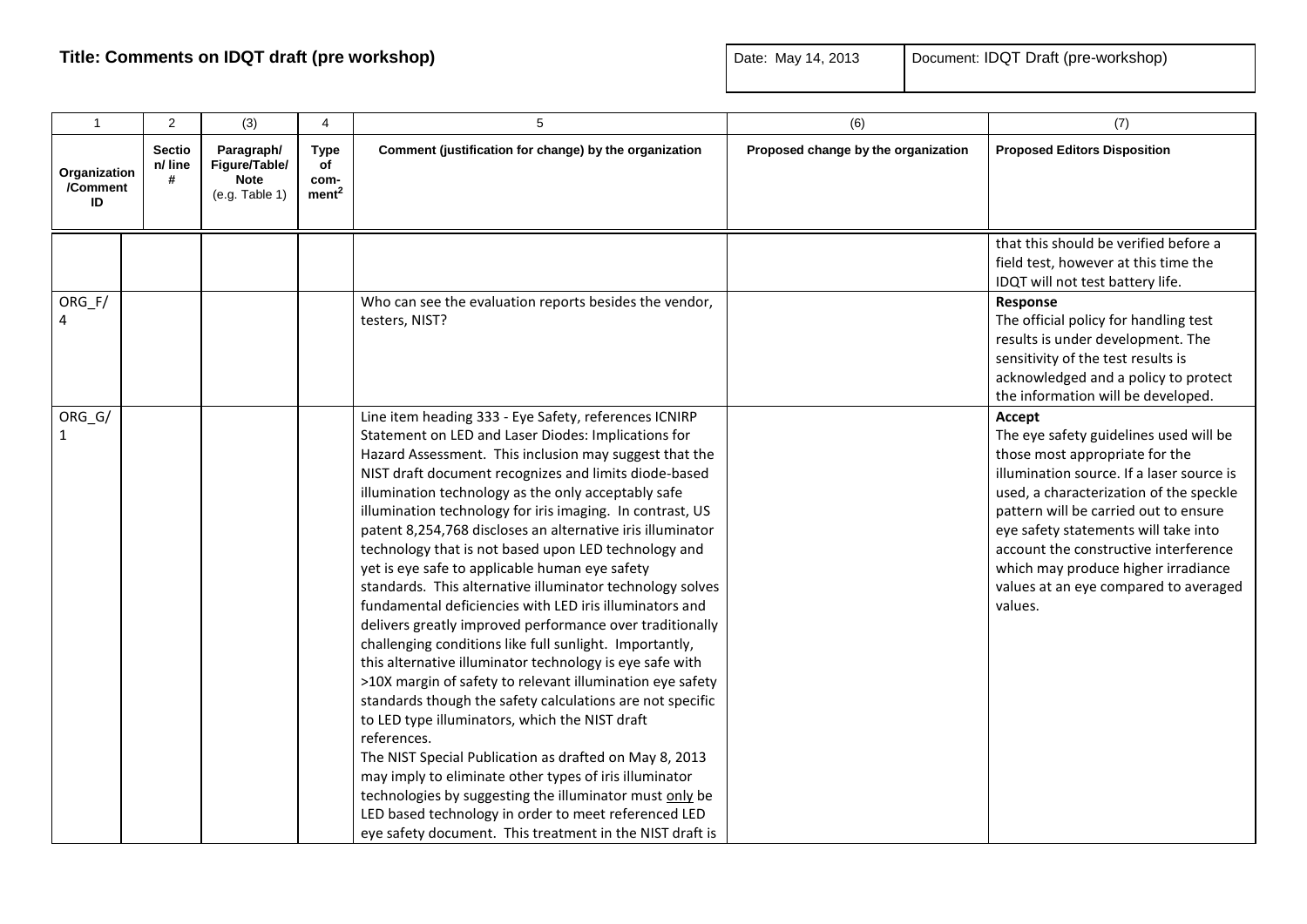| $\mathbf{1}$                   | 2                             | (3)                                                          | 4                                              | 5                                                                                                                                                                                                                                                                                                                                                                                                                                                                                                                                                                                                                                                                                                                                                                                                                                                                                                                                                                                                                                                                                                                                                                                                                                                                                                                                                                                                                                                                                                                                                                                                                                                                                                                                                                                            | (6)                                                                                                                                                                                                                                                                                                                                                                                                                                        | (7)                                                                                                                                                                                                                                                                                                                                                                                                                                                                                                                                                                                                  |
|--------------------------------|-------------------------------|--------------------------------------------------------------|------------------------------------------------|----------------------------------------------------------------------------------------------------------------------------------------------------------------------------------------------------------------------------------------------------------------------------------------------------------------------------------------------------------------------------------------------------------------------------------------------------------------------------------------------------------------------------------------------------------------------------------------------------------------------------------------------------------------------------------------------------------------------------------------------------------------------------------------------------------------------------------------------------------------------------------------------------------------------------------------------------------------------------------------------------------------------------------------------------------------------------------------------------------------------------------------------------------------------------------------------------------------------------------------------------------------------------------------------------------------------------------------------------------------------------------------------------------------------------------------------------------------------------------------------------------------------------------------------------------------------------------------------------------------------------------------------------------------------------------------------------------------------------------------------------------------------------------------------|--------------------------------------------------------------------------------------------------------------------------------------------------------------------------------------------------------------------------------------------------------------------------------------------------------------------------------------------------------------------------------------------------------------------------------------------|------------------------------------------------------------------------------------------------------------------------------------------------------------------------------------------------------------------------------------------------------------------------------------------------------------------------------------------------------------------------------------------------------------------------------------------------------------------------------------------------------------------------------------------------------------------------------------------------------|
| Organization<br>/Comment<br>ID | <b>Sectio</b><br>n/ line<br># | Paragraph/<br>Figure/Table/<br><b>Note</b><br>(e.g. Table 1) | <b>Type</b><br>of<br>com-<br>ment <sup>2</sup> | Comment (justification for change) by the organization                                                                                                                                                                                                                                                                                                                                                                                                                                                                                                                                                                                                                                                                                                                                                                                                                                                                                                                                                                                                                                                                                                                                                                                                                                                                                                                                                                                                                                                                                                                                                                                                                                                                                                                                       | Proposed change by the organization                                                                                                                                                                                                                                                                                                                                                                                                        | <b>Proposed Editors Disposition</b>                                                                                                                                                                                                                                                                                                                                                                                                                                                                                                                                                                  |
| ORG_G/<br>$\overline{2}$       | 325-332                       |                                                              |                                                | unnecessarily narrow in its scope and perhaps<br>unintentionally eliminates a potentially superior<br>technology by favoring only LED type illuminators. The<br>conclusion to this comment that it is suggested to<br>eliminate the narrow treatment that implies LED<br>technology is the only eye-safe illuminator<br>technology. Alternatively for final NIST Special<br>Publication, the NIST document should delete ref. 4 and<br>alternatively apply Reference 8 (ACGIH) and/or another<br>recognized eye safety standards like IEC 62471,<br>Photobiological Safety of Lamps and Lamp Systems. By<br>doing so it would be inclusive of all iris illuminator<br>technology candidates that are compliant to eye safety<br>standards.?<br>Illumination wavelength content. While I compliment<br>what I believe to be the intent of this section by<br>promoting broadband NIR illumination per ISO/IEC<br>29794-6 draft, the actual expression of the wavelength<br>details is too narrowly treated for actualizing the fullest<br>potential for maximum iris performance. In addition to<br>NIR broadband illumination, the attached paper<br>'Multispectral Iris Analysis Preliminary Study', C. Boyce,<br>et al validates that an iris imaging system benefits from<br>other wavelength bands and yields improved iris<br>matching performance. Because NIST Special<br>Publication draft line items 327, 328 and 329 (echoing<br>ISO/IEC 29794-6 draft) uses a percentage of all<br>illumination as a bounding metric, it becomes overly<br>constraining and thus eliminates other meaningful<br>contribution from other beneficial bands. For example,<br>line item 327 of the draft would limit to 10% or less of all<br>supplied sight to be in the blue band (400~500 nm). And | The recommended for changes to<br>lines items 327, 328 and 329 follows:<br>The NIR broadband content between<br>700 and 900 nm is recommended to<br>promote a more uniform distribution<br>that improves performance over the<br>population's eye tissue variance. Less<br>than +/-30% irradiance variance over<br>any $+/-$ 10 nm band is recommended<br>between 725 nm and 875 nm., with a<br>levels tailing off <725 nm and >875<br>nm. | <b>Partial Accept</b><br>There are no publicly available studies<br>to specifically back these<br>recommendations.<br>The response to similar comments<br>follows:<br>The topic of wavelength<br>characterization was considered at the<br>workshop. The following points were<br>discussed:<br>The primary motivation for the<br>characterization is in the name of<br>interoperability, following the NIST<br>Special Publication (500-280) on<br><b>MobileID Device Best Practice</b><br>Recommendations and the draft<br>version of the ISO/IEC 29794-6 which<br>makes a specific recommendation |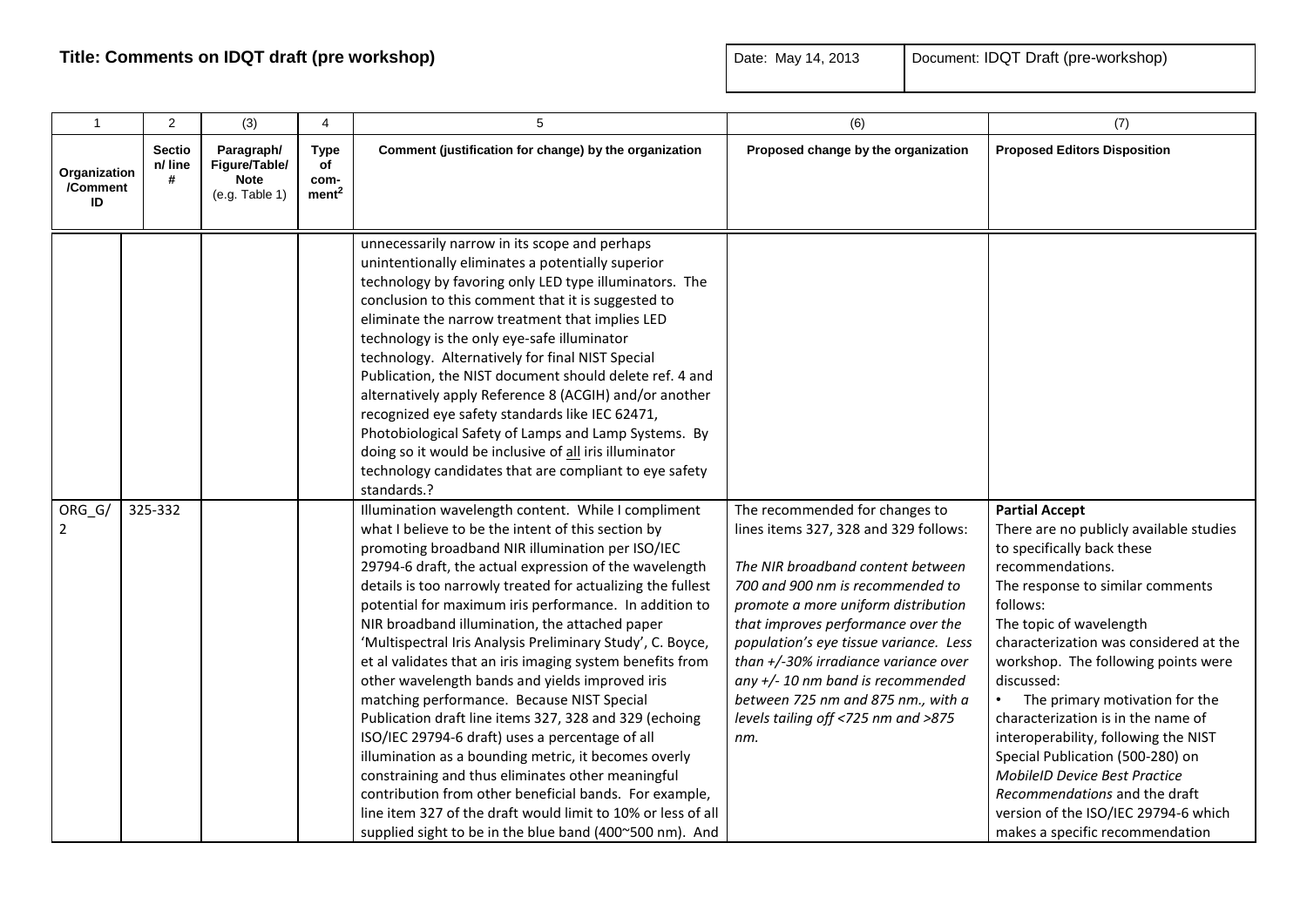| $\mathbf{1}$                   | $\overline{2}$                | (3)                                                          | $\overline{4}$                          | 5                                                                                                                                                                                                                                                                                                                                                                                                                                                                                                                                                                                                                                                                                                                                                                                                                                                                                                                                                                                                                                                                                                                                                                                                                                                                                                                                                                                                                                                                                                                                                                                                    | (6)                                 | (7)                                                                                                                                                                                                                                                                                                                                                                                                                                                                                                                                                                                                                                                                                                                                                                                                                                                                                                                                                                                                                                                                                                                                                                                                               |
|--------------------------------|-------------------------------|--------------------------------------------------------------|-----------------------------------------|------------------------------------------------------------------------------------------------------------------------------------------------------------------------------------------------------------------------------------------------------------------------------------------------------------------------------------------------------------------------------------------------------------------------------------------------------------------------------------------------------------------------------------------------------------------------------------------------------------------------------------------------------------------------------------------------------------------------------------------------------------------------------------------------------------------------------------------------------------------------------------------------------------------------------------------------------------------------------------------------------------------------------------------------------------------------------------------------------------------------------------------------------------------------------------------------------------------------------------------------------------------------------------------------------------------------------------------------------------------------------------------------------------------------------------------------------------------------------------------------------------------------------------------------------------------------------------------------------|-------------------------------------|-------------------------------------------------------------------------------------------------------------------------------------------------------------------------------------------------------------------------------------------------------------------------------------------------------------------------------------------------------------------------------------------------------------------------------------------------------------------------------------------------------------------------------------------------------------------------------------------------------------------------------------------------------------------------------------------------------------------------------------------------------------------------------------------------------------------------------------------------------------------------------------------------------------------------------------------------------------------------------------------------------------------------------------------------------------------------------------------------------------------------------------------------------------------------------------------------------------------|
| Organization<br>/Comment<br>ID | <b>Sectio</b><br>n/ line<br># | Paragraph/<br>Figure/Table/<br><b>Note</b><br>(e.g. Table 1) | Type<br>of<br>com-<br>ment <sup>2</sup> | Comment (justification for change) by the organization                                                                                                                                                                                                                                                                                                                                                                                                                                                                                                                                                                                                                                                                                                                                                                                                                                                                                                                                                                                                                                                                                                                                                                                                                                                                                                                                                                                                                                                                                                                                               | Proposed change by the organization | <b>Proposed Editors Disposition</b>                                                                                                                                                                                                                                                                                                                                                                                                                                                                                                                                                                                                                                                                                                                                                                                                                                                                                                                                                                                                                                                                                                                                                                               |
|                                |                               |                                                              |                                         | yet for all color camera pixels masked by a Bayer filter<br>only the red pixels respond to the >90% content in NIR<br>(700~835 nm), as the blue and green Bayer filters<br>substantially block 700~830 nm. Therefore, as an<br>example, despite that the red color pixels barely<br>respond to blue illumination, the draft Special<br>Publication virtually precludes supplying more than 10%<br>blue light that has already been shown to increase<br>overall performance when used at higher levels. This<br>overly constraining percentage metric is<br>counterproductive to promoting potentially the richest<br>illumination mixture for iris imaging. Admittedly, the<br>richest mixture of illumination for iris imaging has<br>probably not been fully identified and documented,<br>which the referenced paper states, but now is not the<br>time to unwittingly preclude future illumination<br>improvements by de facto standardization. Yet at the<br>same time promoting the avoidance narrowband<br>illumination is wise.<br>The recommended for changes to lines items 327, 328<br>and 329 follows:<br>The NIR broadband content between 700 and 900 nm is<br>recommended to promote a more uniform distribution<br>that improves performance over the population's eye<br>tissue variance. Less than +/-30% irradiance variance<br>over any +/- 10 nm band is recommended between 725<br>nm and 875 nm., with a levels tailing off <725 nm and<br>>875 nm.<br>By limiting the lowest wavelength to 725 nm it promotes<br>a falloff of irradiance as the NIR visibility becomes much |                                     | regarding operational wavelength of<br>iris devices. However, it was<br>acknowledged that there are not<br>studies which back these specific<br>guidelines. The current draft version<br>does not use the characterization in<br>formulating the qualification criteria.<br>It was noted that there are studies<br>with some evidence showing that<br>matching performance decreases with<br>wavelength changes on the order of<br>100nm (e.g. Ngo et al 2009), with one<br>algorithm but this is insufficient to<br>make a specific quantitative<br>recommendation.<br>Currently there are no<br>comprehensive studies characterizing<br>how matching performance depends<br>on wavelength with the latest<br>commercial matching algorithms, at<br>least with a fine wavelength sampling<br>within the range used by commercial<br>iris cameras (700nm-900nm). Before<br>such a quantitative recommendation is<br>used in a qualification criteria, such a<br>statement should be backed by such a<br>study. A dataset has been identified<br>which a preliminary study may be<br>conducted.<br>It would be expensive and<br>impractical to perform a data collection<br>exploring all conceivable combinations |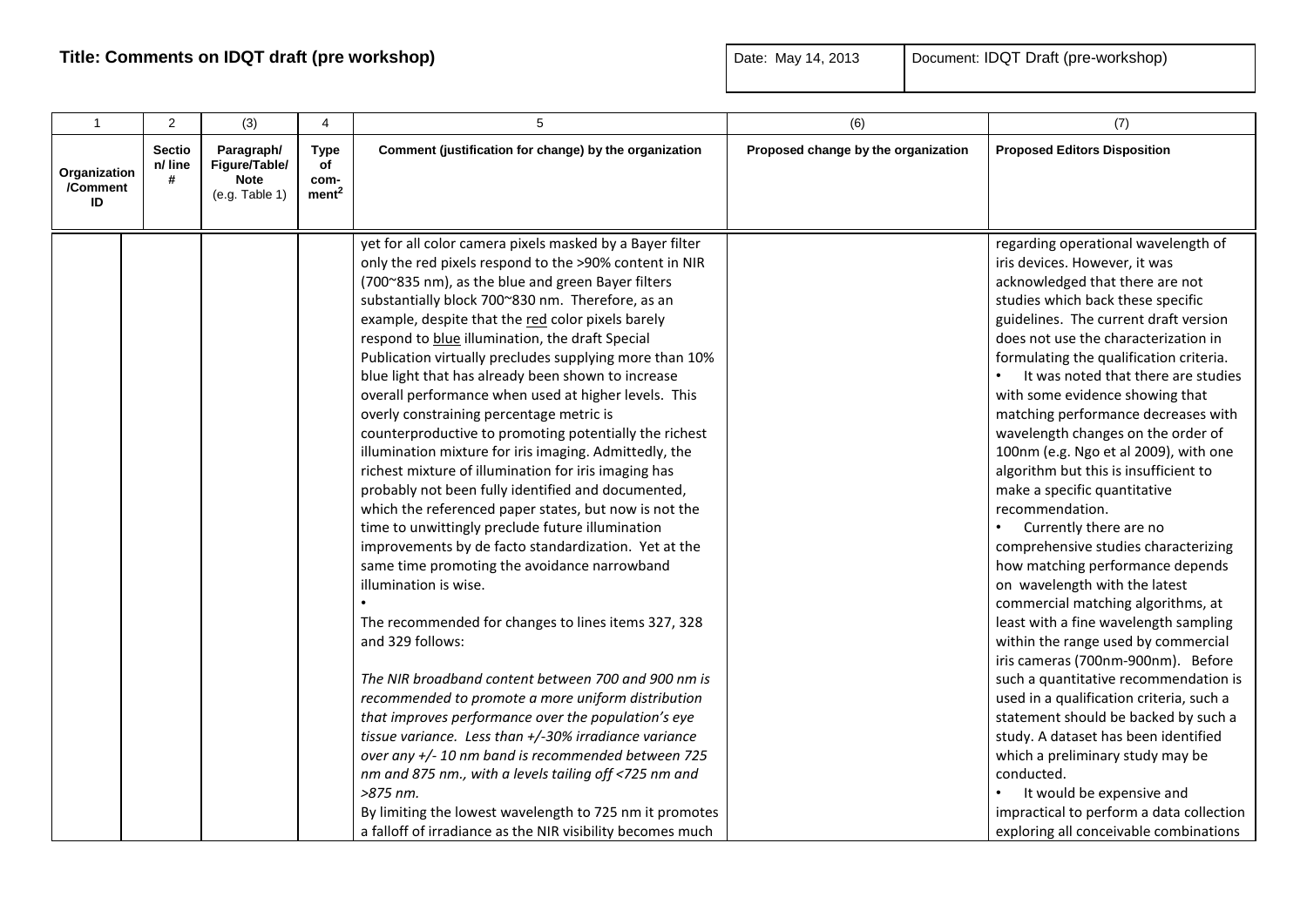| $\mathbf{1}$                   | 2                      | (3)                                                          | $\overline{4}$                          | 5                                                                                                                                                                                                                                                                                                                                                                                                                                                                                                                                                                                                                                                                                                                                                                                                                                                                                                                                                                                                                                                                                                                                                                    | (6)                                 | (7)                                                                                                                                                                                                                                                                                                                                                                                                                                                                                                                                                                                                                                   |
|--------------------------------|------------------------|--------------------------------------------------------------|-----------------------------------------|----------------------------------------------------------------------------------------------------------------------------------------------------------------------------------------------------------------------------------------------------------------------------------------------------------------------------------------------------------------------------------------------------------------------------------------------------------------------------------------------------------------------------------------------------------------------------------------------------------------------------------------------------------------------------------------------------------------------------------------------------------------------------------------------------------------------------------------------------------------------------------------------------------------------------------------------------------------------------------------------------------------------------------------------------------------------------------------------------------------------------------------------------------------------|-------------------------------------|---------------------------------------------------------------------------------------------------------------------------------------------------------------------------------------------------------------------------------------------------------------------------------------------------------------------------------------------------------------------------------------------------------------------------------------------------------------------------------------------------------------------------------------------------------------------------------------------------------------------------------------|
| Organization<br>/Comment<br>ID | Sectio<br>n/ line<br># | Paragraph/<br>Figure/Table/<br><b>Note</b><br>(e.g. Table 1) | Type<br>of<br>com-<br>ment <sup>2</sup> | Comment (justification for change) by the organization                                                                                                                                                                                                                                                                                                                                                                                                                                                                                                                                                                                                                                                                                                                                                                                                                                                                                                                                                                                                                                                                                                               | Proposed change by the organization | <b>Proposed Editors Disposition</b>                                                                                                                                                                                                                                                                                                                                                                                                                                                                                                                                                                                                   |
|                                |                        |                                                              |                                         | more apparent at the lower wavelengths, yet the lower<br>wavelengths are also not necessarily marginally<br>productive within the context of broadband<br>content. Likewise, irradiance at wavelengths >875 nm is<br>less meaningful to include within a specification because<br>the variance levels >875 nm has far less impact to the<br>system, especially as the sensor sensitivity falls off and<br>negates its marginal contribution.<br>Lastly concluding comments to no 2, by eliminating the<br>content percentage metric in the draft, other potentially<br>beneficial wavelengths like blue (400~500 m) will no<br>longer be precluded.                                                                                                                                                                                                                                                                                                                                                                                                                                                                                                                  |                                     | of illumination profiles, between 700-<br>900, considering multiple components<br>with varying bandwidths.<br>Action: Keep characterization as a<br>measured quantity, but do not include<br>as qualification criteria. Any<br>wavelength characterization will not be<br>made public. A study of wavelength<br>interoperability that includes a number<br>of commercial algorithms may be<br>conducted.                                                                                                                                                                                                                              |
| ORG_G/                         |                        |                                                              |                                         | Draft NIST Special Publication Line item heading 397,<br>Section 3.3 Review of Specific Image Diagnostic Image<br>Test Patterns, including Figure 4 provides an array of<br>test patterns for characterizing the photonic and optical<br>system performance for a set of two dimensional (2D)<br>targets over an appropriate spatial frequency<br>range. However, the human iris is a three dimensional<br>(3D) target and there appears to be no attempt to<br>include or account for the system performance including<br>the third dimension, or iris pattern depth. Iris pattern<br>depth in not inconsequential and should most definitely<br>be included and accounted for in the system<br>performance. To characterize the iris by 2D modeling at<br>high spatial frequencies and yet not include and account<br>for 3D iris texture is a glaring omission, especially for<br>systems designed to leverage 3D iris texture. In the<br>paper, 'Why Illuminant direction is fundamental to<br>Texture analysis", M. J. Chantler exposes the effects of<br>both illuminant direction and 3D texture. The proposed<br>test target set of Figure 4 should add a 3D |                                     | Reject (for this version)<br>Including 3D aspects of the iris into this<br>test would add significant complexity to<br>the manufacturing process. The editor<br>acknowledges the possibility that<br>feature contrast may be enhanced by<br>the shadowing effects from off-axis<br>illumination, however it has not been<br>demonstrated that this is an important<br>aspect of widely available iris capture<br>devices. If a device manufacturer has<br>concerns regarding the 2D nature of<br>the IDQT as a source of bias, it should<br>be identified and expressed to the<br>testing operators so the possible bias is<br>noted. |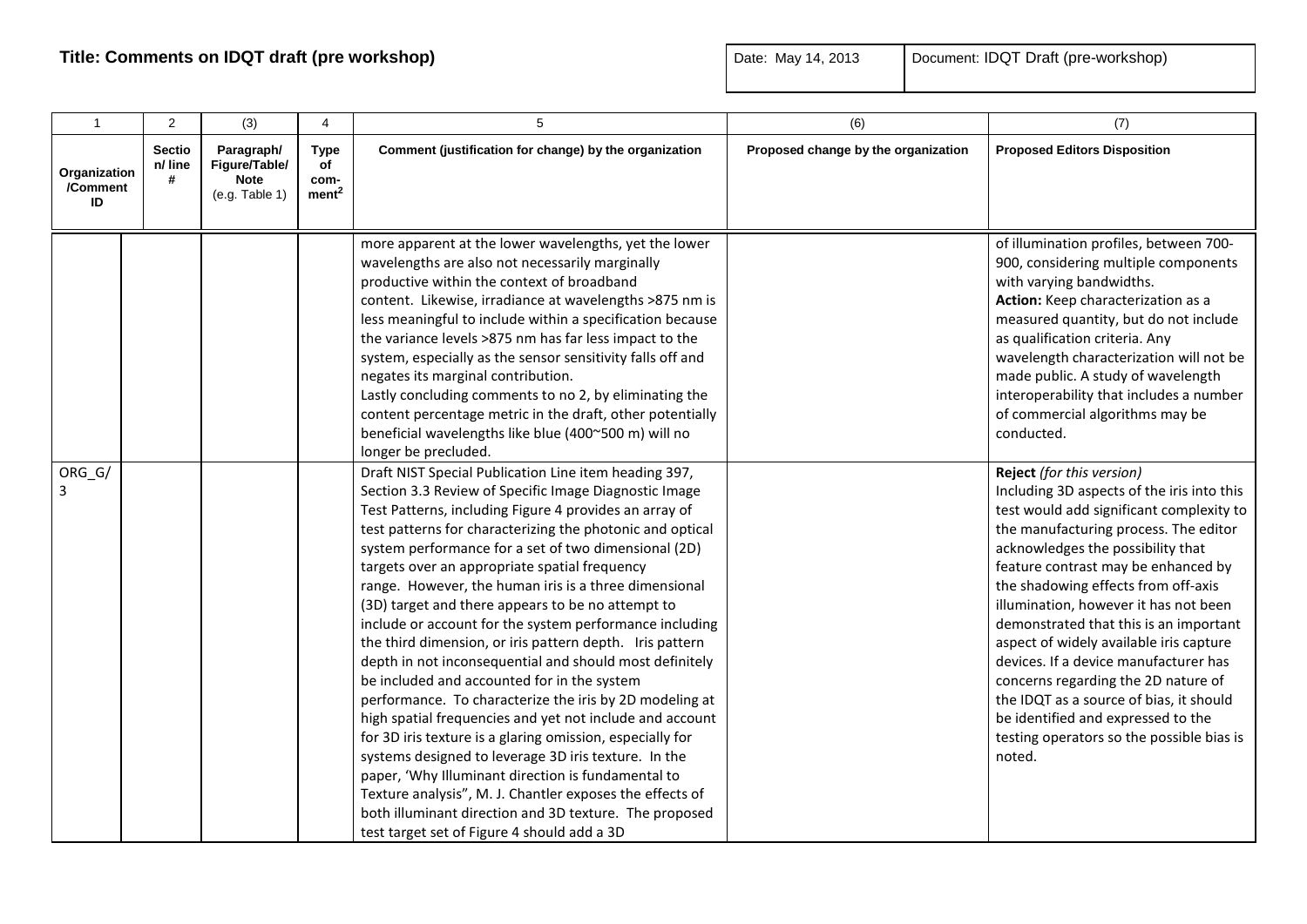| $\overline{1}$                 | $\overline{2}$                | (3)                                                          | 4                                              | 5                                                                                                                                                                                                                                                                                                                                                                                                                                   | (6)                                                                                                                                                 | (7)                                                                                                                                                                                                                                                                                                                                                                                                                                                                                                                                                                               |
|--------------------------------|-------------------------------|--------------------------------------------------------------|------------------------------------------------|-------------------------------------------------------------------------------------------------------------------------------------------------------------------------------------------------------------------------------------------------------------------------------------------------------------------------------------------------------------------------------------------------------------------------------------|-----------------------------------------------------------------------------------------------------------------------------------------------------|-----------------------------------------------------------------------------------------------------------------------------------------------------------------------------------------------------------------------------------------------------------------------------------------------------------------------------------------------------------------------------------------------------------------------------------------------------------------------------------------------------------------------------------------------------------------------------------|
| Organization<br>/Comment<br>ID | <b>Sectio</b><br>n/ line<br># | Paragraph/<br>Figure/Table/<br><b>Note</b><br>(e.g. Table 1) | <b>Type</b><br>of<br>com-<br>ment <sup>2</sup> | Comment (justification for change) by the organization                                                                                                                                                                                                                                                                                                                                                                              | Proposed change by the organization                                                                                                                 | <b>Proposed Editors Disposition</b>                                                                                                                                                                                                                                                                                                                                                                                                                                                                                                                                               |
|                                |                               |                                                              |                                                | texture/pattern that models some of the 3D texture<br>characteristics of the iris. By including such a 3D target<br>it would reveal in the test results of any combination<br>effects of directional illuminators that improves iris<br>performance by leveraging 3D texture.<br>Visual examples of the 3D nature of the iris texture can<br>be readily viewed at:<br>http://www.gonioscopy.org/<br>http://www.surenmanvelyan.com/. |                                                                                                                                                     |                                                                                                                                                                                                                                                                                                                                                                                                                                                                                                                                                                                   |
| ORG_G/                         |                               |                                                              |                                                | Approximately one-third of the population wears<br>eyeglasses. It would be highly relevant to include and<br>account for system performance for eyeglass<br>wearers. Or at a minimum assess and indicate whether<br>a system is compatible with eyeglasses or not. Assessing<br>actual system performance levels with eyeglasses is<br>preferred.                                                                                   | Include an account for system<br>performance with eyeglass wearers.                                                                                 | Reject<br>It is acknowledged that eyeglasses can<br>influence image quality, and that<br>different devices may do a better job<br>than others in mitigating the<br>detrimental impact from eyeglasses.<br>However, there are too many variables<br>associated with eyeglasses and how<br>they may fit on a face to make a simple,<br>unbiased, effective performance test<br>for eyeglass users. Considering the high<br>rate of eyeglass use in the population,<br>device performance related to<br>eyeglasses will be handled in evaluation<br>stages involving human subjects. |
| ORG_H/<br>1                    |                               |                                                              |                                                | <b>TERMINOLOGY CONSISTANCY</b><br>The table below illustrates the current naming<br>conventions and organization used in the First Public<br>draft Test Plan.<br>It should be possible to use one common name for the<br>Processing, Metrics and the Measurements, and there<br>should be a consistent number of them, and the order of<br>presentation of these key elements. In most cases there                                  | <b>ACTION: Consensus should be</b><br>reached on the number of distinct<br>measures, their identifying name and<br>order of appearance in the plan. | Accept<br>The final version of the document will<br>include a table that clarifies the<br>measurements to be made, and which<br>ones will be included to formulate the<br>qualification criteria.                                                                                                                                                                                                                                                                                                                                                                                 |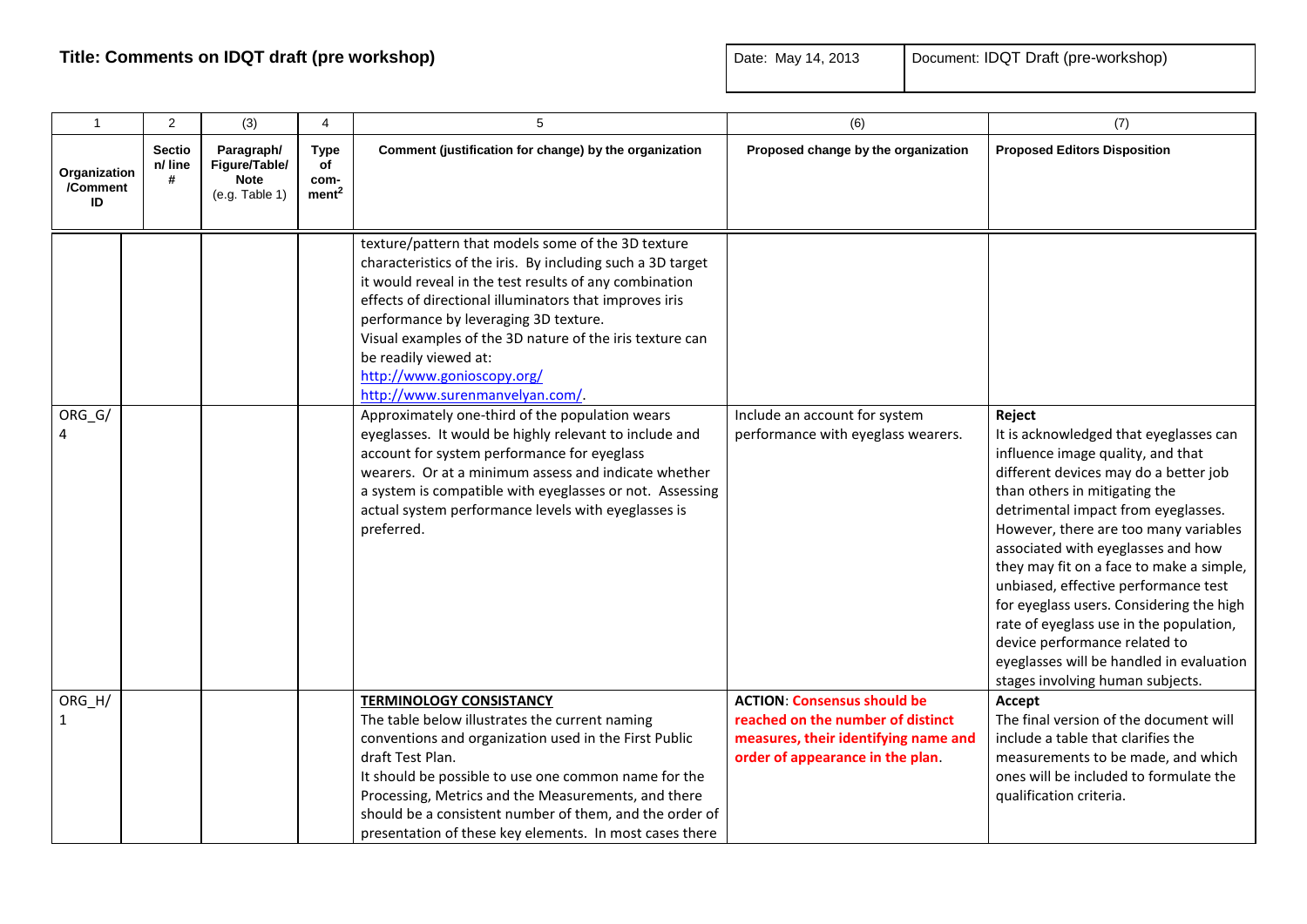| $\mathbf{1}$                   | $\overline{2}$                | (3)                                                          | 4                                              | 5                                                                                                                                                                                                                                                                                                                                                                                                                                                                                                                                                                                                                                                                                                                                                                                                                                                                                                                                                                                                                                                                                                                                                                                                                                                                                                                                                                                                                                                                      | (6)                                 | (7)                                                                                                                                                                                                                                                                                                                                                                                                                                          |
|--------------------------------|-------------------------------|--------------------------------------------------------------|------------------------------------------------|------------------------------------------------------------------------------------------------------------------------------------------------------------------------------------------------------------------------------------------------------------------------------------------------------------------------------------------------------------------------------------------------------------------------------------------------------------------------------------------------------------------------------------------------------------------------------------------------------------------------------------------------------------------------------------------------------------------------------------------------------------------------------------------------------------------------------------------------------------------------------------------------------------------------------------------------------------------------------------------------------------------------------------------------------------------------------------------------------------------------------------------------------------------------------------------------------------------------------------------------------------------------------------------------------------------------------------------------------------------------------------------------------------------------------------------------------------------------|-------------------------------------|----------------------------------------------------------------------------------------------------------------------------------------------------------------------------------------------------------------------------------------------------------------------------------------------------------------------------------------------------------------------------------------------------------------------------------------------|
| Organization<br>/Comment<br>ID | <b>Sectio</b><br>n/ line<br># | Paragraph/<br>Figure/Table/<br><b>Note</b><br>(e.g. Table 1) | <b>Type</b><br>of<br>com-<br>ment <sup>2</sup> | Comment (justification for change) by the organization                                                                                                                                                                                                                                                                                                                                                                                                                                                                                                                                                                                                                                                                                                                                                                                                                                                                                                                                                                                                                                                                                                                                                                                                                                                                                                                                                                                                                 | Proposed change by the organization | <b>Proposed Editors Disposition</b>                                                                                                                                                                                                                                                                                                                                                                                                          |
|                                |                               |                                                              |                                                | is an obvious commonality or inferred similarity, which<br>was used to assemble this table.                                                                                                                                                                                                                                                                                                                                                                                                                                                                                                                                                                                                                                                                                                                                                                                                                                                                                                                                                                                                                                                                                                                                                                                                                                                                                                                                                                            |                                     |                                                                                                                                                                                                                                                                                                                                                                                                                                              |
| ORG_H/<br>$\overline{2}$       |                               |                                                              |                                                | <b>Star Target Selection</b><br><b>Excerpt from 3.3.3 Gradient Contrast Star Patterns (60</b><br>and 120 segments)<br>442 These targets are designed for direct measurement<br>of the CTF using contrast targets with albedo<br>443 characteristics representative of those measured for<br>the human iris. The 60 segment gradient<br>444 contrast star pattern covers frequencies ranging<br>from 0.8 lp/mm to 3.5 lp/mm. The 120 segment<br>445 pattern covers a higher range between 6.5 lp/mm<br>and 1.6 lp/mm. There is a slight overlap in<br>446 coverage between the two targets to confirm<br>results with separate physical targets for the level II<br>447 and level III criterion.<br>In the workshop presentation (slide 25), the error in line<br>445 was corrected - "between 1.6 lp/mm and 6.5<br>lp/mm" and this correction needs to be carried over into<br>the plan text.<br>My comment/question is the ranges of lp/mm for the<br>chosen number of segments. Since the evaluation is<br>being performed at 1, 2 and 3 lp/mm, it would seem<br>that only the 60 segment target is needed. I understand<br>the desire to test devices which may have higher<br>frequency capabilities (which justifies a target with more<br>segments and a higher max lp/mm). BUT it seems that a<br>different pair of numbers of segments would have been<br>more beneficial. What would the ranges be if, for<br>example, the numbers of segments were 40 and 90 |                                     | Reject<br><b>Clarification:</b> The radial targets are<br>chosen to provide high signal-to-noise<br>measurements of MTF at spatial<br>frequencies at 1, 2, and 3 lp/mm; and,<br>to modulate the radial location of<br>where specific frequencies are made.<br>To note, the outer radial regions of the<br>target contain the most area to make<br>MTF measurements with star targets<br>that result in measurements with more<br>confidence. |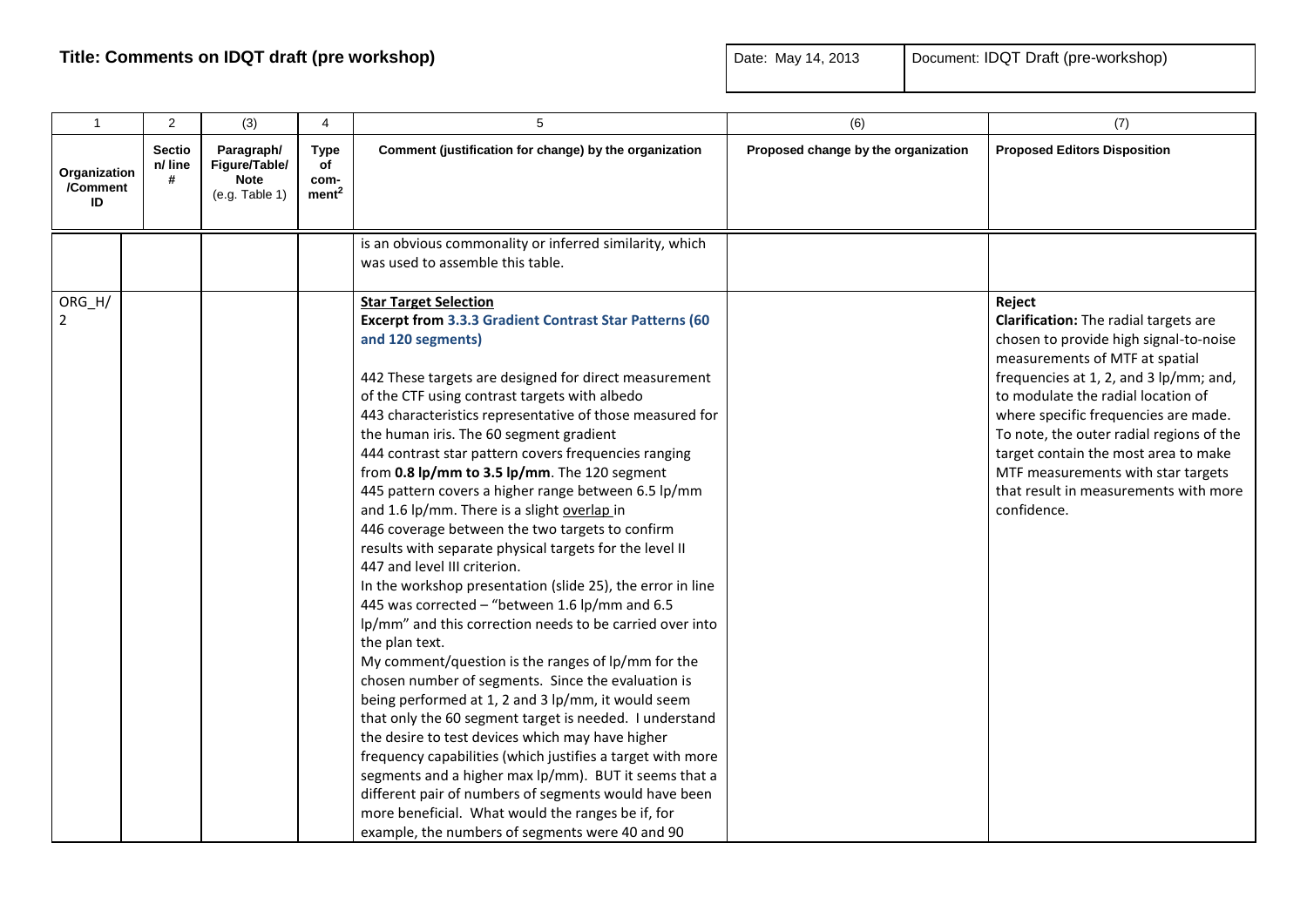| $\mathbf{1}$                   | 2                             | (3)                                                          | 4                                              | 5                                                                                                                                                                                                                                                                                                                                                                                                                                                                                                                                                                                                                                                                                                                      | (6)                                 | (7)                                                                                                                                                                                                                                                                                                                                                                                                                                                                                                                                                 |
|--------------------------------|-------------------------------|--------------------------------------------------------------|------------------------------------------------|------------------------------------------------------------------------------------------------------------------------------------------------------------------------------------------------------------------------------------------------------------------------------------------------------------------------------------------------------------------------------------------------------------------------------------------------------------------------------------------------------------------------------------------------------------------------------------------------------------------------------------------------------------------------------------------------------------------------|-------------------------------------|-----------------------------------------------------------------------------------------------------------------------------------------------------------------------------------------------------------------------------------------------------------------------------------------------------------------------------------------------------------------------------------------------------------------------------------------------------------------------------------------------------------------------------------------------------|
| Organization<br>/Comment<br>ID | <b>Sectio</b><br>n/ line<br># | Paragraph/<br>Figure/Table/<br><b>Note</b><br>(e.g. Table 1) | <b>Type</b><br>of<br>com-<br>ment <sup>2</sup> | Comment (justification for change) by the organization                                                                                                                                                                                                                                                                                                                                                                                                                                                                                                                                                                                                                                                                 | Proposed change by the organization | <b>Proposed Editors Disposition</b>                                                                                                                                                                                                                                                                                                                                                                                                                                                                                                                 |
|                                |                               |                                                              |                                                | (instead of $60 - 120$ )? Would both targets then allow<br>for evaluation over the range of 1.0 to 3.0 lp/mm? (I<br>believe it is imperative that the number of segments<br>must be a factor of 360 to be feasible.) Were 60 and<br>120 chosen for any other specific reasons other than<br>lp/mm range? It would seem that more overlap<br>between targets would be more beneficial than 6.5<br>lp/mm which is way over the top evaluation level of 3<br>lp/mm.                                                                                                                                                                                                                                                       |                                     |                                                                                                                                                                                                                                                                                                                                                                                                                                                                                                                                                     |
| $ORG_H/$<br>3                  |                               |                                                              |                                                | <b>Head Model Management</b><br>There was some discussion at the workshop on just how<br>the head model design and manufacturing details would<br>be managed. On one hand the information must to<br>open to those needing the models to conduct<br>independent testing (accredited labs). On the other<br>hand, it may be necessary to NOT allow open access to<br>camera developers who could tune to the test.<br>At this point, I would recommend a written description<br>of the Policy and technical descriptive documentation<br>planned to manage the head model information. The<br>solution should not be any form of sole-source supplier<br>of models, nor should it be single-lab monopoly on<br>testing. |                                     | Accept<br>It is agreed that the best test would be<br>to develop a policy to both facilitate<br>the 3 <sup>rd</sup> party testing integrity, while<br>facilitating the development in industry<br>to match the requirements of the US<br>Government. The IDQT can be viewed<br>as part of a requirements list, which<br>requires knowledge of adherence to<br>the test. There is an argument to make<br>available some of the testing hardware<br>to the vendors. These details are in<br>development and may be included in<br>the final document. |
| $ORG_H/$<br>4                  |                               |                                                              |                                                | <b>Illumination Testing Procedures</b><br>In the text around lines 646-660, I recommend<br>additional material to describe the layout of the<br>illumination for the various levels. I think that the<br>orientation of the "capture axis" relative to the<br>illumination source may make a big difference. In real<br>life, in direct sunlight, it may matter if the sun is<br>overhead, 45 degrees from the side, or 45 degrees                                                                                                                                                                                                                                                                                     |                                     | Accept<br>More details regarding how the<br>ambient light test will be executed will<br>be included in the final IDQT document.<br>In addition, a characterization of the<br>lighting environments for the basis of<br>the testing will be included.                                                                                                                                                                                                                                                                                                |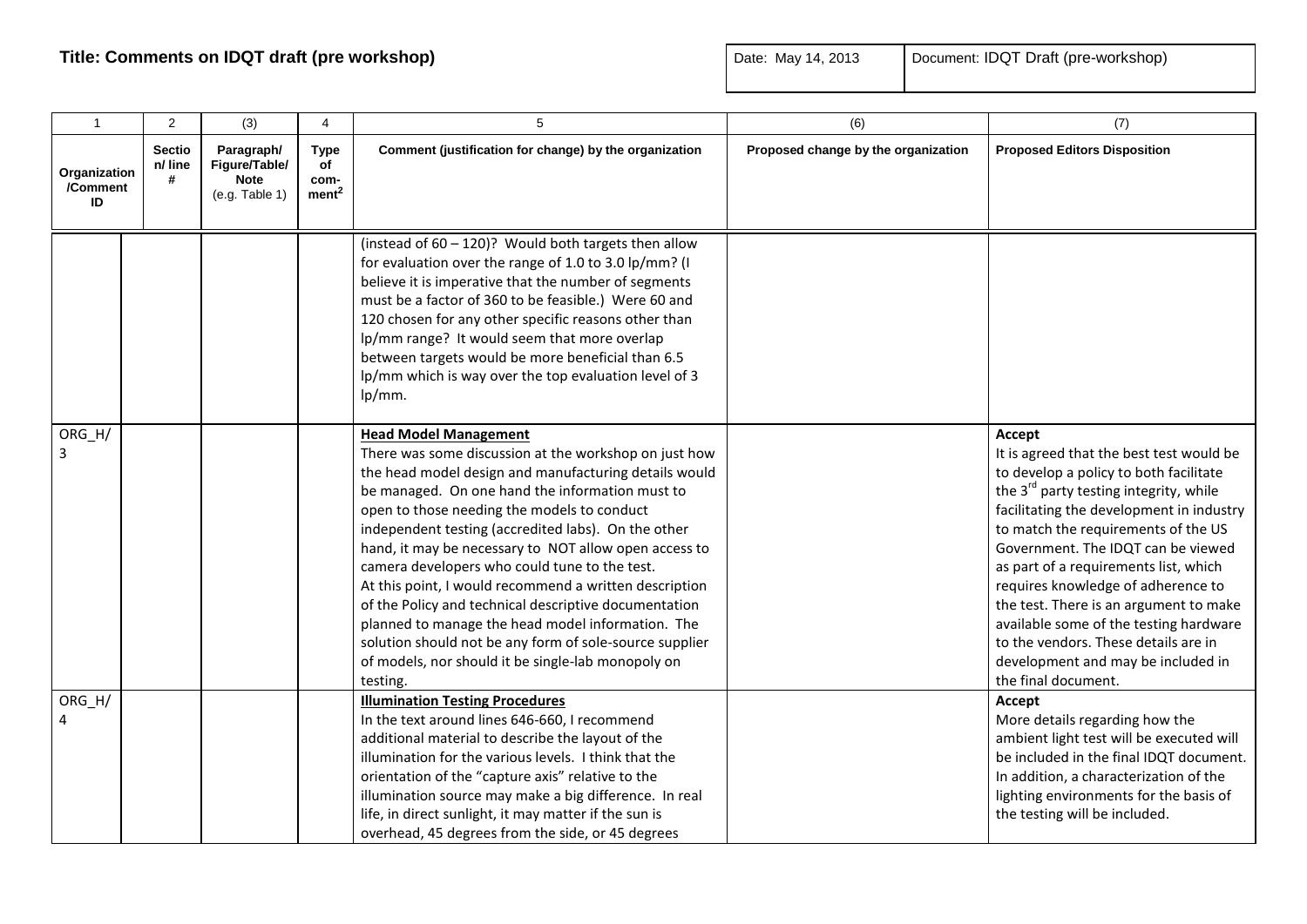| $\mathbf{1}$                   | 2                             | (3)                                                          | 4                                       | $\sqrt{5}$                                                                                                                                                                                                                                                                                                                                                                                                                                                                                                                                                                                                                                                                                                                                                                                                                                                                                                                          | (6)                                 | (7)                                                                                                                               |
|--------------------------------|-------------------------------|--------------------------------------------------------------|-----------------------------------------|-------------------------------------------------------------------------------------------------------------------------------------------------------------------------------------------------------------------------------------------------------------------------------------------------------------------------------------------------------------------------------------------------------------------------------------------------------------------------------------------------------------------------------------------------------------------------------------------------------------------------------------------------------------------------------------------------------------------------------------------------------------------------------------------------------------------------------------------------------------------------------------------------------------------------------------|-------------------------------------|-----------------------------------------------------------------------------------------------------------------------------------|
| Organization<br>/Comment<br>ID | <b>Sectio</b><br>n/ line<br># | Paragraph/<br>Figure/Table/<br><b>Note</b><br>(e.g. Table 1) | Type<br>of<br>com-<br>ment <sup>2</sup> | Comment (justification for change) by the organization                                                                                                                                                                                                                                                                                                                                                                                                                                                                                                                                                                                                                                                                                                                                                                                                                                                                              | Proposed change by the organization | <b>Proposed Editors Disposition</b>                                                                                               |
|                                |                               |                                                              |                                         | behind the camera. The recommendation is to at least<br>document exactly what the configuration is. Beyond<br>that, if practical, describe what real-life condition (s) this<br>is intended to represent. I am not really recommending<br>a whose suite of different illumination configurations.                                                                                                                                                                                                                                                                                                                                                                                                                                                                                                                                                                                                                                   |                                     |                                                                                                                                   |
| ORG_H/<br>5                    |                               |                                                              |                                         | <b>Number of Images Captured in a Test</b><br>Excerpt from draft:<br>672 4.4 Application of Image Processing Algorithms<br>673 The result of a successful image capture process for<br>a device in a single image per capture attempt<br>674 mode is a total of 530 images.<br>I cannot reproduce this value. Recommend a small table<br>to enumerate these. Table should contain which targets<br>are imaged, how many rotations for each target, how<br>many repetitions, which/how many illuminations, which<br>coatings (and any other necessary variables needed to<br>make this precise). Also included in this or another table<br>could be images collected for:<br>Exposure time<br>Safety (Phototransistor and fiber spectrum)<br>I'm sure something is wrong with my estimates below -<br>but what?<br>6 targets x 4 rotations x 5 attempts x 2 eyes x 4 lighting<br>levels = $960$ (and this does not include coatings) |                                     | Accept<br>For clarity, a table detailing the number<br>of images used in the test will be<br>included in the final IDQT document. |
| ORG_H/<br>6                    |                               |                                                              |                                         | <b>Target Nomenclature</b><br>In Section 3.3 Figure 4 and section 3.3.n, there are<br>different names used for some of the targets, and they<br>are presented in different orders. Review this section<br>and align to one title for each target. Then assure that<br>all other references throughout the text are consistent<br>with this terminology. EG: "Distortion Grid" or<br>"Distortion Square Grid"?                                                                                                                                                                                                                                                                                                                                                                                                                                                                                                                       |                                     | Accept<br>The target names will be made<br>consistent throughout the document.                                                    |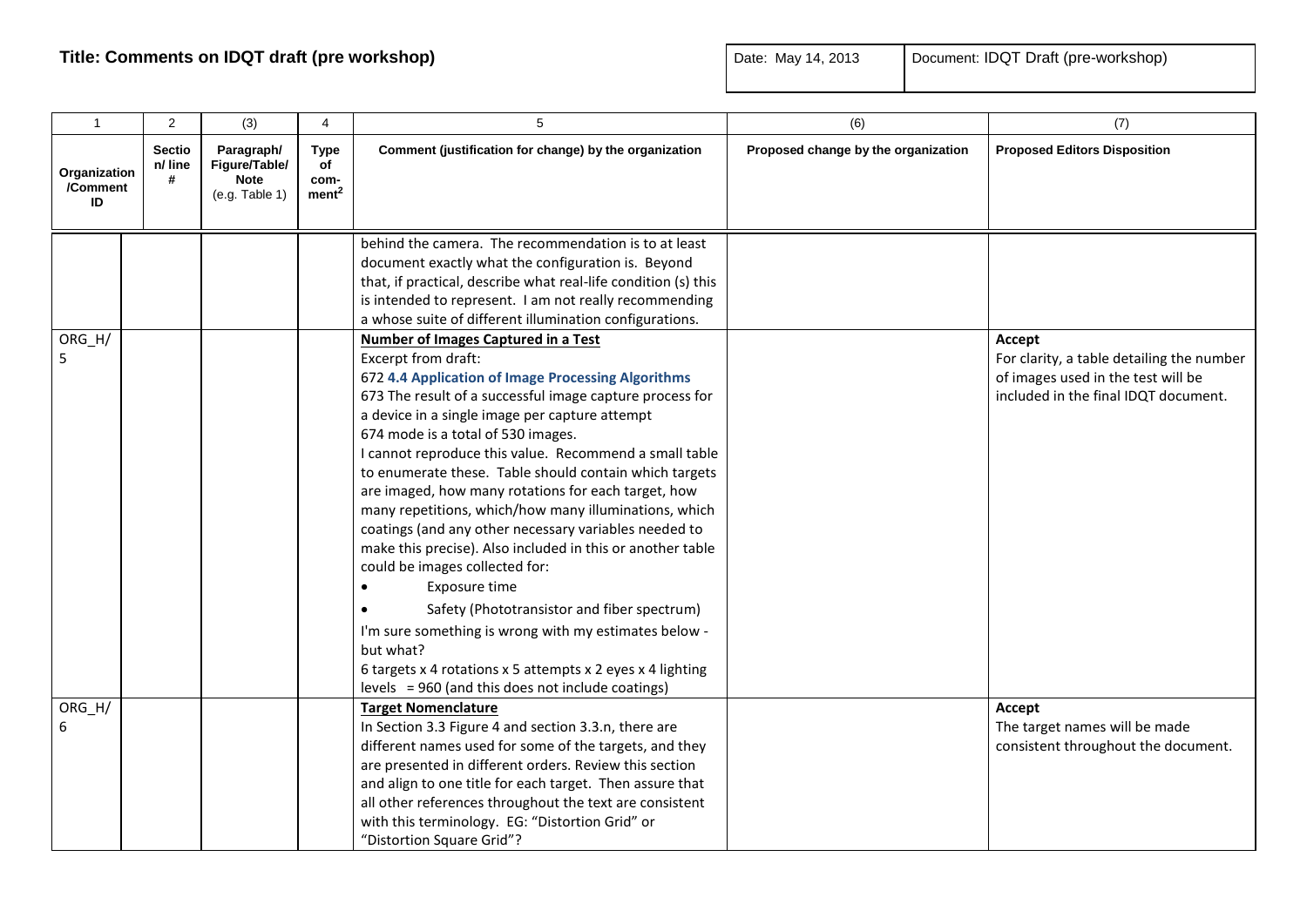| $\mathbf{1}$                   | 2                             | (3)                                                          | 4                                              | 5                                                                                                                                                                                                                                                                                                                                                                                                                                                                                                                                                                                                                                                                                                                                                                                                                                                                                                                                                                                                                                                                                                                                                                                                                                                                                                                                                                                                         | (6)                                                                                             | (7)                                                                                                                                                                                                                                                                        |
|--------------------------------|-------------------------------|--------------------------------------------------------------|------------------------------------------------|-----------------------------------------------------------------------------------------------------------------------------------------------------------------------------------------------------------------------------------------------------------------------------------------------------------------------------------------------------------------------------------------------------------------------------------------------------------------------------------------------------------------------------------------------------------------------------------------------------------------------------------------------------------------------------------------------------------------------------------------------------------------------------------------------------------------------------------------------------------------------------------------------------------------------------------------------------------------------------------------------------------------------------------------------------------------------------------------------------------------------------------------------------------------------------------------------------------------------------------------------------------------------------------------------------------------------------------------------------------------------------------------------------------|-------------------------------------------------------------------------------------------------|----------------------------------------------------------------------------------------------------------------------------------------------------------------------------------------------------------------------------------------------------------------------------|
| Organization<br>/Comment<br>ID | <b>Sectio</b><br>n/ line<br># | Paragraph/<br>Figure/Table/<br><b>Note</b><br>(e.g. Table 1) | <b>Type</b><br>of<br>com-<br>ment <sup>2</sup> | Comment (justification for change) by the organization                                                                                                                                                                                                                                                                                                                                                                                                                                                                                                                                                                                                                                                                                                                                                                                                                                                                                                                                                                                                                                                                                                                                                                                                                                                                                                                                                    | Proposed change by the organization                                                             | <b>Proposed Editors Disposition</b>                                                                                                                                                                                                                                        |
| ORG_H/                         |                               |                                                              |                                                | <b>Capture Volume Evaluation</b><br>Excerpt from draft:<br><b>778 Capture Volume Estimation</b><br>779 The iris-like feature target is used for this exercise.<br>Capture attempts are made throughout the<br>780 capture volume as claimed by the device<br>manufacture. If important for a given application, the<br>full<br>781 suite of image collection and analysis can be carried<br>out. For the nominal test, captures attempts at<br>782 the boundaries of the capture volume are carried<br>out with the iris texture target, with real time<br>783 feedback matching to a reference template.<br>Discrepancies are from manufactures claims are noted<br>in<br>784 the IDQT report.<br>With regard to the testing procedure for this measure,<br>there should be more detailed descriptions and possibly<br>subsections that are related to the Mode. Capture<br>volume testing for binocular types or those with<br>mechanical aids will be very different from walk-through<br>or stop-and-go type systems. In particular, for cameras<br>with medium to large design capture volumes, it may<br>not be sufficient to "capture attempts at the<br>boundaries" but rather may warrant a series of steps in<br>the vicinity of the boundary to allow determination of<br>where the boundary really is. I think a binary (pass/fail,<br>yes/no) at the boundary/corners would be insufficient. |                                                                                                 | Accept<br>This is a good point, and in<br>development tests this process of<br>taking iterative steps around the<br>manufacturer's recommended capture<br>volume was practiced. The capture<br>volume measurement procedure will<br>be expanded upon in the final version. |
| ORG_I1                         | General                       |                                                              | ed                                             | There are numerous examples of clumsy wording,<br>missing or redundant words or phrases, etc. that have<br>not been detailed here.                                                                                                                                                                                                                                                                                                                                                                                                                                                                                                                                                                                                                                                                                                                                                                                                                                                                                                                                                                                                                                                                                                                                                                                                                                                                        | Give the document a careful<br>proofreading to make sure the prose<br>makes sense and is clear. | Accept                                                                                                                                                                                                                                                                     |
| ORG 12                         | General                       |                                                              | ed                                             | Many of the sections have first subsections or                                                                                                                                                                                                                                                                                                                                                                                                                                                                                                                                                                                                                                                                                                                                                                                                                                                                                                                                                                                                                                                                                                                                                                                                                                                                                                                                                            | Give the first paragraph or subsection                                                          | Accept                                                                                                                                                                                                                                                                     |
|                                |                               |                                                              |                                                |                                                                                                                                                                                                                                                                                                                                                                                                                                                                                                                                                                                                                                                                                                                                                                                                                                                                                                                                                                                                                                                                                                                                                                                                                                                                                                                                                                                                           |                                                                                                 |                                                                                                                                                                                                                                                                            |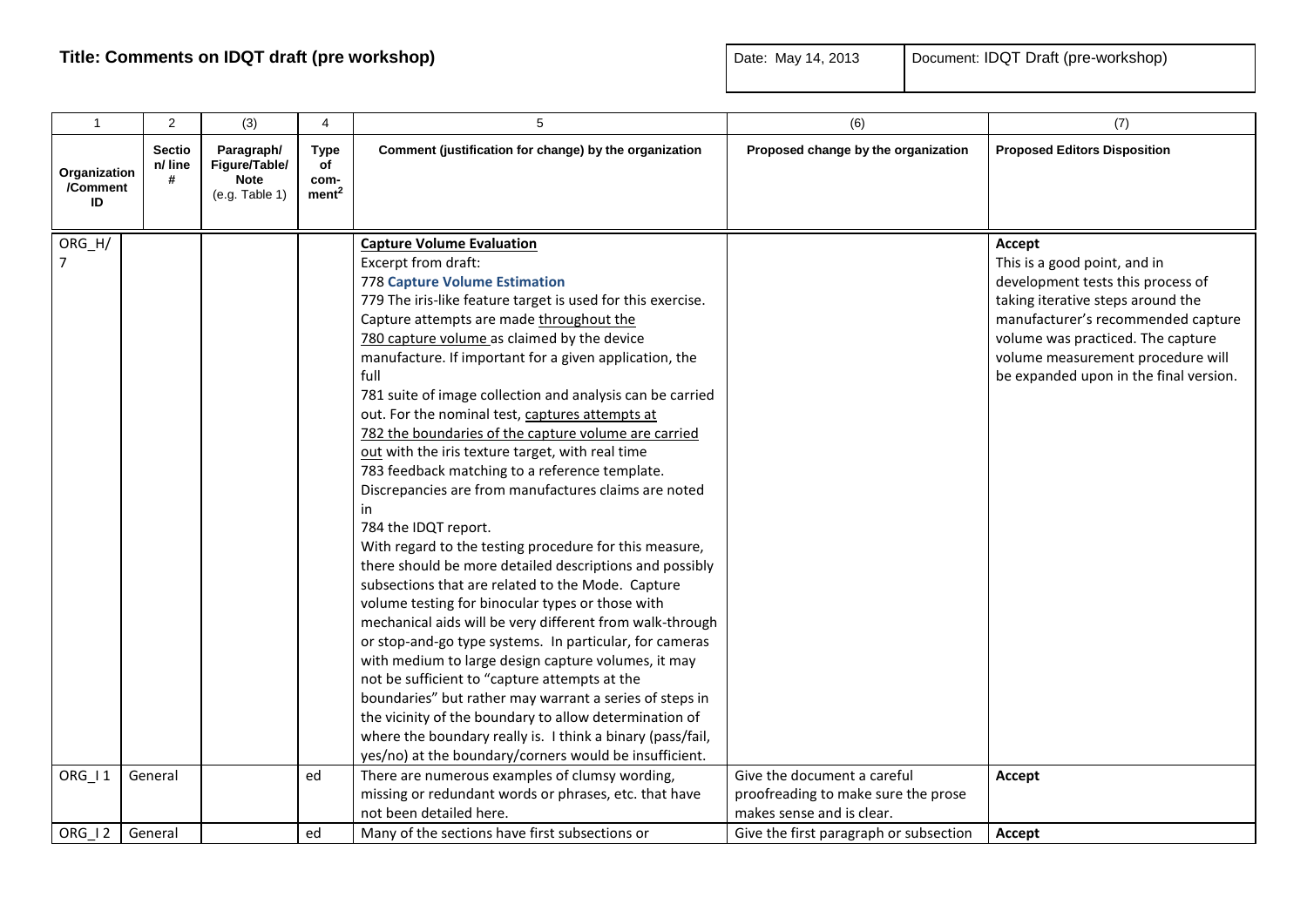| $\mathbf{1}$                   | 2                             | (3)                                                          | $\overline{4}$                                 | 5                                                                                                                                                                                                                                                                                                                                              | (6)                                                                                                                                                                                                                  | (7)                                                                                                                                                                                                                                                                                                                              |
|--------------------------------|-------------------------------|--------------------------------------------------------------|------------------------------------------------|------------------------------------------------------------------------------------------------------------------------------------------------------------------------------------------------------------------------------------------------------------------------------------------------------------------------------------------------|----------------------------------------------------------------------------------------------------------------------------------------------------------------------------------------------------------------------|----------------------------------------------------------------------------------------------------------------------------------------------------------------------------------------------------------------------------------------------------------------------------------------------------------------------------------|
| Organization<br>/Comment<br>ID | <b>Sectio</b><br>n/ line<br># | Paragraph/<br>Figure/Table/<br><b>Note</b><br>(e.g. Table 1) | <b>Type</b><br>of<br>com-<br>ment <sup>2</sup> | Comment (justification for change) by the organization                                                                                                                                                                                                                                                                                         | Proposed change by the organization                                                                                                                                                                                  | <b>Proposed Editors Disposition</b>                                                                                                                                                                                                                                                                                              |
|                                |                               |                                                              |                                                | paragraphs that are "floating" such that they cannot be<br>uniquely referenced using section numbers. This applies<br>to sections 2, 3, 3.8, 4.3, 4.4, and 5                                                                                                                                                                                   | a heading such as "Overview",<br>"Introduction", etc. and a section<br>number, i.e. 2.1, 3.1, 5.1. Renumber<br>the subsequent paragraphs.                                                                            |                                                                                                                                                                                                                                                                                                                                  |
| ORG_I3                         | Various                       |                                                              | ed                                             | An additional level of subsection numbers should be<br>added to sections 2.6, 4.3.1 and 4.3.2 to facilitate<br>references to subparagraphs                                                                                                                                                                                                     | Add subsection numbering to 2.6,<br>4.3.1, and 4.3.2                                                                                                                                                                 | Accept                                                                                                                                                                                                                                                                                                                           |
| ORG_I4                         | 2.3                           |                                                              | ed                                             | In last sentence "test" is redundant                                                                                                                                                                                                                                                                                                           | Delete "test"                                                                                                                                                                                                        | Accept<br>Corrected                                                                                                                                                                                                                                                                                                              |
| ORG_I5                         | 2.6, 4.4.2                    |                                                              | te                                             | Fabrication of targets and measurement for both MTF<br>and CTF seems redundant since they are mathematically<br>related.                                                                                                                                                                                                                       | Delete either the MTF or CTF<br>measurements, or provide justification<br>for including both.                                                                                                                        | Accept<br>CTF will be used in the measurement<br>process due to the simplification in<br>creating the targets. However, the MTF<br>is more easily conveyed from a<br>designer's perspective. The corrections<br>are small. In the final, an appendix will<br>be included, giving the relationship<br>between the CTF and the MTF |
| ORG_I6                         | 2.6                           |                                                              | ed                                             | In subsection on Pixel Scale, third sentence, description<br>of iris dimensions should explicitly state what the values<br>refer to.                                                                                                                                                                                                           | change to read "Iris diameter typically<br>ranges between 10.2 and 13.0 mm<br>with an average of about 11.8 mm."                                                                                                     | Accept<br>Corrected                                                                                                                                                                                                                                                                                                              |
| ORG_I7                         | 2.6                           |                                                              | te                                             | In subsection on Greyscale Gain Linearity, will the target<br>with known NIR albedo regions provide uniform albedo<br>over the 700-900 nm range? If not, will the illumination<br>spectra affect these linearity measurements?                                                                                                                 | Clarify target properties.                                                                                                                                                                                           | Accept<br>The characterization of the relevant<br>optical properties of the ink used in the<br>targets over the 700-900nm range will<br>be included in the final draft.                                                                                                                                                          |
| ORG_I <sub>8</sub>             | 2.6                           |                                                              | te                                             | In subsection on Greyscale Gain Linearity, no mention is<br>made of the effects of nonuniform illumination, ambient<br>reflections, or light scatter from the nose on the albedo<br>measurements. It seems likely that the illumination<br>distribution could be sufficiently uniform to assure<br>accurate segmentation and texture encoding, | We would suggest a different target<br>design that would have the four<br>albedo values arranged in a cyclical<br>pattern of local patches, like a<br>checkerboard - that way<br>measurements of a particular albedo | Reject<br>The possibility of a field dependent gain<br>pattern is handled in the IDQT test<br>protocol by taking 4 different<br>orientations of the quadrant pattern.<br>This will allow each calibration region                                                                                                                 |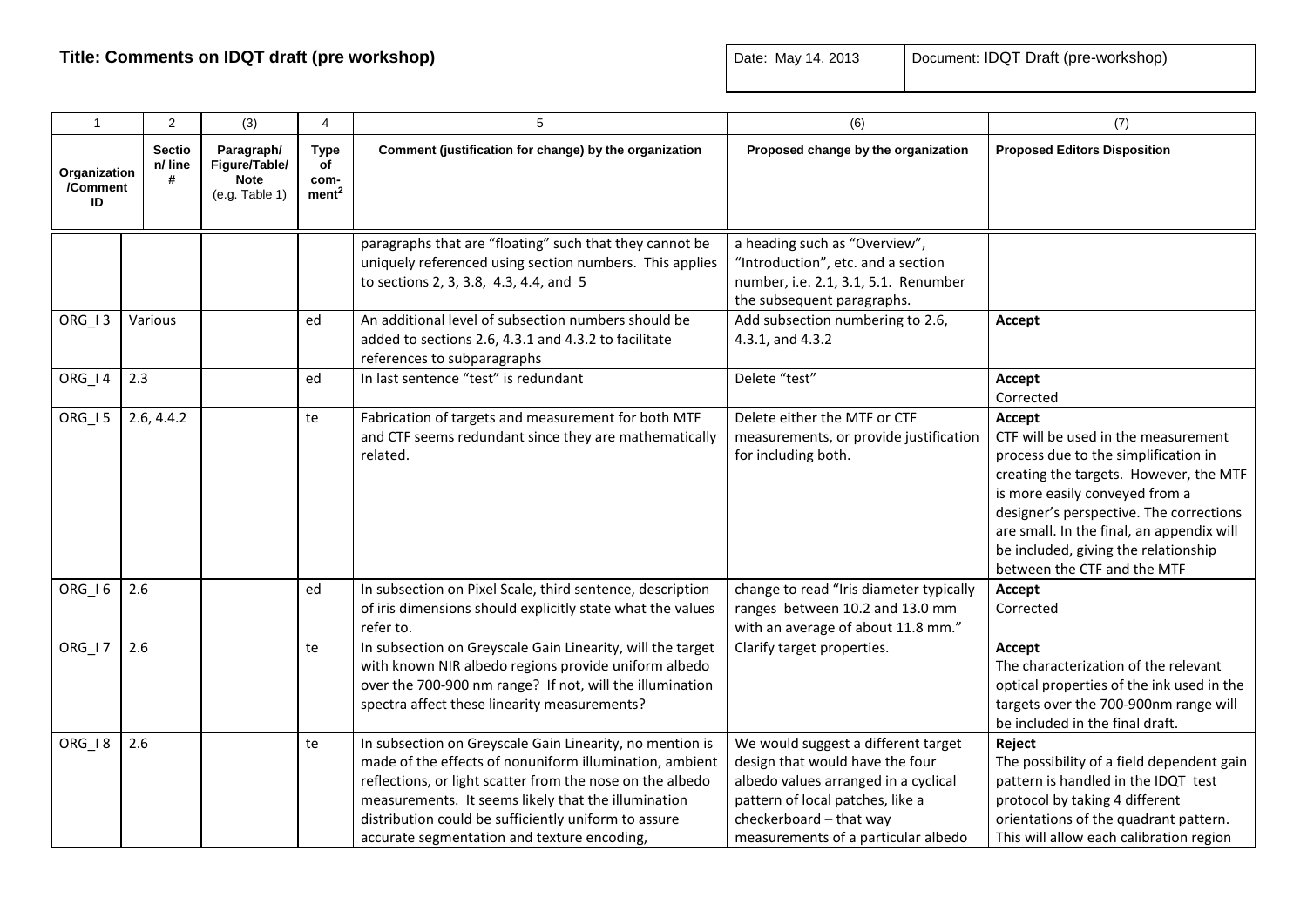| $\mathbf{1}$                   | 2                             | (3)                                                          | $\overline{4}$                                 | 5                                                                                                                                                                          | (6)                                                                                                                                                                                                                                                                                                                                                                                                                                   | (7)                                                                                                                                                                                                                                                                                                                                                                                                               |
|--------------------------------|-------------------------------|--------------------------------------------------------------|------------------------------------------------|----------------------------------------------------------------------------------------------------------------------------------------------------------------------------|---------------------------------------------------------------------------------------------------------------------------------------------------------------------------------------------------------------------------------------------------------------------------------------------------------------------------------------------------------------------------------------------------------------------------------------|-------------------------------------------------------------------------------------------------------------------------------------------------------------------------------------------------------------------------------------------------------------------------------------------------------------------------------------------------------------------------------------------------------------------|
| Organization<br>/Comment<br>ID | <b>Sectio</b><br>n/ line<br># | Paragraph/<br>Figure/Table/<br><b>Note</b><br>(e.g. Table 1) | <b>Type</b><br>of<br>com-<br>ment <sup>2</sup> | Comment (justification for change) by the organization                                                                                                                     | Proposed change by the organization                                                                                                                                                                                                                                                                                                                                                                                                   | <b>Proposed Editors Disposition</b>                                                                                                                                                                                                                                                                                                                                                                               |
|                                |                               |                                                              |                                                | operations that are designed to accommodate local<br>intensity variation, but would have enough<br>nonuniformity to negatively impact grayscale linearity<br>measurements. | value would be distributed across the<br>entire target. The gray value for a<br>particular albedo value would be<br>determined by averaging the gray<br>values of all patches with that albedo,<br>thereby eliminating the influence of<br>nonuniform illumination, reflection,<br>etc. The variance in observed local<br>gray values for each albedo value<br>would give a good indication of the<br>uniformity of the illumination. | to be sampled in multiple places<br>around the iris area, albeit on separate<br>exposures. The quadrant pattern can<br>also make an independent measure of<br>the MTF using the ISO slanted edge<br>method.                                                                                                                                                                                                       |
| ORG_I9                         | 2.6                           |                                                              | te                                             | Measurement of exposure time does not appear to be<br>relevant in systems that are not designed to<br>accommodate subject motion.                                          | Consider eliminating exposure time<br>measurements for systems designed<br>to capture stationary subjects.                                                                                                                                                                                                                                                                                                                            | <b>Partial Accept</b><br>The measurement for exposure time<br>was included in the IDQT to put devices<br>in the context of the Mobile ID Device<br>Guideline which has recommended<br>levels of exposure time for freezing<br>subject motion. Because there are<br>other ways of mitigating subject motion<br>besides shortening exposure time this<br>information is not used for any<br>qualification criteria. |
| ORG_I<br>10                    | 2.6                           |                                                              | ed                                             | In subsection on Capture Volume the description is<br>somewhat unclear.                                                                                                    | Change first sentence to read "The<br>capture volume is the physical space<br>within which the eye must be located<br>for an iris capture device to produce<br>an image that satisfies a qualification<br>criteria." In the second sentence<br>change to read "without a subject<br>eye present"                                                                                                                                      | Accepted                                                                                                                                                                                                                                                                                                                                                                                                          |
| ORG_I<br>11                    | 3.3                           |                                                              | te                                             | Some cameras may need to detect the outer iris<br>boundary (the limbus) as part of their capture process.                                                                  | Add an annular scleral region to the<br>outside of each target. It does not                                                                                                                                                                                                                                                                                                                                                           | Response (Accept): The IDQT target<br>pattern is mounted on a 3D printed                                                                                                                                                                                                                                                                                                                                          |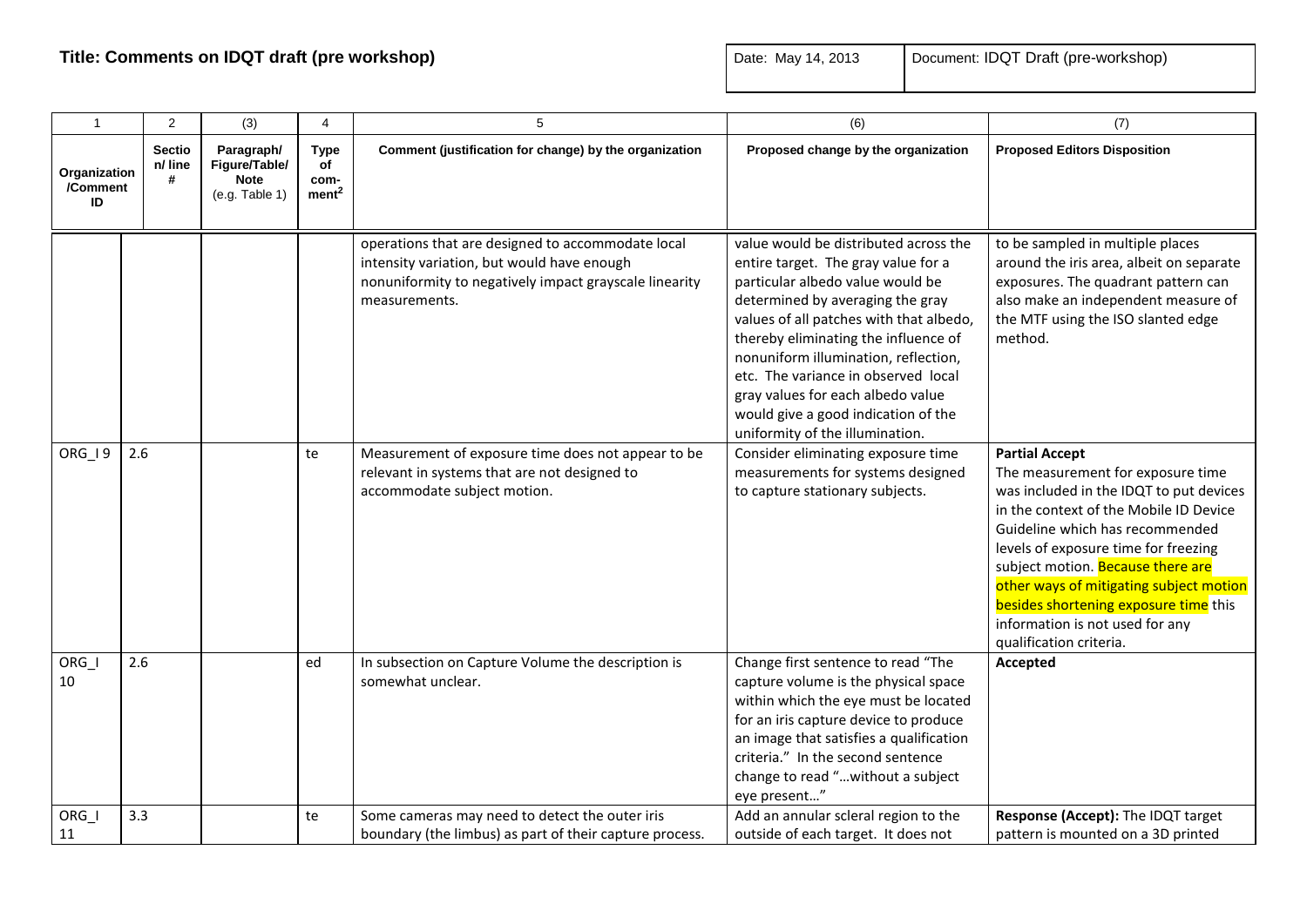| $\mathbf{1}$                   | $\overline{2}$                | (3)                                                          | $\overline{4}$                                 | 5                                                                                                                                                                                                                                                                                                                                                                                                                                       | (6)                                                                                                                                              | (7)                                                                                                                                                                                                                                                                                                                                                        |
|--------------------------------|-------------------------------|--------------------------------------------------------------|------------------------------------------------|-----------------------------------------------------------------------------------------------------------------------------------------------------------------------------------------------------------------------------------------------------------------------------------------------------------------------------------------------------------------------------------------------------------------------------------------|--------------------------------------------------------------------------------------------------------------------------------------------------|------------------------------------------------------------------------------------------------------------------------------------------------------------------------------------------------------------------------------------------------------------------------------------------------------------------------------------------------------------|
| Organization<br>/Comment<br>ID | <b>Sectio</b><br>n/ line<br># | Paragraph/<br>Figure/Table/<br><b>Note</b><br>(e.g. Table 1) | <b>Type</b><br>of<br>com-<br>ment <sup>2</sup> | Comment (justification for change) by the organization                                                                                                                                                                                                                                                                                                                                                                                  | Proposed change by the organization                                                                                                              | <b>Proposed Editors Disposition</b>                                                                                                                                                                                                                                                                                                                        |
|                                |                               |                                                              |                                                | The targets as described do not appear to provide any<br>scleral region outside the iris.                                                                                                                                                                                                                                                                                                                                               | need to be very wide - perhaps 25% of<br>the iris diameter (i.e. 3 mm).                                                                          | "eyeball" which has optical properties<br>in line with those of the human sclera<br>at observational wavelengths around<br>800nm.                                                                                                                                                                                                                          |
| $ORG_l$<br>12                  | 3.3.1,<br>4.4.2               | Figure 4                                                     | te                                             | The edges in the Quadrant Pattern appear to make an<br>angle of about 28 degrees to the vertical or horizontal<br>axis. Most slant-edge MTF software, such as that<br>available for ImageJ, appears to be optimized for edges<br>that make an angle of about 5.8 degrees with the<br>vertical or horizontal axis, as do those in the ISO 12233<br>target.                                                                               | Modify the Quadrant Pattern<br>accordingly or verify that the software<br>used will work with the angles used.                                   | Accept<br>Text will be added to explicitly mention<br>the 5.8 degree angle horizontal and<br>vertical.                                                                                                                                                                                                                                                     |
| ORG I<br>13                    | 3.3.1,<br>4.4.2               | Figure 4                                                     | te                                             | No mention is made of the desired intensity values on<br>each side of the slant edge. In our experience it is<br>important that the "black" side of the edge have an<br>intensity greater than zero and that the "bright" side<br>have an intensity less than the saturation level of the<br>camera to assure accurate MTF measurements.                                                                                                | Add this specification to the MTF<br>measurement set-up unless it can be<br>verified that the software used does<br>not require this constraint. | <b>Partial Accept</b><br>Clarification: Reflectivity of the<br>different patches was chosen to<br>represent the range found in the<br>human iris. Zeros or saturated pixels. in<br>the regions of delivered images, would<br>be noted in the linearity test; and, this<br>would likely result in a test failure on<br>the MTF and/or texture target tests. |
| ORG I<br>14                    | 3.7                           | Table 1                                                      | te                                             | This table assumes that indoor operation with sunlight<br>through glass is equivalent to outdoor operation in the<br>shade. Has this been verified through actual<br>measurements? Outdoor operation in shade is<br>important because it affords subjects the opportunity to<br>open their eyes wide without excessive discomfort. It<br>may be appropriate to define outdoor shaded operation<br>as a separate ambient light scenario. | Investigate or clarify and consider<br>adding an additional ambient light<br>scenario for outdoor in shade.                                      | Accept<br>The editor will investigate the<br>differences between outdoor versus<br>existing indoor sunlight through glass.                                                                                                                                                                                                                                 |
| $ORG_l$<br>15                  | 3.8.1                         |                                                              | ed                                             | "manufacture" is a verb - what is meant here is the<br>noun, which is "manufacturer".                                                                                                                                                                                                                                                                                                                                                   | Change "manufacture" to<br>"manufacturer".                                                                                                       | Accept                                                                                                                                                                                                                                                                                                                                                     |
| ORG_I<br>16                    | 4.3                           |                                                              | te                                             | It appears that not much thought has been given to the<br>software used to capture test images, and for most if                                                                                                                                                                                                                                                                                                                         | Include at least a brief functional<br>specification for capture software to                                                                     | Accept<br>Different devices vary in how they                                                                                                                                                                                                                                                                                                               |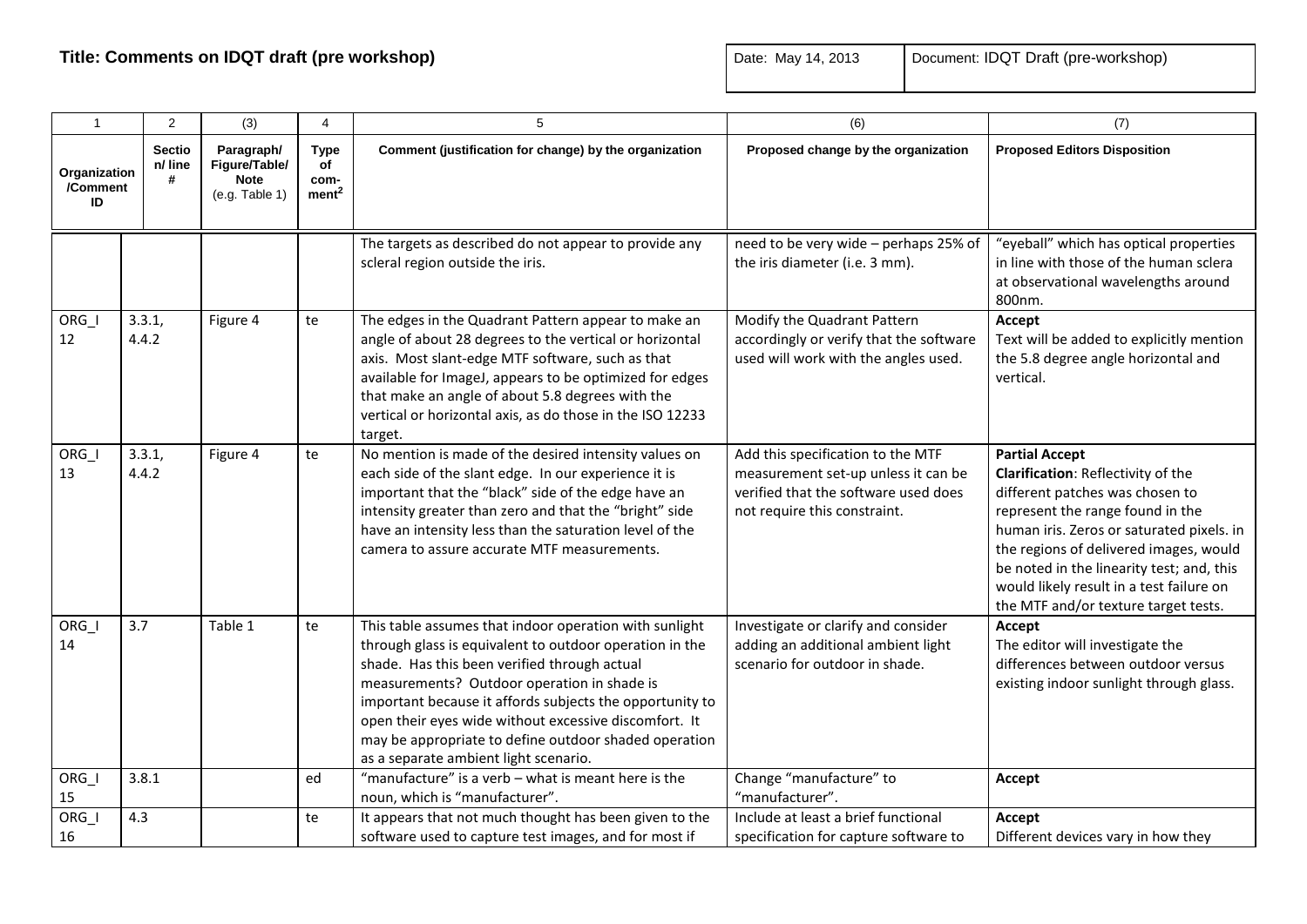| $\mathbf{1}$                   | $\overline{2}$                | (3)                                                          | 4                                              | 5                                                                                                                                                                                                                                                                                                                                                                            | (6)                                                                                                                                                                                                                             | (7)                                                                                                                                                                                                                                                                                                                                                                                                                                                                                                                                                                                                                                                                                                                                                                                                                                                                                                                       |
|--------------------------------|-------------------------------|--------------------------------------------------------------|------------------------------------------------|------------------------------------------------------------------------------------------------------------------------------------------------------------------------------------------------------------------------------------------------------------------------------------------------------------------------------------------------------------------------------|---------------------------------------------------------------------------------------------------------------------------------------------------------------------------------------------------------------------------------|---------------------------------------------------------------------------------------------------------------------------------------------------------------------------------------------------------------------------------------------------------------------------------------------------------------------------------------------------------------------------------------------------------------------------------------------------------------------------------------------------------------------------------------------------------------------------------------------------------------------------------------------------------------------------------------------------------------------------------------------------------------------------------------------------------------------------------------------------------------------------------------------------------------------------|
| Organization<br>/Comment<br>ID | <b>Sectio</b><br>n/ line<br># | Paragraph/<br>Figure/Table/<br><b>Note</b><br>(e.g. Table 1) | <b>Type</b><br>of<br>com-<br>ment <sup>2</sup> | Comment (justification for change) by the organization                                                                                                                                                                                                                                                                                                                       | Proposed change by the organization                                                                                                                                                                                             | <b>Proposed Editors Disposition</b>                                                                                                                                                                                                                                                                                                                                                                                                                                                                                                                                                                                                                                                                                                                                                                                                                                                                                       |
|                                |                               |                                                              |                                                | not all cameras, custom software will probably be<br>needed to generate a particular image size, provide for<br>manual (forced) capture, control illumination, encode<br>capture information in the output filename, etc.                                                                                                                                                    | be provided by the camera vendor.                                                                                                                                                                                               | deliver images intended for biometric<br>matching and in the availability of<br>interface SDKs and/or demonstration<br>applications. There is intention in not<br>providing any specifics on capture<br>software for a device interface to<br>enable consideration of devices that<br>may not necessarily have a polished<br>interface. Specifics needed to conduct<br>the test would be handled via<br>communication with the device<br>manufacturer. The bare requirement is<br>that the device will make available<br>collected images intended for use in iris<br>biometrics. For example, the test does<br>not presently have requirements on<br>image dimension or bit depth. The<br>point is well taken that there is a need<br>for the definition of what is meant by a<br>"device" in addition to an explicit<br>definition of the requirements, from<br>the device manufacture in order to<br>execute the test. |
| $ORG_l$<br>17                  | 4.3.2                         |                                                              | te                                             | In "Collection Procedure for Ambient Light Qualification"<br>no mention is made of cameras that have particular<br>operational configurations for outdoor use. For<br>example, some cameras have hoods or baffles designed<br>to block ambient light when used in high ambient light<br>environments. Cameras that have such devices should<br>be tested with them in place. | Acknowledge the use of devices<br>designed to block ambient light and<br>include instructions to use such<br>devices when doing collection for<br>ambient light qualification, in<br>accordance with vendor<br>recommendations. | Accept<br>Although not explicitly stated, it was<br>intended that devices with baffles<br>would be tested with baffles in place,<br>or per manufacturer instructions.<br>Wording will be added to the<br>document to ensure this clear.                                                                                                                                                                                                                                                                                                                                                                                                                                                                                                                                                                                                                                                                                   |
| ORG_I<br>18                    | 4.4.3                         |                                                              | te                                             | This section is somewhat unclear. Is the "mask defined<br>by where the recorded signal strength is below a                                                                                                                                                                                                                                                                   | Consider eliminating the use of a<br>signal quality mask. The target images                                                                                                                                                     | Reject<br>Clarification: A signal quality mask (also                                                                                                                                                                                                                                                                                                                                                                                                                                                                                                                                                                                                                                                                                                                                                                                                                                                                      |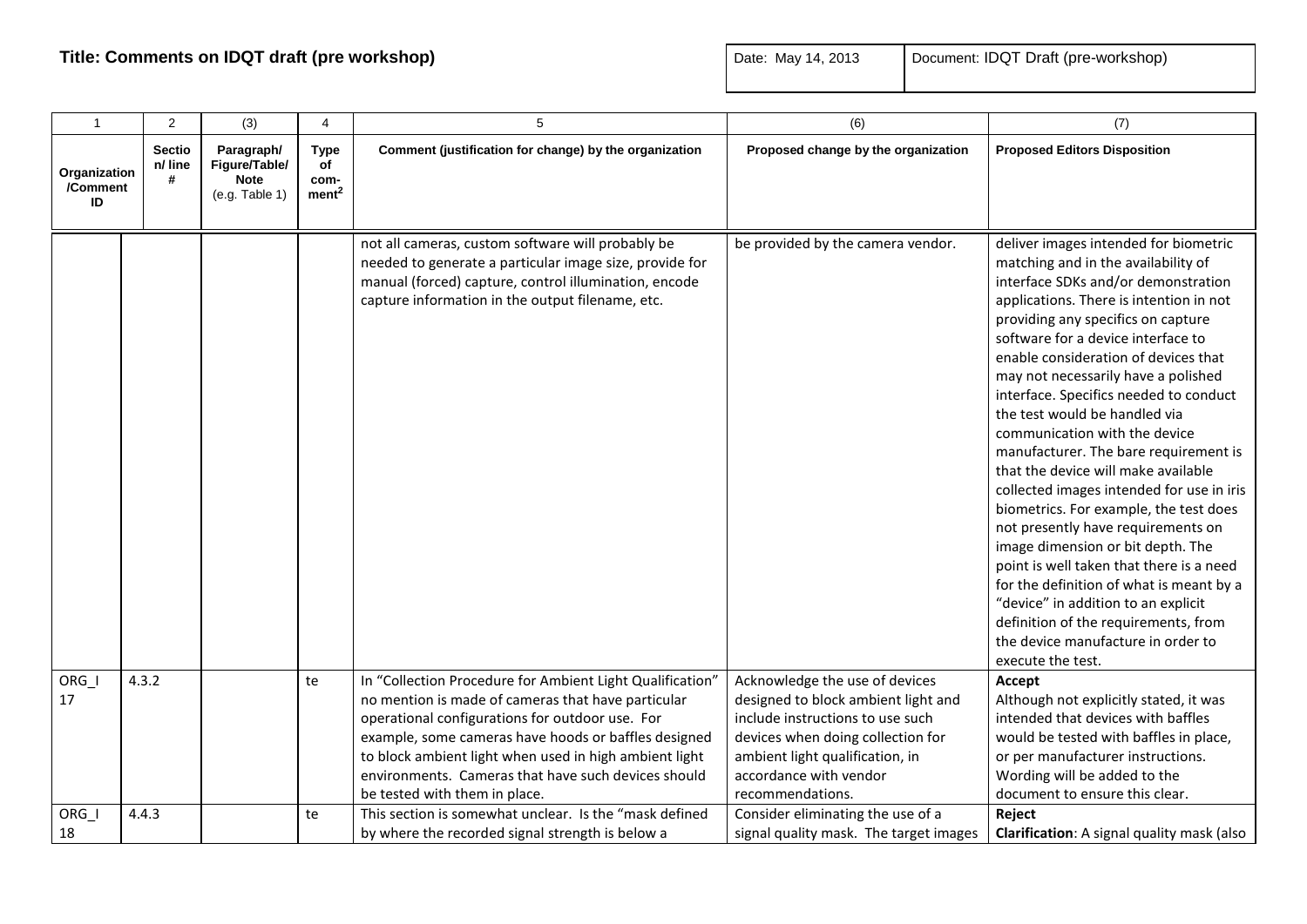| $\mathbf{1}$                   | $\overline{2}$         | (3)                                                          | $\overline{4}$                                 | 5                                                                                                                                                                                                                                                                                                                                                                              | (6)                                                                                                                                                                                                                                                                                                                                                                                                                                                                                                                                                                                                                                                                                                                                                                                                                                                                                                                                                                                                                                                                  | (7)                                                                                                                                                                                                                                                                                                                                                                                                                                                                                                                                                                                                                                                                                                                                                                                       |
|--------------------------------|------------------------|--------------------------------------------------------------|------------------------------------------------|--------------------------------------------------------------------------------------------------------------------------------------------------------------------------------------------------------------------------------------------------------------------------------------------------------------------------------------------------------------------------------|----------------------------------------------------------------------------------------------------------------------------------------------------------------------------------------------------------------------------------------------------------------------------------------------------------------------------------------------------------------------------------------------------------------------------------------------------------------------------------------------------------------------------------------------------------------------------------------------------------------------------------------------------------------------------------------------------------------------------------------------------------------------------------------------------------------------------------------------------------------------------------------------------------------------------------------------------------------------------------------------------------------------------------------------------------------------|-------------------------------------------------------------------------------------------------------------------------------------------------------------------------------------------------------------------------------------------------------------------------------------------------------------------------------------------------------------------------------------------------------------------------------------------------------------------------------------------------------------------------------------------------------------------------------------------------------------------------------------------------------------------------------------------------------------------------------------------------------------------------------------------|
| Organization<br>/Comment<br>ID | Sectio<br>n/ line<br># | Paragraph/<br>Figure/Table/<br><b>Note</b><br>(e.g. Table 1) | <b>Type</b><br>of<br>com-<br>ment <sup>2</sup> | Comment (justification for change) by the organization                                                                                                                                                                                                                                                                                                                         | Proposed change by the organization                                                                                                                                                                                                                                                                                                                                                                                                                                                                                                                                                                                                                                                                                                                                                                                                                                                                                                                                                                                                                                  | <b>Proposed Editors Disposition</b>                                                                                                                                                                                                                                                                                                                                                                                                                                                                                                                                                                                                                                                                                                                                                       |
|                                |                        |                                                              |                                                | threshold" the same as the "signal quality mask" of 5.1?<br>Where does the "pristine reference template" come<br>from? Does it have any masked elements? How is the<br>threshold for pixel masking determined? In the next-to-<br>last sentence of the first paragraph, "and the<br>percentage of the 20 values of the total area which<br>passes the mask filter" is unclear. | have no eyelids or eyelashes so no<br>masking based on the input image is<br>necessary. If we assume that the<br>"pristine reference template" is<br>generated from an image with the<br>best achievable iris SNR, then the best<br>indicator of a particular camera's SNR<br>is the HD that it achieves when<br>matched against this "pristine<br>reference template". Otherwise you<br>must define how the mask threshold is<br>determined. In at least some<br>template generators the threshold is<br>dynamically set for each image so as<br>to produce a certain percentage of<br>masked elements in the template. But<br>this would guarantee that every<br>template has a fixed percentage of its<br>elements masked, which would<br>certainly defeat the purpose of the<br>measurements described in 5.1.<br>As for the next-to-last sentence of the<br>first paragraph, it could be changed to<br>read "and, for each of the 20 images,<br>the percentage of the total area that<br>passes the mask filter" if this<br>accurately states what is intended. | known as a "fragile bit" mask) is<br>included in the score generation to test<br>the aspects of matching algorithms<br>with known benefits and incorporated<br>into commercial products. The specifics<br>of the mask definition are sequestered<br>at this point. What can be said is that<br>the mask accommodates the SNR scale<br>per device, which can vary arbitrarily by<br>things like gain settings by a<br>normalization. This normalization is<br>based on baseline SNRs measurements<br>from the uniform patches of the<br>quadrant target. The method has been<br>validated over a variety of image<br>outputs and is allowed to go "full pass"<br>for instances such as when the SNR is<br>very low compared to the dynamic<br>range measure over the iris albedo<br>range. |
| ORG I<br>19                    | 5.1                    |                                                              |                                                | In each description of the three levels, the third<br>sentence reads "Each Hamming distance is only valid if<br>more than 90% of the iris area passes the signal quality<br>mask relative to the reference template mask." This is<br>not clear.                                                                                                                               | Although it is not clear what is<br>intended, one interpretation would<br>be better expressed as "Each<br>Hamming distance is valid only if at<br>least 90% of the bits in the logical AND                                                                                                                                                                                                                                                                                                                                                                                                                                                                                                                                                                                                                                                                                                                                                                                                                                                                           | <b>Partial Accept</b><br><b>Clarification:</b> The definition of the<br>pristine template (i.e. generated the<br>original digital form of the signal) has a<br>nominal definition of the pristine                                                                                                                                                                                                                                                                                                                                                                                                                                                                                                                                                                                         |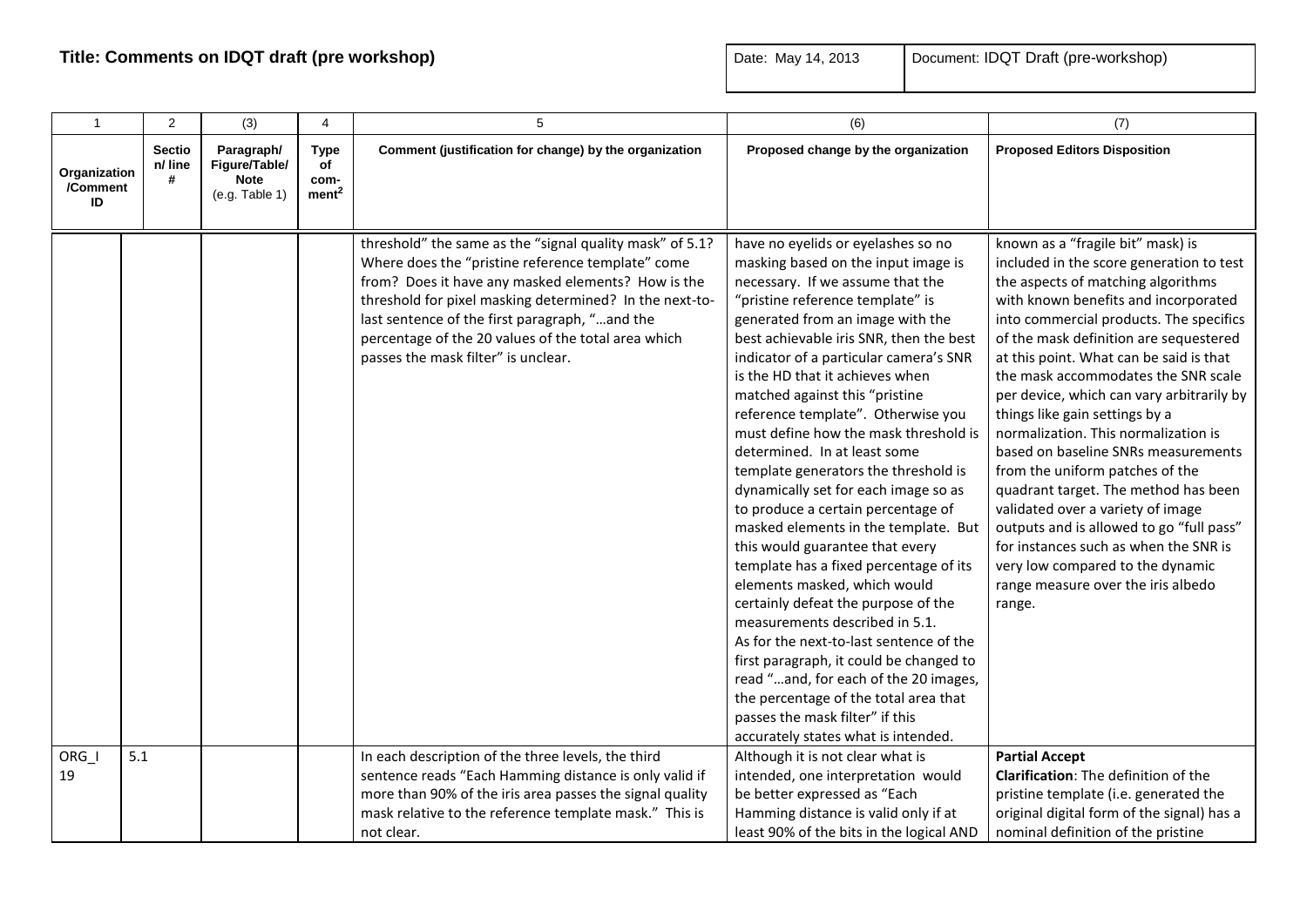| $\overline{1}$                 | 2                             | (3)                                                          | 4                                       | 5                                                                                                                                                                                                                                                                                                                                                                                                                                                                                                                                                                                                                                                               | (6)                                                                                                                                                                                                                                                                                                                                                                                             | (7)                                                                                                                                                                                                                                                    |
|--------------------------------|-------------------------------|--------------------------------------------------------------|-----------------------------------------|-----------------------------------------------------------------------------------------------------------------------------------------------------------------------------------------------------------------------------------------------------------------------------------------------------------------------------------------------------------------------------------------------------------------------------------------------------------------------------------------------------------------------------------------------------------------------------------------------------------------------------------------------------------------|-------------------------------------------------------------------------------------------------------------------------------------------------------------------------------------------------------------------------------------------------------------------------------------------------------------------------------------------------------------------------------------------------|--------------------------------------------------------------------------------------------------------------------------------------------------------------------------------------------------------------------------------------------------------|
| Organization<br>/Comment<br>ID | <b>Sectio</b><br>n/ line<br># | Paragraph/<br>Figure/Table/<br><b>Note</b><br>(e.g. Table 1) | Type<br>of<br>com-<br>ment <sup>2</sup> | Comment (justification for change) by the organization                                                                                                                                                                                                                                                                                                                                                                                                                                                                                                                                                                                                          | Proposed change by the organization                                                                                                                                                                                                                                                                                                                                                             | <b>Proposed Editors Disposition</b>                                                                                                                                                                                                                    |
|                                |                               |                                                              |                                         | See also ORG_I 18.                                                                                                                                                                                                                                                                                                                                                                                                                                                                                                                                                                                                                                              | of the probe mask and the reference<br>mask indicate valid results in the<br>logical XOR of the corresponding<br>template bits." If the reference<br>template were truly "pristine" it would<br>have NO masked elements (the mask<br>would contain no zeros), and the<br>logical AND of the probe and<br>reference masks would just reflect the<br>"usable iris area" of the probe<br>template. | template which results in under 2% of<br>the template area under a mask. The<br>suggested clarification, although<br>worded differently, is equivalent to the<br>score formation method used. The<br>suggested wording will be adopted in<br>the text. |
| ORG I<br>20                    | Appendix<br>Α                 |                                                              |                                         | It may not be clear to the reader why the specific<br>qualification conclusions are justified. It would be<br>helpful if more details were provided on the basis for<br>each qualification decision.                                                                                                                                                                                                                                                                                                                                                                                                                                                            | Provide details on justification for the<br>qualification levels, i.e. whether they<br>are based on iris texture scores or<br>ambient lighting noise scores and why.                                                                                                                                                                                                                            | <b>Partial Accept</b><br>Some justification to the criteria was<br>presented at the BCC, but not included<br>in the first draft of the IDQT document.<br>There will be further justification added<br>to the next draft of the documents.              |
| ORG_J1                         |                               |                                                              | g                                       | For iris images, matching performance is of paramount<br>importance, and image characteristics which do not<br>significantly affect biometric performance should not be<br>strongly weighted in the final IDQT result. This is<br>obviously appreciated by the authors of the document,<br>but could do with a little stronger emphasis. An obvious<br>counter-argument to this is that there is no predicting<br>what features will be important in future algorithms.<br>However the basic iris coding techniques have been<br>stable for a relatively long time, and it is probably not<br>likely that significant changes will appear in the short<br>term. |                                                                                                                                                                                                                                                                                                                                                                                                 | Accept<br>Text will be added to emphasize the<br>point that the qualification criteria are<br>only included on items which have<br>proven correlation to aspects of<br>biometric performance.                                                          |
| ORG_J2                         |                               |                                                              |                                         | On the exposure time measurement, some careful<br>thought needs to be applied to the arrangement of light<br>sources, so that cameras with rolling shutters can be                                                                                                                                                                                                                                                                                                                                                                                                                                                                                              |                                                                                                                                                                                                                                                                                                                                                                                                 | Accept<br>This is a good point. It was assumed<br>that these effects would be averaged                                                                                                                                                                 |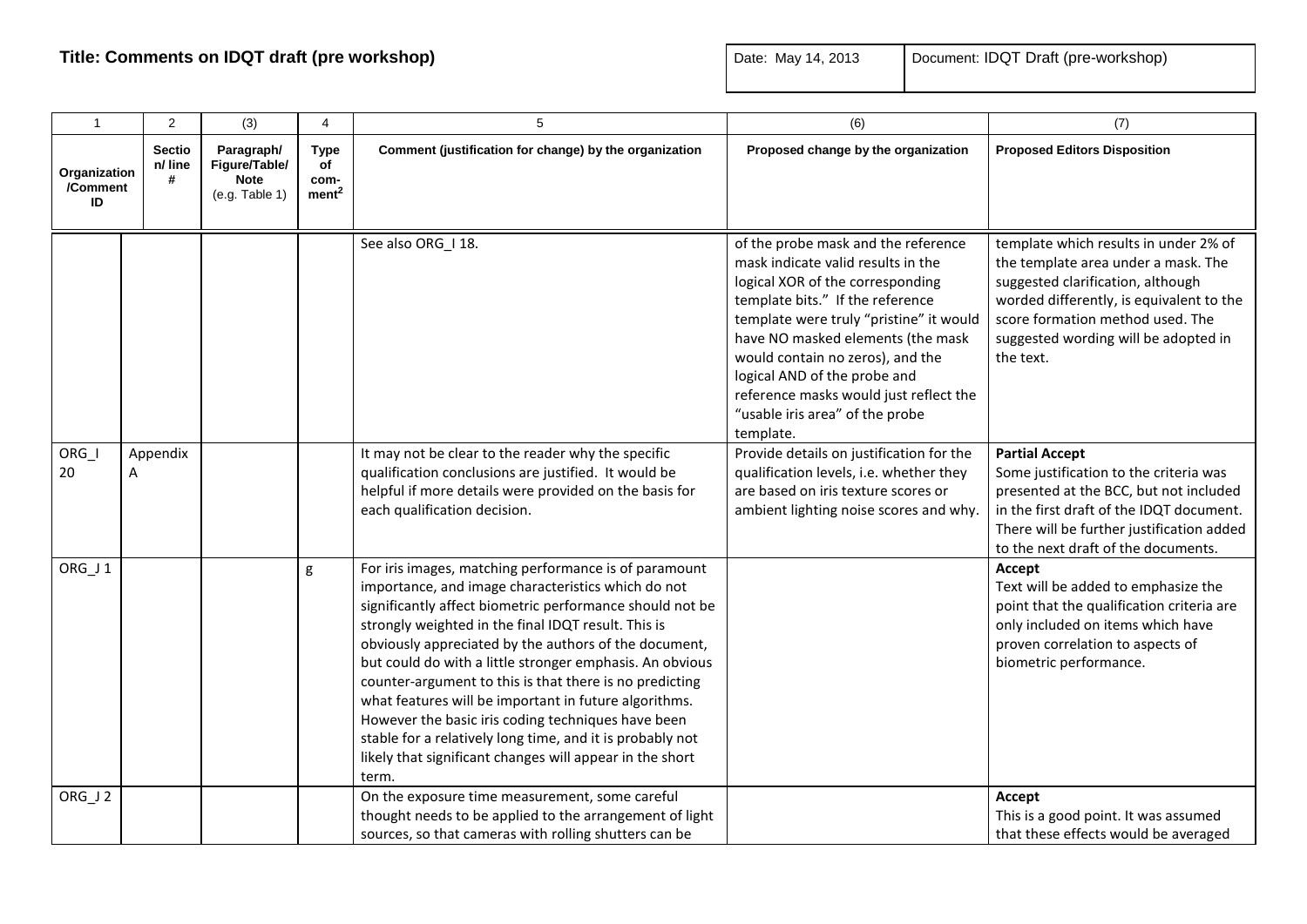| $\overline{1}$                 | 2                             | (3)                                                          | 4                                              | 5                                                                                                                                                                                                                                                                                                                                                                                                                                                                                                                                                                                                                                          | (6)                                                                                                                                                                | (7)                                                                                                                                                                                                                                                                                                                                             |
|--------------------------------|-------------------------------|--------------------------------------------------------------|------------------------------------------------|--------------------------------------------------------------------------------------------------------------------------------------------------------------------------------------------------------------------------------------------------------------------------------------------------------------------------------------------------------------------------------------------------------------------------------------------------------------------------------------------------------------------------------------------------------------------------------------------------------------------------------------------|--------------------------------------------------------------------------------------------------------------------------------------------------------------------|-------------------------------------------------------------------------------------------------------------------------------------------------------------------------------------------------------------------------------------------------------------------------------------------------------------------------------------------------|
| Organization<br>/Comment<br>ID | <b>Sectio</b><br>n/ line<br># | Paragraph/<br>Figure/Table/<br><b>Note</b><br>(e.g. Table 1) | <b>Type</b><br>of<br>com-<br>ment <sup>2</sup> | Comment (justification for change) by the organization                                                                                                                                                                                                                                                                                                                                                                                                                                                                                                                                                                                     | Proposed change by the organization                                                                                                                                | <b>Proposed Editors Disposition</b>                                                                                                                                                                                                                                                                                                             |
|                                |                               |                                                              |                                                | properly characterized,                                                                                                                                                                                                                                                                                                                                                                                                                                                                                                                                                                                                                    |                                                                                                                                                                    | out over the multiple exposures taken<br>but this assumption was not validated.<br>The possibility of faulty measurements<br>for systems with rolling shutters will be<br>investigated.                                                                                                                                                         |
| ORG_J3                         |                               |                                                              |                                                | On duel wavelength illumination. We have<br>experimented with multiple wavelengths, and have<br>noticed no significant difference in biometric<br>performance between mixed 780nm+850nm<br>wavelength illumination and single 850nm wavelength<br>illumination. It is possible that the 780nm illumination<br>may improve iris sclera contrast, and therefore improve<br>segmentation, but we have not been able to to show<br>this in our experiments. Due to the several patents in<br>this area NIST should weigh carefully the possible<br>biometric benefits, against the potential for<br>unnecessarily narrowing the supplier base. |                                                                                                                                                                    | <b>Partial Accept</b><br>This study would need to be repeated<br>by a 3 <sup>rd</sup> party entity or NIST. Any study<br>offered as a contribution is welcome as<br>consideration to initiate a validation<br>effort.                                                                                                                           |
| ORG_J4                         |                               |                                                              |                                                | ORG_J devices use reflections from the cornea as an<br>intrinsic part of the capture process. This can be<br>considered a first order liveness test, but it cannot be<br>turned off, since the capture process relies on these<br>reflections being present. The experimental design<br>described in this document appears to account for this<br>possibility, so we do not anticipate any problems. For<br>this reason at least, it is important that the test targets<br>mimic real eyes as much as possible.                                                                                                                            |                                                                                                                                                                    | <b>Noted</b><br>We have taken care in replication of<br>the reflective properties of the iris;<br>however, if there are any suspected<br>capture failures, the IDQT will<br>communicate these to vendors to<br>identify if the source of the failure is<br>that the test target does not<br>encompass the signal requirements of<br>the device. |
| ORG_K<br>$\mathbf{1}$          | all                           |                                                              | Ge                                             | The document does not state who the intended<br>audience is (or is not). SNR, albedo, etc. imply device<br>manufacturer engineers and scientists, but references to<br>"down selection" imply USG systems engineers and<br>acquisitions staff. Following the July 9 <sup>th</sup> workshop,<br>ORG K has a clearer understanding of the document's                                                                                                                                                                                                                                                                                         | Consider expanding the Introduction<br>to include Intended Audience(s) and<br>stating clearly and concisely for whom<br>the document was (and was not)<br>written. | Accept<br>The draft is in the process of being<br>edited to make it more accessible to a<br>wider audience.                                                                                                                                                                                                                                     |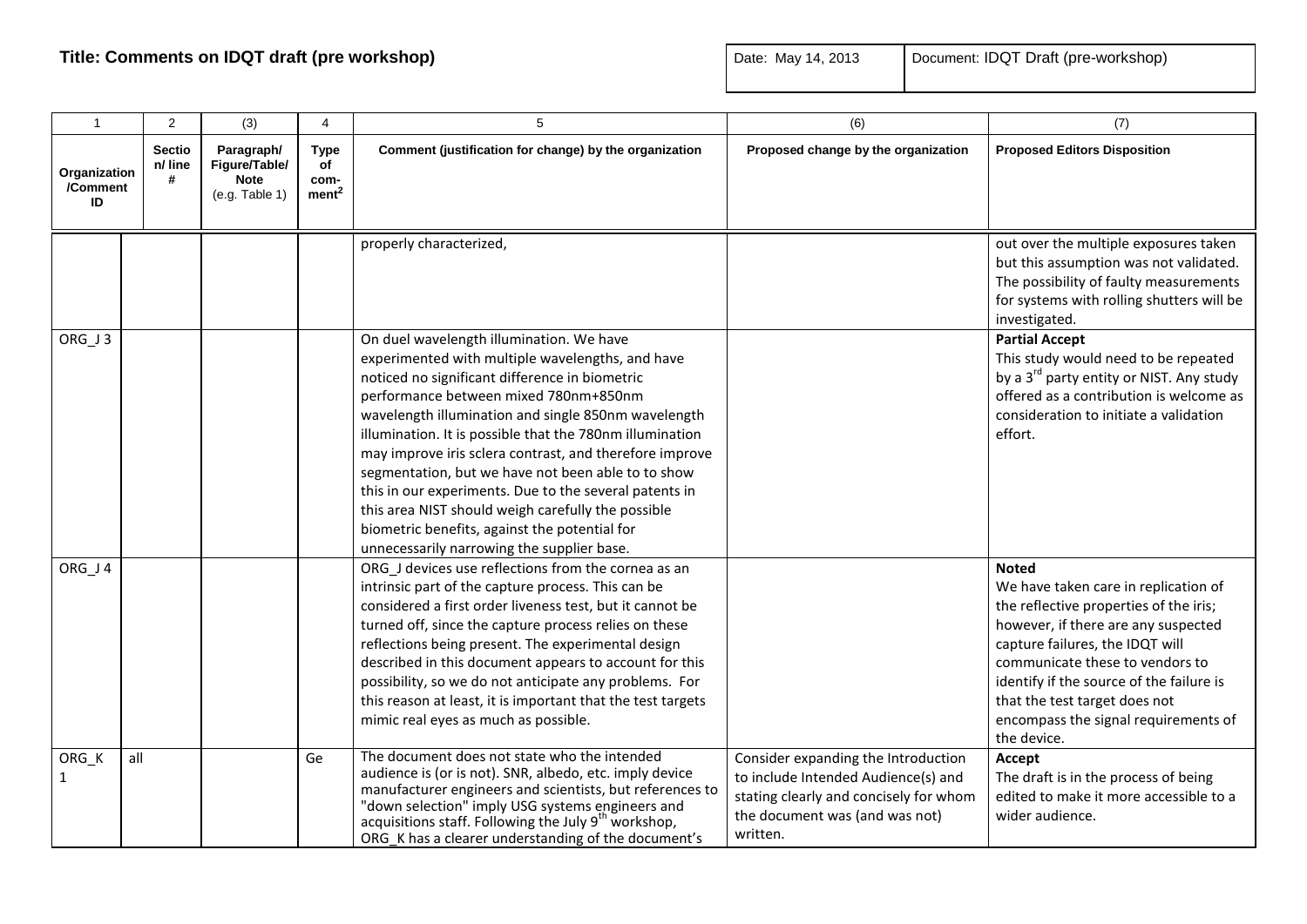|  | Document: IDQT Draft (pre-workshop) |
|--|-------------------------------------|
|--|-------------------------------------|

| $\overline{1}$                 | 2                             | (3)                                                          | 4                                              | 5                                                                                                                                                                                                                                                                                                                                                                                                          | (6)                                                                                                                                                                                                                                                                                                                                                                                                                  | (7)                                                                                                                                                                                                                                                 |
|--------------------------------|-------------------------------|--------------------------------------------------------------|------------------------------------------------|------------------------------------------------------------------------------------------------------------------------------------------------------------------------------------------------------------------------------------------------------------------------------------------------------------------------------------------------------------------------------------------------------------|----------------------------------------------------------------------------------------------------------------------------------------------------------------------------------------------------------------------------------------------------------------------------------------------------------------------------------------------------------------------------------------------------------------------|-----------------------------------------------------------------------------------------------------------------------------------------------------------------------------------------------------------------------------------------------------|
| Organization<br>/Comment<br>ID | <b>Sectio</b><br>n/ line<br># | Paragraph/<br>Figure/Table/<br><b>Note</b><br>(e.g. Table 1) | <b>Type</b><br>of<br>com-<br>ment <sup>2</sup> | Comment (justification for change) by the organization                                                                                                                                                                                                                                                                                                                                                     | Proposed change by the organization                                                                                                                                                                                                                                                                                                                                                                                  | <b>Proposed Editors Disposition</b>                                                                                                                                                                                                                 |
|                                |                               |                                                              |                                                | intended audience, but the uninformed may be<br>protected from themselves if the document includes a<br>clear, concise statement of for whom it is (and is not)<br>intended.                                                                                                                                                                                                                               |                                                                                                                                                                                                                                                                                                                                                                                                                      |                                                                                                                                                                                                                                                     |
| ORG_K<br>$\mathbf{2}$          | $\mathbf{1}$                  |                                                              | Te                                             | Section 1, Introduction does not clearly explain that<br>when IQDT is complete there basically will be a products<br>list based on Sections 5.1-5.4. ¶3 mentions application<br>requirements, but does not explain (or point to<br>references that explain) where or how the reader is<br>supposed to gather device requirements to help cull the<br>field between market survey and device qualification. | Edit for brevity and clarity. See #1.                                                                                                                                                                                                                                                                                                                                                                                | <b>Partial Accept</b><br>The resulting products from the IDQT<br>are not solidified at this point;<br>however, the intended use could (and<br>will be) expanded upon in the<br>introduction.                                                        |
| ORG_K<br>3                     | $\mathbf{1}$                  | Footnote 1                                                   | te                                             | Differentiating between 19794-6:2011 and 19794-<br>6:2005, which permits polar format, is too important to<br>relegate to a footnote. JMS did not see this footnote on<br>the first reading and only found it when searching the<br>text for 19794-6 to write a comment about undated<br>references to 19794-6, JPEG, etc.                                                                                 | <b>Consider inserting "Normative</b><br>References"<br>$-$ or $-$<br>Promoting the text from the footnote<br>into the document body proper.                                                                                                                                                                                                                                                                          | Accept<br>Text from the footnote will be added to<br>the document body.                                                                                                                                                                             |
| ORG K<br>4                     | $\overline{2}$                |                                                              | Ge                                             | The document is full of good, useful, meaningful<br>information that is not altogether well organized, e.g.,<br>much of Section 2, Test Overview and Scope belongs in<br>Section 1, Introduction (or should be split into separate<br>sections). Much of it seems repetitive, what the<br>document *is not* as opposed to what it is, and may<br>better suited to an annex than the document body.         | "Test Overview" through and including<br>2.5, Levels of qualification:<br>Move to the Introduction<br>$-$ or $-$<br>Split from Scope<br>Renumber 2.6, In-Scope<br>Measurements as appropriate<br>Retitle 2.6, In-Scope Measurements to<br>Scope and add a sentence/paragraph,<br>if necessary<br>Insert 2.6.1, In-Scope above "The<br>following subsections"<br>Renumber 2.7, Out-of-scope to 2.6.2,<br>Out-of-scope | <b>Partial Accept</b><br>Extensive reorganization of the<br>document is being considered for the<br>next draft. The suggested<br>reorganization will be considered in the<br>context of the content additions<br>stemming from addressing comments. |
| ORG_K<br>5                     | $\overline{2}$                |                                                              | ed                                             | Section 2 is inconsistent with Sections 3 and 4 in that it<br>does not contain 3 <sup>rd</sup> level headings, e.g., Spatial<br>Frequency Response, not 2.6.1, Spatial Frequency<br>Response.                                                                                                                                                                                                              | Add 3 <sup>rd</sup> level headings in Sections 2.1,<br>2.5, and 2.6                                                                                                                                                                                                                                                                                                                                                  | Accept<br>Inconsistencies, such as those noted,<br>will be considered (and/or corrected) in                                                                                                                                                         |